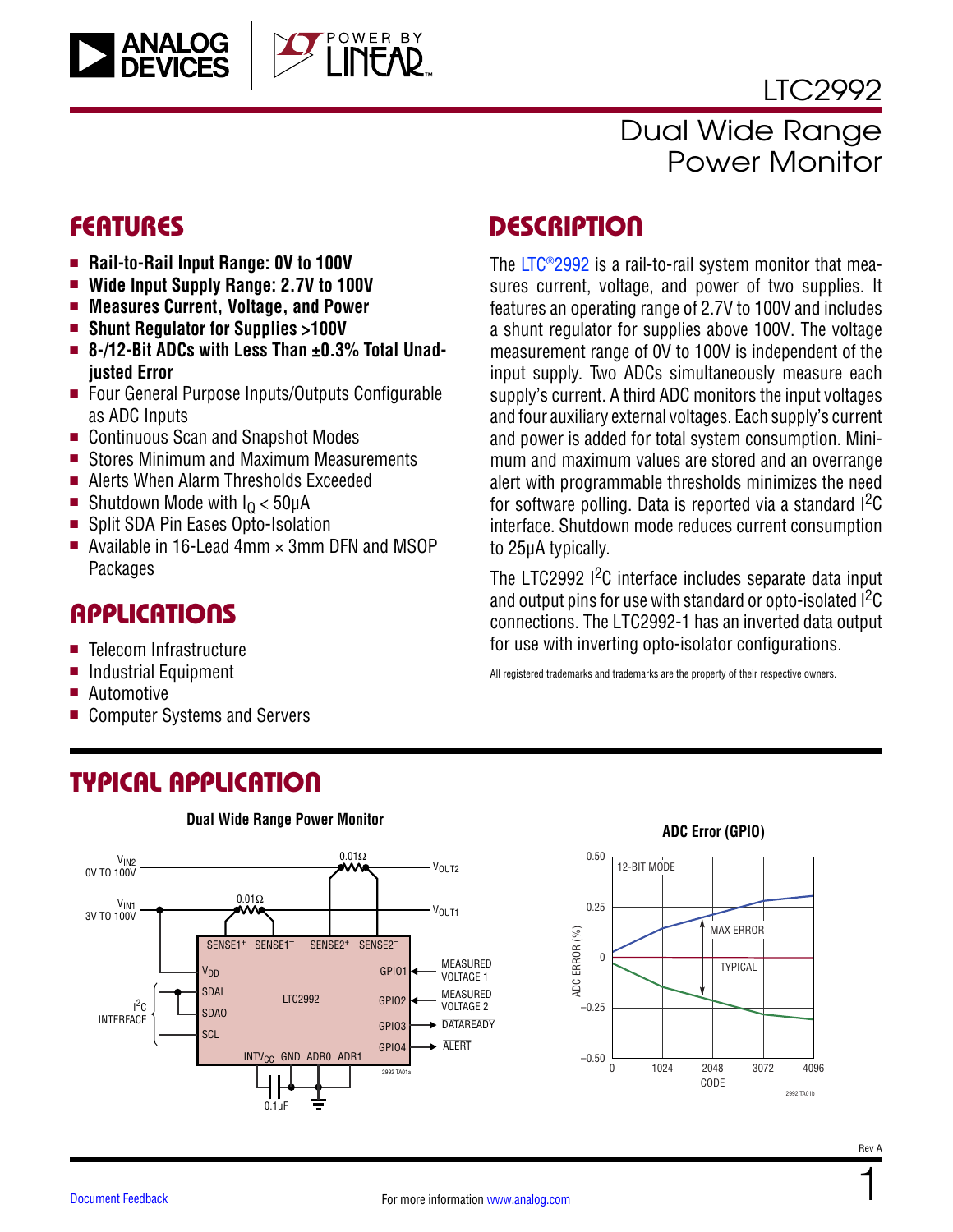# ABSOLUTE MAXIMUM RATINGS

#### **(Notes 1, 2)**

| <b>Supply Voltages</b>                                         |  |
|----------------------------------------------------------------|--|
|                                                                |  |
| $INTV_{CC}$ (Note 3)  -0.3V to Lesser of 5.8V, $V_{DD}$ + 0.3V |  |
| <b>Analog Input Voltages</b>                                   |  |
| SENSEn <sup>+</sup> , SENSEn <sup>-</sup> -1V to 100V          |  |
|                                                                |  |
|                                                                |  |
|                                                                |  |
| Digital Input/Output Voltages                                  |  |
|                                                                |  |
|                                                                |  |

| Average Pin Currents                        |  |
|---------------------------------------------|--|
|                                             |  |
|                                             |  |
|                                             |  |
| <b>Operating Junction Temperature Range</b> |  |
|                                             |  |
|                                             |  |
|                                             |  |
| Storage Temperature Range  -65°C to 150°C   |  |
| Lead Temperature (Soldering, 10sec)         |  |
|                                             |  |

# PIN CONFIGURATION

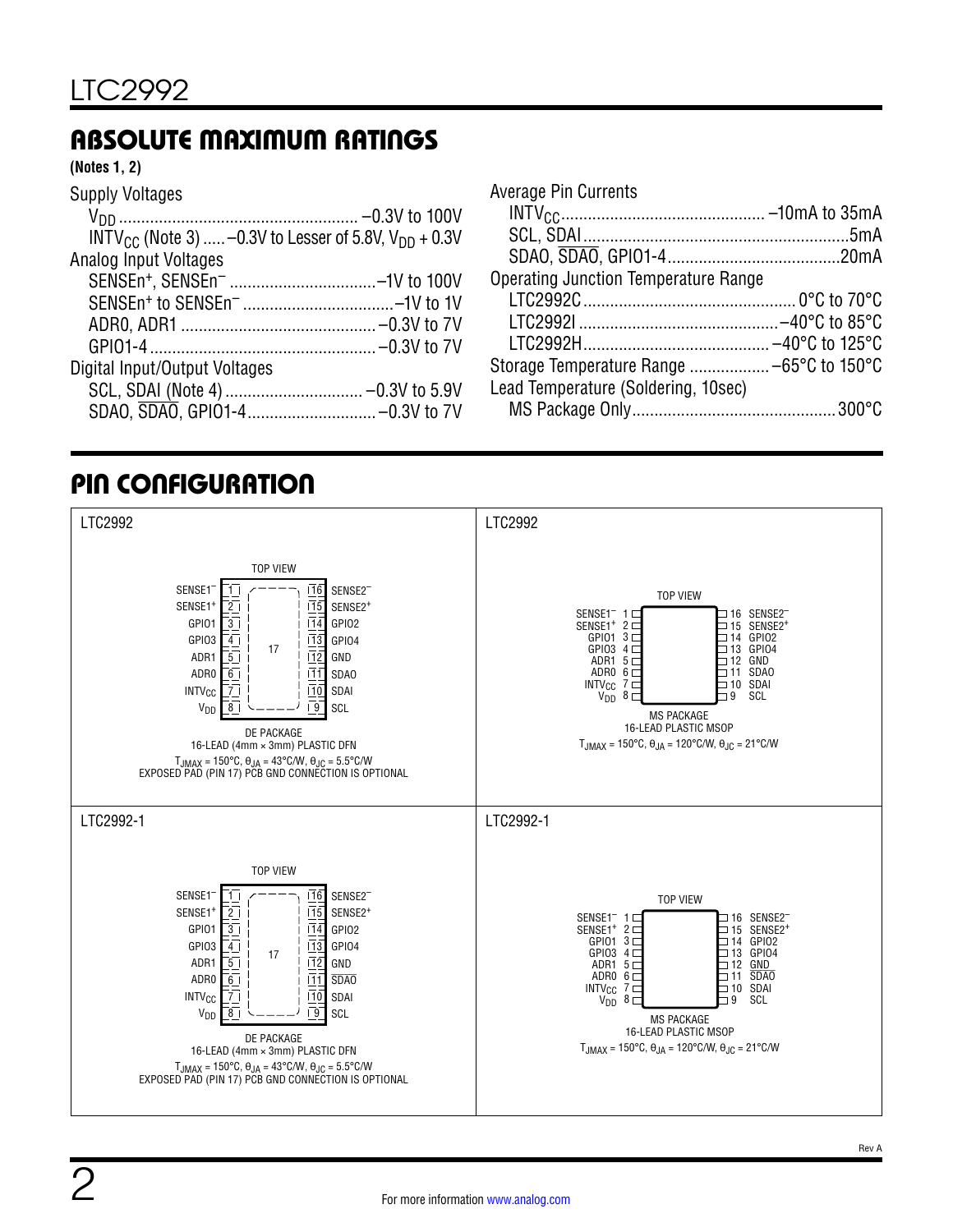| <b>TUBE</b>      | <b>TAPE AND REEL</b> | <b>PART MARKING*</b> | <b>PACKAGE DESCRIPTION</b>      | <b>TEMPERATURE RANGE</b>            |
|------------------|----------------------|----------------------|---------------------------------|-------------------------------------|
| LTC2992CDE#PBF   | LTC2992CDE#TRPBF     | 2992                 | 16-Lead (4mm × 3mm) Plastic DFN | $0^{\circ}$ C to 70 $^{\circ}$ C    |
| LTC2992IDE#PBF   | LTC2992IDE#TRPBF     | 2992                 | 16-Lead (4mm × 3mm) Plastic DFN | $-40^{\circ}$ C to 85°C $^{\circ}$  |
| LTC2992HDE#PBF   | LTC2992HDE#TRPBF     | 2992                 | 16-Lead (4mm × 3mm) Plastic DFN | $-40^{\circ}$ C to 125 $^{\circ}$ C |
| LTC2992CDE-1#PBF | LTC2992CDE-1#TRPBF   | 29921                | 16-Lead (4mm × 3mm) Plastic DFN | $0^{\circ}$ C to $70^{\circ}$ C     |
| LTC2992IDE-1#PBF | LTC2992IDE-1#TRPBF   | 29921                | 16-Lead (4mm × 3mm) Plastic DFN | $-40^{\circ}$ C to 85 $^{\circ}$ C  |
| LTC2992HDE-1#PBF | LTC2992HDE-1#TRPBF   | 29921                | 16-Lead (4mm × 3mm) Plastic DFN | $-40^{\circ}$ C to 125 $^{\circ}$ C |
| LTC2992CMS#PBF   | LTC2992CMS#TRPBF     | 2992                 | 16-Lead Plastic MSOP            | $0^{\circ}$ C to $70^{\circ}$ C     |
| LTC2992IMS#PBF   | LTC2992IMS#TRPBF     | 2992                 | 16-Lead Plastic MSOP            | $-40^{\circ}$ C to 85 $^{\circ}$ C  |
| LTC2992HMS#PBF   | LTC2992HMS#TRPBF     | 2992                 | 16-Lead Plastic MSOP            | $-40^{\circ}$ C to 125 $^{\circ}$ C |
| LTC2992CMS-1#PBF | LTC2992CMS-1#TRPBF   | 29921                | 16-Lead Plastic MSOP            | $0^{\circ}$ C to 70 $^{\circ}$ C    |
| LTC2992IMS-1#PBF | LTC2992IMS-1#TRPBF   | 29921                | 16-Lead Plastic MSOP            | $-40^{\circ}$ C to 85 $^{\circ}$ C  |
| LTC2992HMS-1#PBF | LTC2992HMS-1#TRPBF   | 29921                | 16-Lead Plastic MSOP            | $-40^{\circ}$ C to 125 $^{\circ}$ C |

#### ORDER INFORMATION **<http://www.linear.com/product/LTC2992#orderinfo>**

Consult ADI Marketing for parts specified with wider operating temperature ranges. \*The temperature grade is identified by a label on the shipping container. For more information on lead free part marking, go to:<http://www.linear.com/leadfree/>

For more information on tape and reel specifications, go to: <http://www.linear.com/tapeandreel/>. Some packages are available in 500 unit reels through designated sales channels with #TRMPBF suffix.

#### **ELECTRICAL CHARACTERISTICS** The  $\bullet$  denotes the specifications which apply over the full operating junction temperature range, otherwise specifications are at T<sub>A</sub> = 25°C. V<sub>DD</sub> is from 3V to 100V unless otherwise noted. (Note 2)

| <b>SYMBOL</b>               | <b>PARAMETER</b>                                          | <b>CONDITIONS</b>                                                    |                | <b>MIN</b> | <b>TYP</b> | MAX       | <b>UNITS</b> |
|-----------------------------|-----------------------------------------------------------|----------------------------------------------------------------------|----------------|------------|------------|-----------|--------------|
| <b>Supplies</b>             |                                                           |                                                                      |                |            |            |           |              |
| V <sub>DD</sub>             | V <sub>DD</sub> Input Supply Voltage                      |                                                                      | $\bullet$      | 3          |            | 100       | V            |
| Vcc                         | <b>INTV<sub>CC</sub></b> Input Supply Voltage             |                                                                      |                | 2.7        |            | 5.8       | $\mathsf{V}$ |
| <b>I</b> <sub>DD</sub>      | V <sub>DD</sub> Supply Current                            | $V_{DD} = 48V$ , INTV <sub>CC</sub> Open<br>Shutdown                 |                |            | 1.2<br>25  | 1.6<br>50 | mA<br>μA     |
| $I_{\rm CC}$                | <b>INTV<sub>CC</sub></b> Supply Current                   | $INTV_{CC} = V_{DD} = 5V$<br>Shutdown                                | ●              |            | 1.0<br>25  | 1.4<br>50 | mA<br>μA     |
| $V_{CC(LDO)}$               | <b>INTV<sub>CC</sub></b> Linear Regulator Voltage         | $8V < V_{DD} < 100V$<br>$I_{LOAD} = 0mA$                             | ●              | 4.6        | 5          | 5.4       | $\mathsf{V}$ |
| $\Delta V_{CC(LDO)}$        | <b>INTV<sub>CC</sub></b> Linear Regulator Load Regulation | $8V < V_{DD} < 100V$<br>$I_{LOAD} = 0 \text{mA}$ to 10mA             | O              |            | 100        | 250       | mV           |
| $V_{CCZ}$                   | Shunt Regulator Voltage at INTV <sub>CC</sub>             | $V_{DD} = 48V$ , $I_{CC} = 1.5mA$                                    |                | 5.8        | 6.2        | 6.7       | $\mathsf{V}$ |
| $\Delta V_{CCZ}$            | Shunt Regulator Load Regulation                           | $V_{DD} = 48V$ , $I_{CG} = 1.5mA$ to 35mA                            | $\bullet$      |            |            | 250       | mV           |
| V <sub>CC(UVL)</sub>        | <b>INTV<sub>CC</sub></b> Supply Undervoltage Lockout      | $INTV_{CC}$ Rising, $V_{DD} = INTV_{CC}$                             |                | 2.2        | 2.5        | 2.69      | V            |
| $V_{DD(UVL)}$               | V <sub>DD</sub> Supply Undervoltage Lockout               | V <sub>DD</sub> Rising, INTV <sub>CC</sub> Open                      | ●              | 2.4        | 2.7        | 3         | V            |
| V <sub>CCI2C(RST)</sub>     | INTV <sub>CC</sub> I <sup>2</sup> C Logic Reset           | $INTV_{CC}$ Falling, $V_{DD} = INTV_{CC}$                            |                | 1.7        | 2.1        |           | V            |
| $V_{DDI2C(RST)}$            | V <sub>DD</sub> I <sup>2</sup> C Logic Reset              | V <sub>DD</sub> Falling, INTV <sub>CC</sub> Open                     |                | 1.7        | 2.1        |           | V            |
| <b>SENSE Inputs</b>         |                                                           |                                                                      |                |            |            |           |              |
| $I$ SENSE <sup>+</sup> (HI) | 48V SENSE <sup>+</sup> Input Current                      | SENSE <sup>+</sup> , SENSE <sup>-</sup> , $V_{DD}$ = 48V<br>Shutdown | $\bullet$<br>O |            | 120        | 170<br>2  | μA<br>μA     |
| ISENSE <sup>-</sup> (HI)    | 48V SENSE <sup>-</sup> Input Current                      | SENSE <sup>+</sup> , SENSE <sup>-</sup> , $V_{DD}$ = 48V<br>Shutdown |                |            |            | 20        | μA<br>μA     |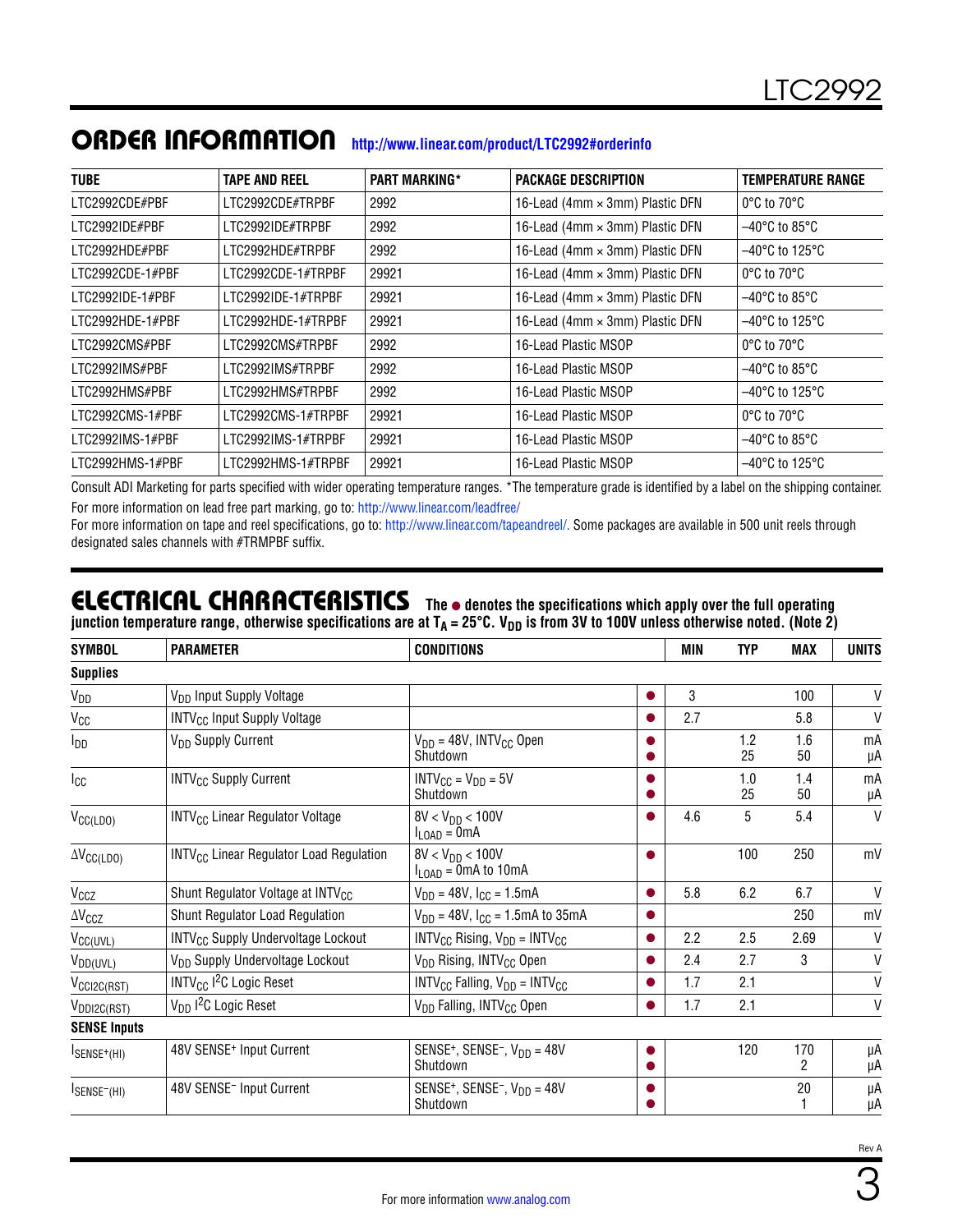### **ELECTRICAL CHARACTERISTICS** The  $\bullet$  denotes the specifications which apply over the full operating

junction temperature range, otherwise specifications are at T<sub>A</sub> = 25°C. V<sub>DD</sub> is from 3V to 100V unless otherwise noted. (Note 2)

| <b>SYMBOL</b>                           | <b>PARAMETER</b>                                      | <b>CONDITIONS</b>                                                             |           | <b>MIN</b>           | <b>TYP</b>             | <b>MAX</b>                   | <b>UNITS</b>                                       |
|-----------------------------------------|-------------------------------------------------------|-------------------------------------------------------------------------------|-----------|----------------------|------------------------|------------------------------|----------------------------------------------------|
| $I_{SENSE^{+}(LO)}$                     | OV SENSE <sup>+</sup> Source Current                  | SENSE <sup>+</sup> , SENSE <sup>-</sup> = 0V, $V_{DD}$ = 48V<br>Shutdown      | ●         |                      |                        | $-10$<br>$-1$                | μA<br>μA                                           |
| $I_{SENSE^{-}(LO)}$                     | OV SENSE <sup>-</sup> Source Current                  | SENSE <sup>+</sup> , SENSE <sup>-</sup> = $0V$ , $V_{DD}$ = 48V<br>Shutdown   | $\bullet$ |                      |                        | $-5$<br>$-1$                 | μA<br>μA                                           |
| ADC                                     |                                                       |                                                                               |           |                      |                        |                              |                                                    |
| <b>RES</b>                              | Resolution (No Missing Codes)<br>(Note 5)             | $NADC[7] = 1$<br>$NADC[7] = 0$                                                | $\bullet$ | 8<br>12              |                        |                              | <b>Bits</b><br><b>Bits</b>                         |
| <b>V<sub>FS</sub></b>                   | Full-Scale Voltage                                    | ∆SENSE (Note 6)<br>SENSE <sup>+</sup><br><b>GPIO</b>                          |           | 50.9<br>102<br>2.042 | 51.2<br>102.4<br>2.048 | 51.5<br>102.8<br>2.054       | mV<br>V<br>V                                       |
| <b>LSB</b>                              | <b>LSB Step Size</b><br>8-Bit Mode                    | <b>ASENSE</b><br>SENSE <sup>+</sup><br><b>GPIO</b>                            |           |                      | 200<br>400<br>8        |                              | μV<br>mV<br>mV                                     |
|                                         | <b>LSB Step Size</b><br>12-Bit Mode                   | <b>ASENSE</b><br>SENSE <sup>+</sup><br><b>GPIO</b>                            |           |                      | 12.5<br>25<br>0.5      |                              | μV<br>mV<br>mV                                     |
| <b>TUE</b>                              | Total Unadjusted Error (Note 7)<br>8-Bit Mode         | <b>ASENSE</b><br>SENSE <sup>+</sup><br>GPIO                                   |           |                      |                        | ±0.8<br>±0.8<br>±0.8         | $\%$<br>$\frac{0}{0}$<br>$\%$                      |
|                                         | <b>Total Unadjusted Error</b><br>12-Bit Mode          | <b>ASENSE</b><br>SENSE <sup>+</sup><br><b>GPIO</b>                            |           |                      |                        | ±0.6<br>±0.4<br>±0.3         | $\%$<br>$\frac{0}{0}$<br>$\%$                      |
| $V_{OS}$                                | Offset Error<br>8-Bit Mode                            | ∆SENSE, SENSE <sup>+</sup> , GPIO                                             |           |                      |                        | ±1                           | <b>LSB</b>                                         |
|                                         | Offset Error<br>12-Bit Mode                           | ∆SENSE (C-, I-Grade)<br>∆SENSE (H-Grade)<br>SENSE <sup>+</sup><br><b>GPIO</b> | $\bullet$ |                      |                        | ±2.1<br>±3.1<br>±1.5<br>±1.1 | <b>LSB</b><br><b>LSB</b><br>LSB<br><b>LSB</b>      |
| INL                                     | <b>Integral Nonlinearity</b><br>8-Bit Mode            | ∆SENSE, SENSE <sup>+</sup> , GPIO                                             |           |                      |                        | ±1                           | <b>LSB</b>                                         |
|                                         | <b>Integral Nonlinearity</b><br>12-Bit Mode           | <b>ASENSE</b><br>SENSE <sup>+</sup> , GPIO                                    | ●         |                      |                        | ±3.5<br>±2                   | <b>LSB</b><br><b>LSB</b>                           |
| $\sigma$ T                              | <b>Transition Noise</b>                               | <b>ASENSE</b><br>SENSE <sup>+</sup><br><b>GPIO</b>                            |           |                      | 0.5<br>0.3<br>5        |                              | <b>µVRMS</b><br>mV <sub>RMS</sub><br>$\mu V_{RMS}$ |
| t <sub>conv</sub>                       | Conversion Time (Snapshot Mode)<br>8-Bit Mode         | <b>ASENSE</b><br>SENSE <sup>+</sup> , GPIO                                    |           | 3.9<br>0.97          | 4.1<br>1.02            | 4.3<br>1.08                  | ms<br>ms                                           |
|                                         | <b>Conversion Time (Snapshot Mode)</b><br>12-Bit Mode | <b>ASENSE</b><br>SENSE <sup>+</sup> , GPIO                                    |           | 62.4<br>15.6         | 65.6<br>16.4           | 68.8<br>17.2                 | ms<br>ms                                           |
| <b>GPIO</b>                             |                                                       |                                                                               |           |                      |                        |                              |                                                    |
| $V_{GPIO(TH)}$                          | <b>GPIO Pin Input Threshold</b>                       | V <sub>GPIO</sub> Rising                                                      | ●         | 1.13                 | 1.23                   | 1.33                         | $\mathsf{V}$                                       |
| $V_{GPIO(OL)}$                          | <b>GPIO Pin Output Low Voltage</b>                    | $IGPIO = 8mA$                                                                 |           |                      | 0.15                   | 0.4                          | $\mathsf{V}$                                       |
| <b>I</b> GPIO                           | <b>GPIO Pin Input Current</b>                         | $V_{DD} = 48V$ , GPIO = 3V                                                    | ●         |                      | $\pmb{0}$              | ±1                           | μA                                                 |
| $12C$ Interface (V <sub>DD</sub> = 48V) |                                                       |                                                                               |           |                      |                        |                              |                                                    |
| $V_{ADR(H)}$                            | ADR0, ADR1 Input High Threshold                       |                                                                               | ●         | 1.8                  | 2.4                    | 2.7                          | V                                                  |
| $V_{ADR(L)}$                            | ADR0, ADR1 Input Low Threshold                        |                                                                               |           | 0.3                  | 0.6                    | 0.9                          | V                                                  |
| $I_{\text{ADR(IN)}}$                    | ADR0, ADR1 Input Current                              | ADRO, $ADR1 = 0V$ , $3V$                                                      |           |                      |                        | ±13                          | μA                                                 |
| $I_{\text{ADR}(\text{IN},\text{Z})}$    | Allowable Leakage When Open                           |                                                                               |           |                      |                        | $\pm 7$                      | μA                                                 |

Rev A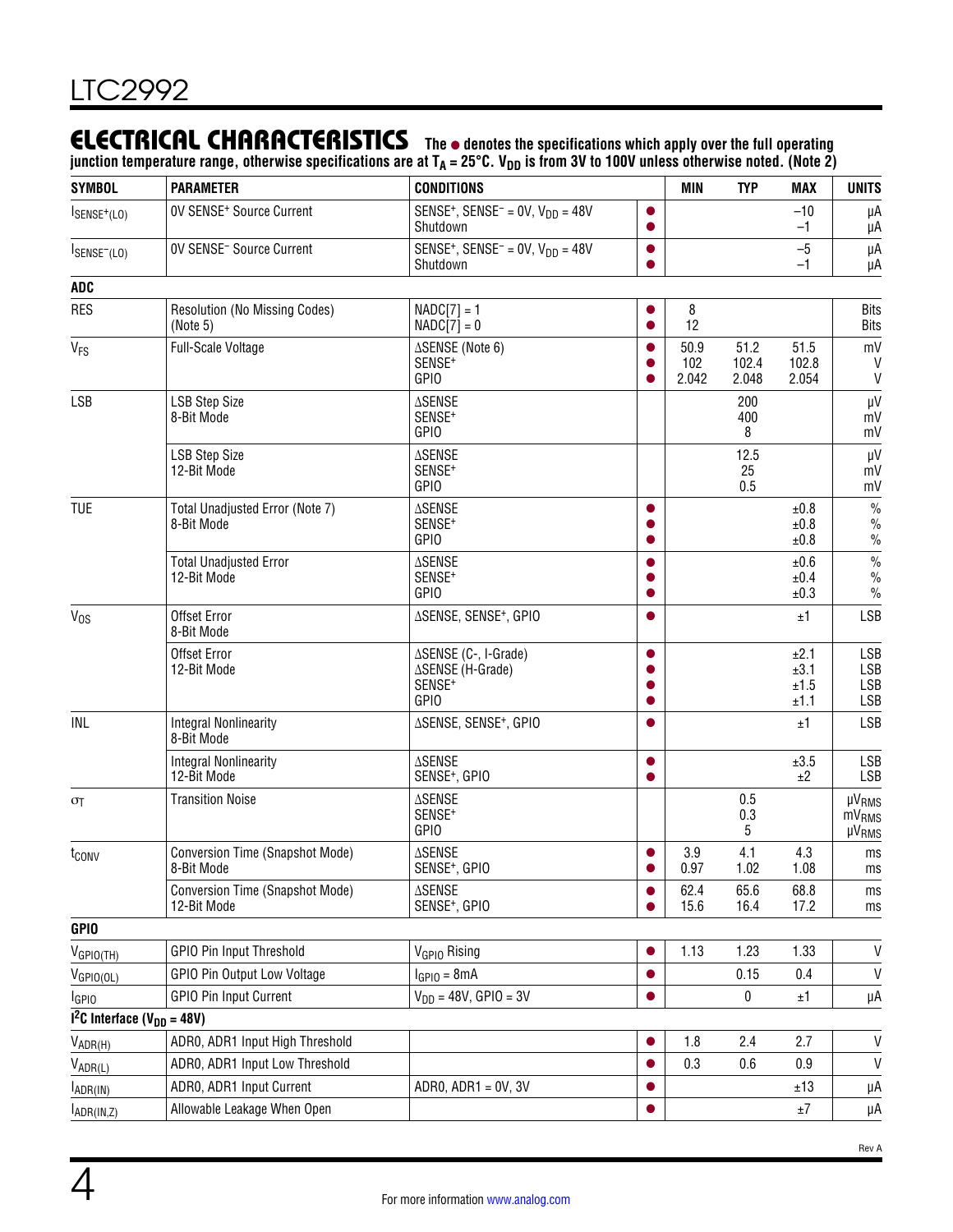### **ELECTRICAL CHARACTERISTICS** The  $\bullet$  denotes the specifications which apply over the full operating

junction temperature range, otherwise specifications are at T<sub>A</sub> = 25°C. V<sub>DD</sub> is from 3V to 100V unless otherwise noted. (Note 2)

| <b>SYMBOL</b>                   | <b>PARAMETER</b>                              | <b>CONDITIONS</b>                        |           | MIN | <b>TYP</b> | <b>MAX</b>   | <b>UNITS</b> |
|---------------------------------|-----------------------------------------------|------------------------------------------|-----------|-----|------------|--------------|--------------|
| $V_{OD(OL)}$                    | SDAO, SDAO, Output Low Voltage                | $I_{SDAO}$ , $I_{\overline{SDAO}} = 8mA$ | $\bullet$ |     | 0.15       | 0.4          | $\vee$       |
| ISDA, SCL(IN)                   | SDAI, SDAO, SDAO, SCL Leakage Current         | SDAI, SDAO, $\overline{SDAO}$ , SCL = 5V |           |     | 0          | ±1           | μA           |
| V <sub>SDA,SCL(TH)</sub>        | SDAI, SCL Input Threshold                     |                                          | 0         | 1.5 | 1.8        | 2.1          | V            |
| VSDA, SCL(CL)                   | SDAI, SCL Clamp Voltage                       | $I_{SDAI}$ , $I_{SCL} = 0.5$ mA, 5mA     |           | 5.9 |            | 6.9          | V            |
| <sup>2</sup> C Interface Timing |                                               |                                          |           |     |            |              |              |
| <sup>T</sup> SCL(MAX)           | Maximum SCL Clock Frequency                   |                                          | ●         | 400 |            |              | kHz          |
| t <sub>LOW</sub>                | <b>SCL Low Period</b>                         |                                          |           |     | 0.65       | 1.3          | μs           |
| t <sub>HIGH</sub>               | <b>SCL High Period</b>                        |                                          | ●         |     | 50         | 600          | ns           |
| $t_{\text{BUF(MIN)}}$           | Bus Free Time Between STOP/START<br>Condition |                                          | o         |     | 0.12       | 1.3          | μs           |
| <sup>t</sup> HD, STA(MIN)       | Hold Time after (Repeated) START Condition    |                                          | $\bullet$ |     | 140        | 600          | ns           |
| <sup>I</sup> SU, STA(MIN)       | Repeated START Condition Setup Time           |                                          | 0         |     | 30         | 600          | ns           |
| t <sub>SU, STO(MIN)</sub>       | <b>STOP Condition Setup Time</b>              |                                          | ●         |     | 30         | 600          | ns           |
| <sup>t</sup> HD, DATI(MIN)      | Data Hold Time Input                          |                                          | O         |     | $-100$     | $\mathbf{0}$ | ns           |
| <sup>t</sup> HD, DATO(MIN)      | Data Hold Time Output                         |                                          | ●         | 300 | 600        | 900          | ns           |
| <sup>t</sup> SU, DAT(MIN)       | Data Setup Time                               |                                          |           |     | 30         | 100          | ns           |
| t <sub>SP(MAX)</sub>            | Maximum Suppressed Spike Pulse Width          |                                          |           | 50  | 110        | 250          | ns           |
| t <sub>RST</sub>                | <b>Stuck Bus Reset Time</b>                   | <b>SCL or SDAI Held Low</b>              |           | 25  | 33         |              | ms           |
| $C_X$                           | SCL, SDAI Input Capacitance (Note 5)          |                                          |           |     | 5          | 10           | pF           |

**Note 1:** Stresses beyond those listed under Absolute Maximum Ratings may cause permanent damage to the device. Exposure to any Absolute Maximum Rating condition for extended periods may affect device reliability and lifetime.

**Note 2:** All currents into pins are positive. All voltages are referenced to ground, unless otherwise noted.

**Note 3:** An internal shunt regulator limits the INTV<sub>CC</sub> pin to a minimum of 5.8V. Driving this pin to voltages beyond 5.8V may damage the part. This pin can be safely tied to higher voltages through a resistor that limits the current below 35mA.

**Note 4:** Internal clamps limit the SCL and SDAI pins to a minimum of 5.9V. Driving these pins to voltages beyond the clamp may damage the part. The pins can be safely tied to higher voltages through resistors that limit the current below 5mA.

**Note 5:** Guaranteed by design and not subjected to test.

Note 6: ∆SENSE is defined as V<sub>SENSE</sub><sup>+</sup> – V<sub>SENSE</sub><sup>-</sup>

**Note 7:** TUE is the maximum ADC error for any code expressed as a percentage of full-scale.

5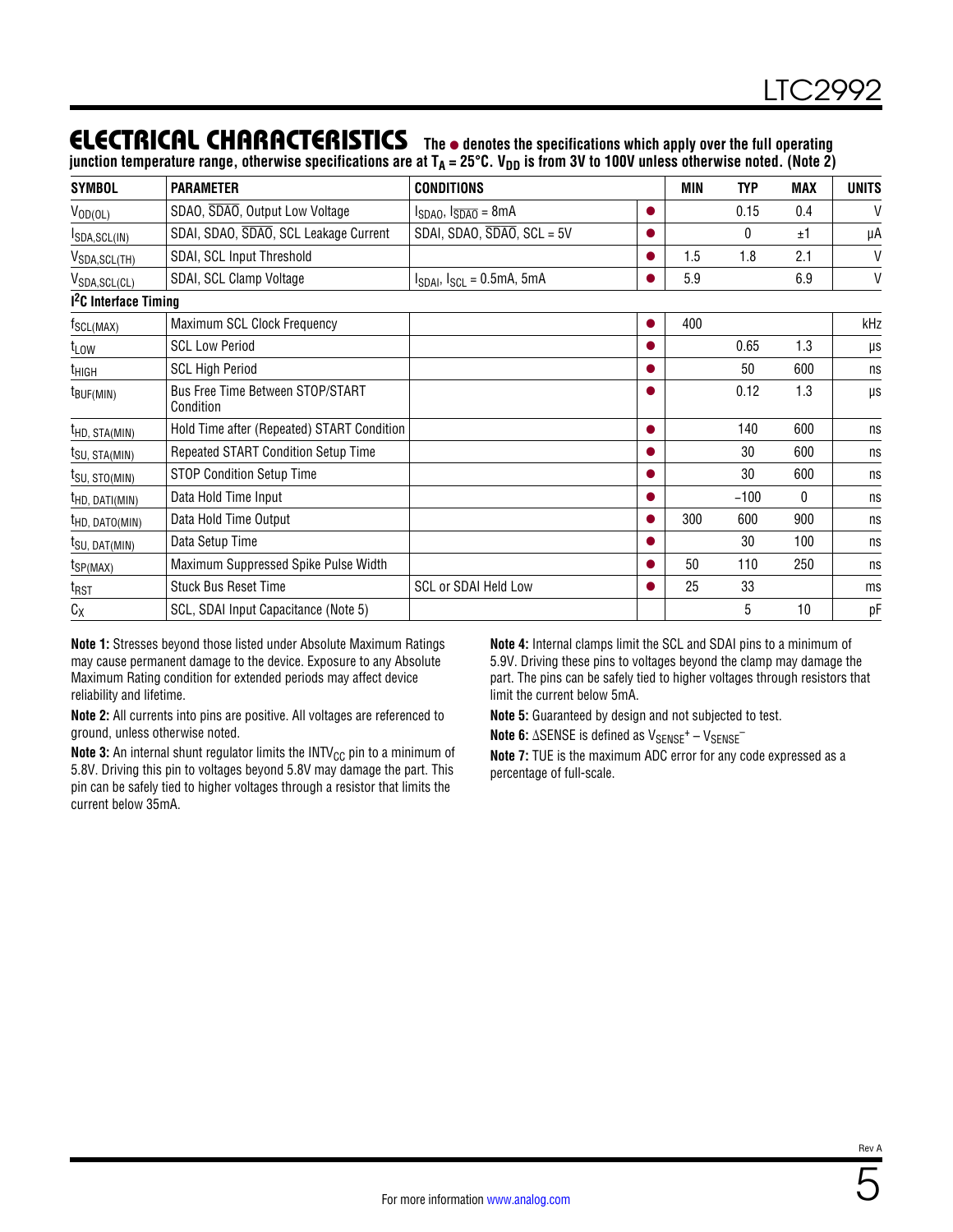# TYPICAL PERFORMANCE CHARACTERISTICS

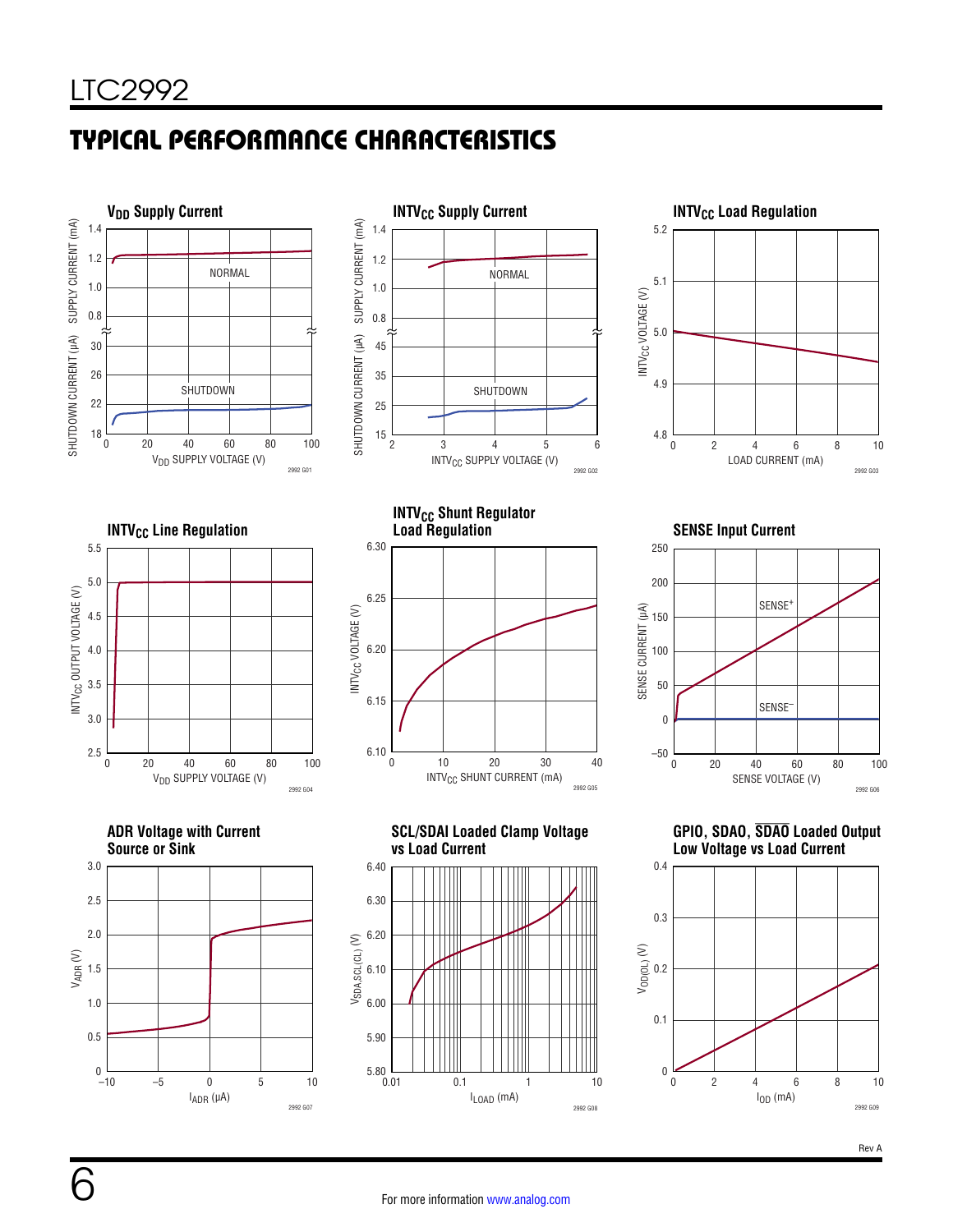### TYPICAL PERFORMANCE CHARACTERISTICS







**ADC Error (∆SENSE)**





**ADC Integral Nonlinearity (∆SENSE)** 0 1.0 2.0 12–BIT MODE



**ADC Input Signal Attenuation (GPIO, Low Frequencies)**

**ADC Differential Nonlinearity (∆SENSE)**



**ADC Input Signal Attenuation (∆SENSE)**



Rev A

7

FREQUENCY (Hz) 0 60 120 180 240

2992 G17

 $-80\frac{L}{0}$ 

–60

–40

REJECTION (dB)

REJECTION (dB)

ADC INL (LSB)

ADC INL (LSB)

–20

0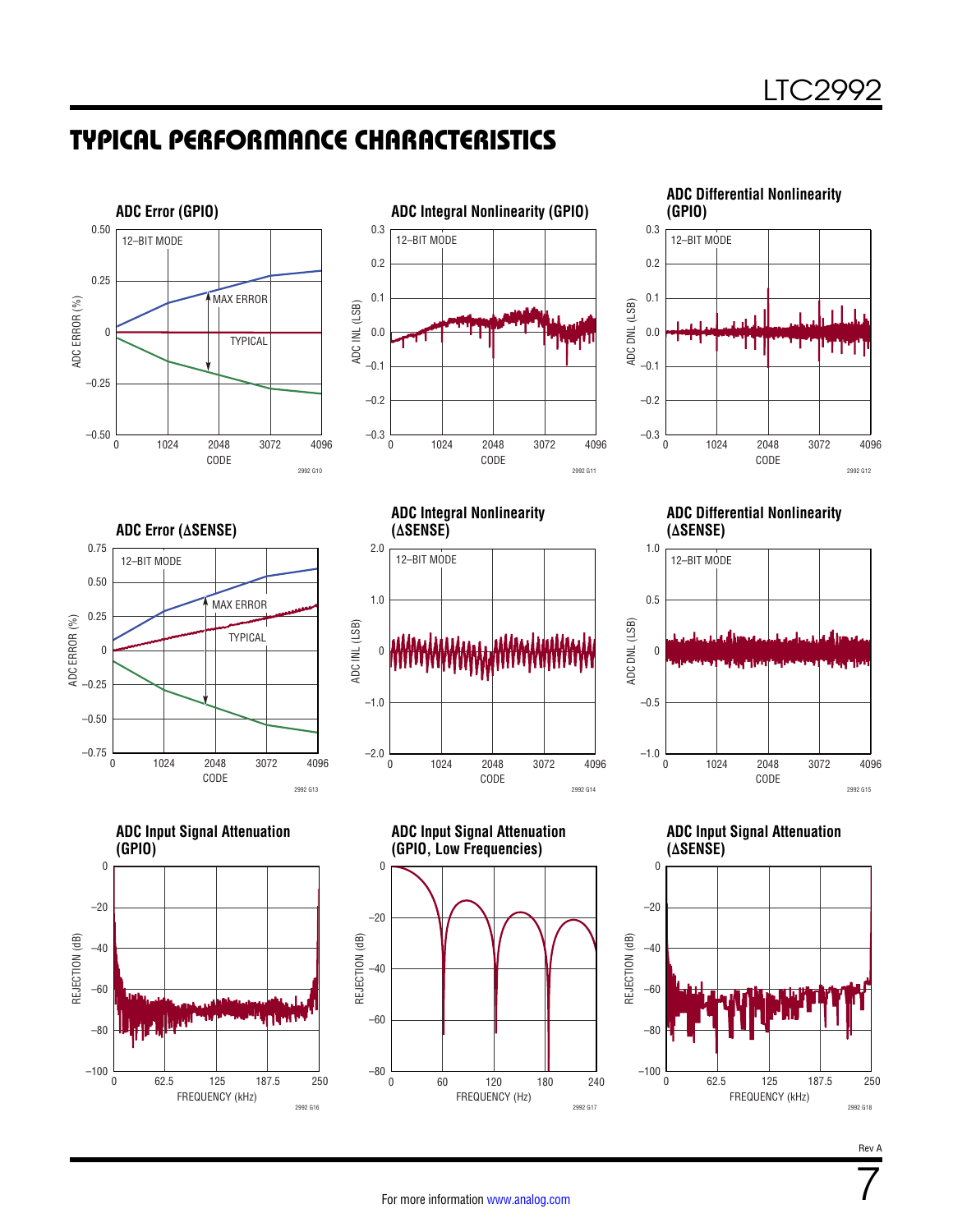# TYPICAL PERFORMANCE CHARACTERISTICS



# PIN FUNCTIONS

**ADR1, ADR0:** I2C Device Address Inputs. Connecting these pins to  $INTV_{CC}$ , GND or leaving the pins open configures one of nine possible addresses. See [Table 3](#page--1-0) in [Applications](#page--1-1)  [Information](#page--1-1) section for details.

**EXPOSED PAD:** Exposed Pad may be left open or connected to device ground. For best thermal performance, connect to a copper plane with an array of vias.

**GND:** Device Ground.

**GPIO1, GPIO2:** General Purpose Input/Output (Open Drain). Configurable to general purpose output, logic input, or data converter input. Tie to ground if unused. See [Table 18](#page--1-2) in [Applications Information](#page--1-1) section for details.

**GPIO3:** General Purpose Input/Output (Open Drain). Configurable to general purpose output, logic input, data converter input or data ready signal (DATAREADY). As DATAREADY, it is latched low or pulses low for 16µs or 128µs when any of the ADC's data becomes available. Tie to ground if unused. See [Table 18](#page--1-2) in Applications Information section for details.

**GPIO4:** General Purpose Input/Output (Open Drain). Configurable to general purpose output, logic input, data converter input or SMBus alert (ALERT). As ALERT, it is pulled to ground when a fault occurs to alert the host controller. A fault alert is enabled by setting the corresponding bit in the ALERT registers as shown in Tables 7, [11,](#page--1-3) [13](#page--1-4)  and 15. Tie to ground if unused. See Tables 18 and [19](#page--1-5) in [Applications Information](#page--1-1) section for details.

**INTV<sub>CC</sub>:** Internal Low Voltage Supply Input/Output. This pin is used to power internal circuitry. It can be configured as a direct input for a low voltage supply, as linear regulator from a higher voltage supply connected to  $V_{DD}$ , or as a shunt regulator. Connect this pin directly to a 2.7V to 5.8V supply if available. When INTV $_{CC}$  is powered from an external supply, connect the  $V_{DD}$  pin to INTV<sub>CC</sub>. If V<sub>DD</sub> is connected to a 8V to 100V supply,  $INTV_{CC}$  becomes the 5V output of an internal series regulator that can supply up to 10mA to external circuitry. For even higher supply voltages or if a floating topology is desired,  $INTV_{CC}$  can be used as a 6.2V shunt regulator. Connect the supply to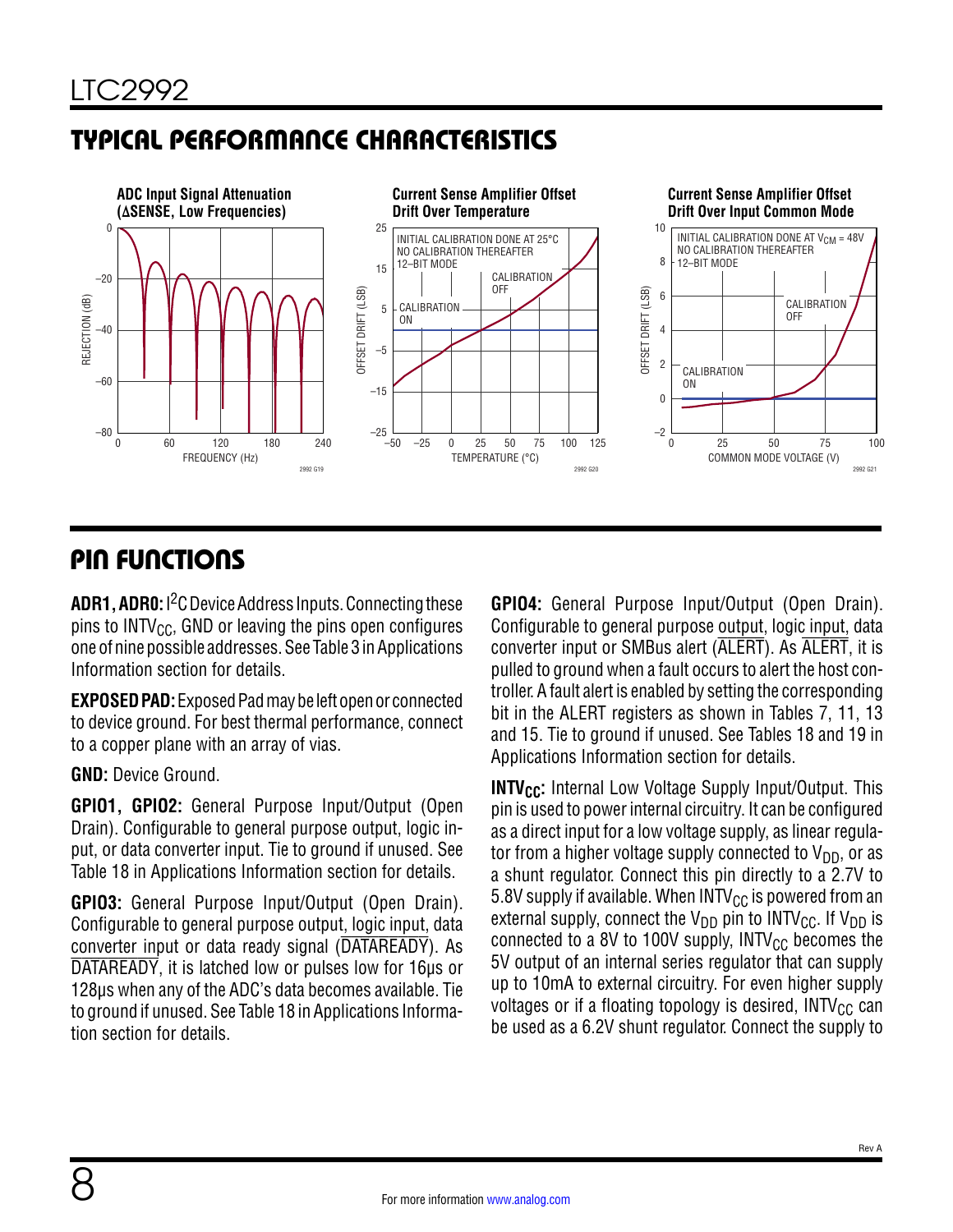### PIN FUNCTIONS

 $INTV_{CC}$  through a resistor or current source that limits the current to less than 35mA. An undervoltage lockout circuit disables the ADC when the voltage at this pin drops below 2.5V. Connect a bypass capacitor of 0.1µF or greater from this pin to ground. If an external load is present, for loop stability, use a bypass capacitor of 1µF or greater. See Flexible Power Supply section.

**SCL:** I<sup>2</sup>C Bus Clock Input. Data at the SDAI pin is shifted in or out on rising edges of SCL. This pin is driven by an open-collector output from a master controller. An external pull-up resistor or current source is required and can be placed between SCL and  $V_{DD}$  or INTV<sub>CC</sub>. The voltage at SCL is internally clamped to 6.3V typically.

**SDAI:** I<sup>2</sup>C Bus Data Input. Used for shifting in address, command or data bits. This pin is driven by an opencollector output from a master controller. An external pull-up resistor or current source is required and can be placed between SDAI and  $V_{DD}$  or INTV<sub>CC</sub>. The voltage at SDAI is internally clamped to 6.3V typically. Tie to SDAO for normal  $1<sup>2</sup>C$  operation.

**SDAO (LTC2992 only):** I<sup>2</sup>C Bus Data Output. Open-drain output used for sending data back to the master controller or acknowledging a write operation. An external pull-up resistor or current source is required. Tie to SDAI for normal I<sup>2</sup>C operation.

**SDAO (LTC2992-1 only):** Inverted I2C Bus Data Output. Open-drain output used for sending data back to the master controller or acknowledging a write operation. Data is inverted for convenience of opto-isolation. An external pull-up resistor or current source is required. The LTC2992-1 cannot be used in nonisolated <sup>2</sup>C applications without additional components.

**SENSE1+, SENSE2+:** Supply Voltage and Current Sense Input. Used as a voltage supply and current sense input for internal current sense amplifier. The voltage at this pin is monitored by the onboard ADC with a full-scale input range of 102.4V. See [Figure 19](#page--1-6) for recommended Kelvin connection.

**SENSE1–, SENSE2–:** Current Sense Input. Connect an external sense resistor between SENSE<sup>+</sup> and SENSE<sup>-</sup>. The differential voltage between SENSE<sup>+</sup> and SENSE<sup>-</sup> is monitored by the onboard ADC with a full-scale sense voltage of 51.2mV. Tie both SENSE– and SENSE+ together to a voltage between 0V and 100V if current measurement is unused.

**V<sub>DD</sub>:** High Voltage Supply Input. This pin powers an internal series regulator with input voltages ranging from 3V to 100V and produces 5V at INTV<sub>CC</sub> when V<sub>DD</sub> is above 8V. Connect a bypass capacitor of 0.1µF or greater from this pin to ground if external load is present on the  $INTV_{CC}$  pin. See Flexible Power Supply section.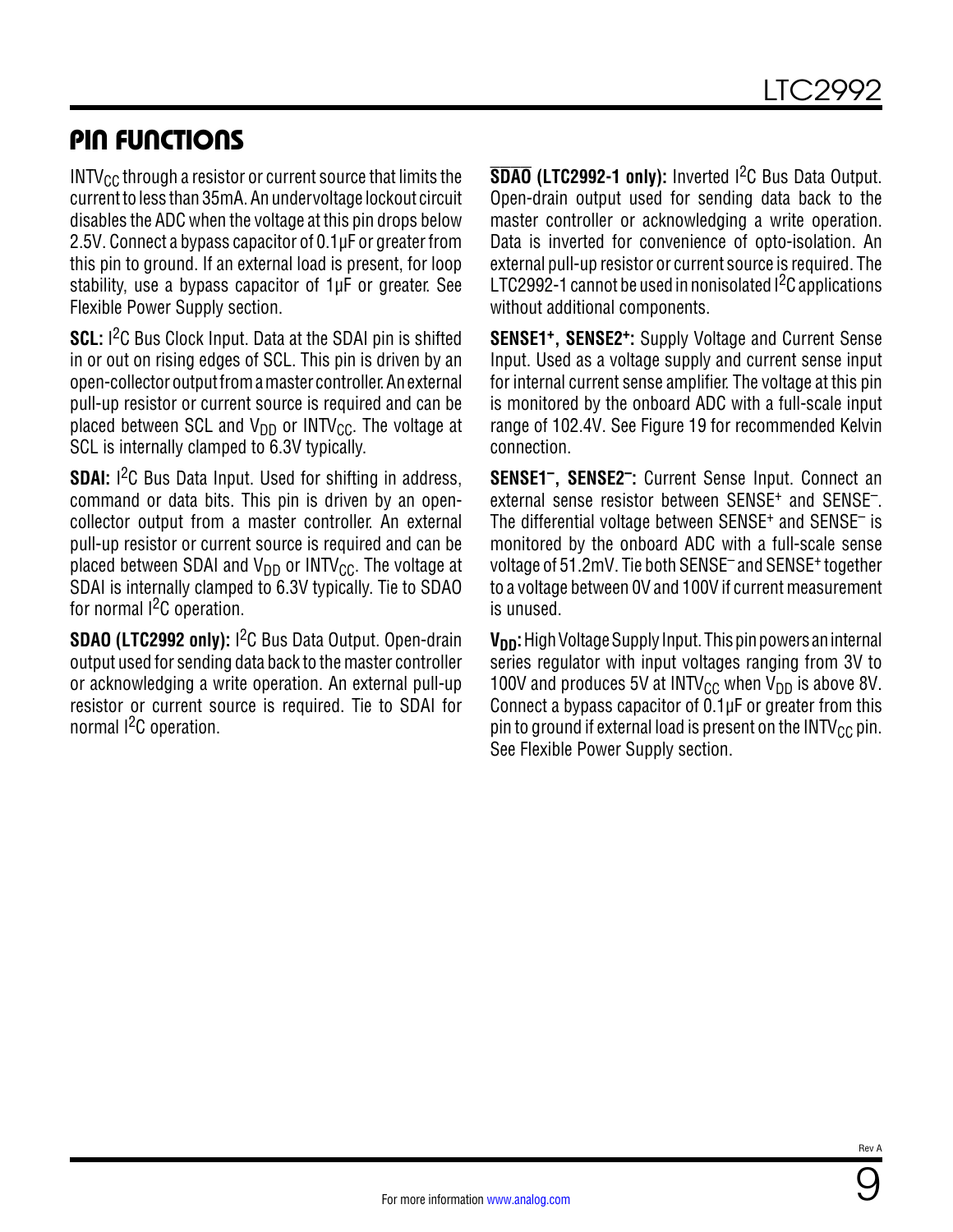# FUNCTIONAL DIAGRAM



# TIMING DIAGRAM

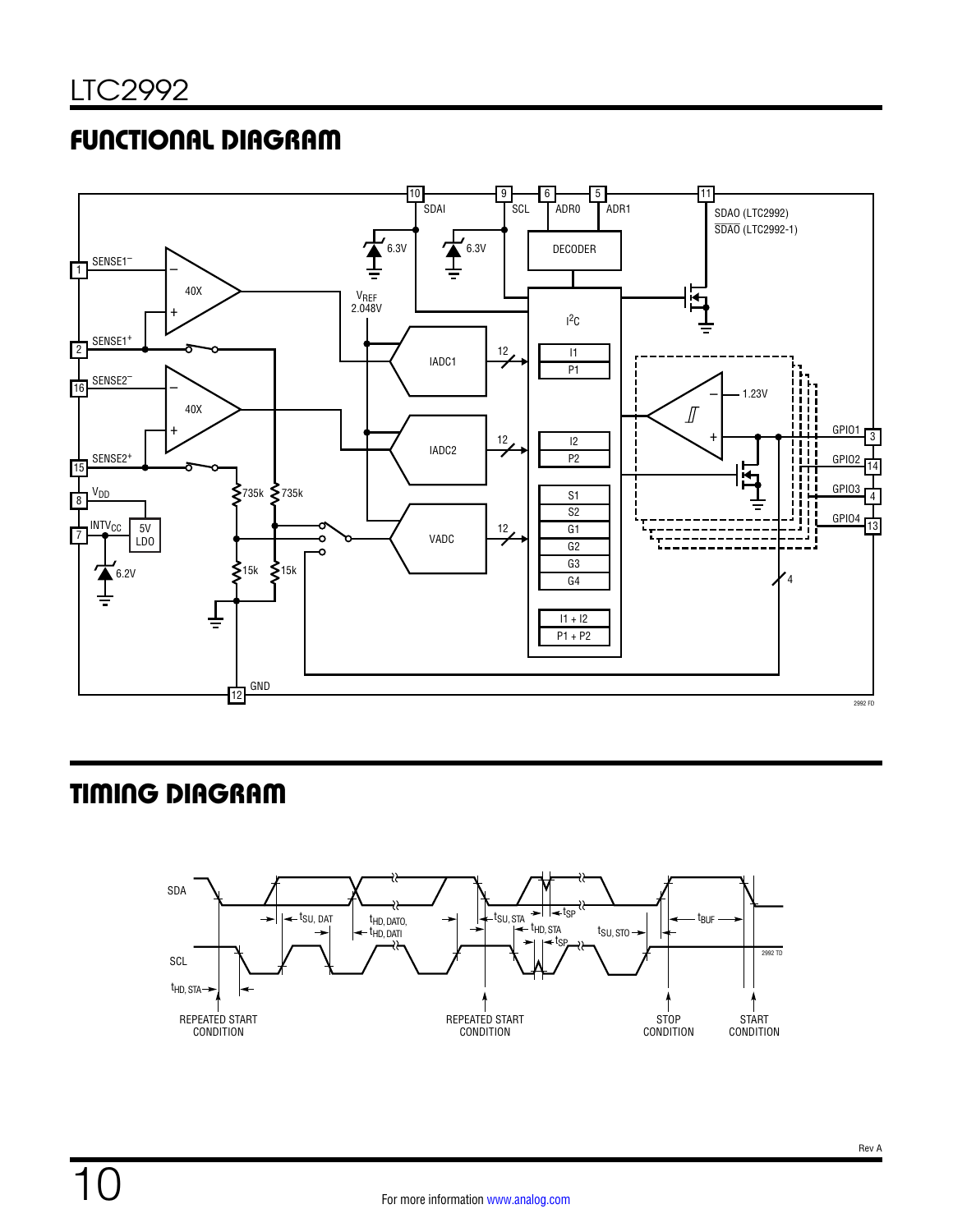# **OPERATION**

The LTC2992 accurately monitors current, voltage and power of two 0V to 100V supplies. An internal linear regulator allows the LTC2992 to operate directly from a 3V to 100V rail, or from an external supply voltage between 2.7V and 5.8V. Quiescent current is less than 1.6mA in normal operation. Enabling shutdown mode via the <sup>12</sup>C interface reduces the quiescent current to below 50µA.

There are three onboard 8-/12-bit ADCs as shown in the Functional Diagram. Each supply's load current is measured with an external current sense resistor connected between SENSE<sup>+</sup> and SENSE<sup>-</sup>. Internal amplifiers gain up the voltage drop across the sense resistor for monitoring by the IADCs (full-scale 51.2mV). VADC is used for voltage measurements and its input is selectively connected to SENSE1+, SENSE2+ (full-scale 102.4V) or any of the four GPIO pins (full-scale 2.048V). Each conversion takes 33ms for the IADCs and 16ms for the VADC in 12-bit mode. The conversion time can be shortened by a factor of 16 when 8-bit mode is selected.

The ADCs can be configured to run continuously (continuous scan) or on demand (snapshot mode). In continuous scan mode, the VADC measures selected voltages of the six inputs in round robin fashion. See the [Applications](#page--1-1) [Information](#page--1-1) section for more details. Status bits in the ADC STATUS register signal new conversion results from the ADCs have been written into onboard registers.

The GPIO1 to GPIO4 pins are also general purpose inputs or general purpose open-drain outputs. In addition, GPIO3 may be configured as DATAREADY output while GPIO4 is also an SMBus alert (ALERT) output. DATAREADY indicates availability of the most recent conversion results from any of the ADCs while ALERT indicates one or more faults have occurred.

Onboard memory stores the minimum and maximum values for each ADC measurement and calculates power data by digitally multiplying the stored current and voltage data. When the ADC measured value falls outside its programmed window thresholds, a fault event is logged and the ALERT (GPIO4) may optionally pull low. The LTC2992 also calculates the total current and power consumption of the two monitored supplies.

The LTC2992 includes an  $1^2C$  interface to access the onboard data registers and to program the alert threshold, configuration and control registers. Two three-state pins, ADR1 and ADR0, are decoded to allow nine device addresses (see [Table 3](#page--1-0)). The SDA pin is split into SDAI (input) and SDAO (output, LTC2992) or SDAO (output, LTC2992-1) to facilitate opto-isolation. Tie SDAI and SDAO together for normal, nonisolated <sup>2</sup>C operation.

11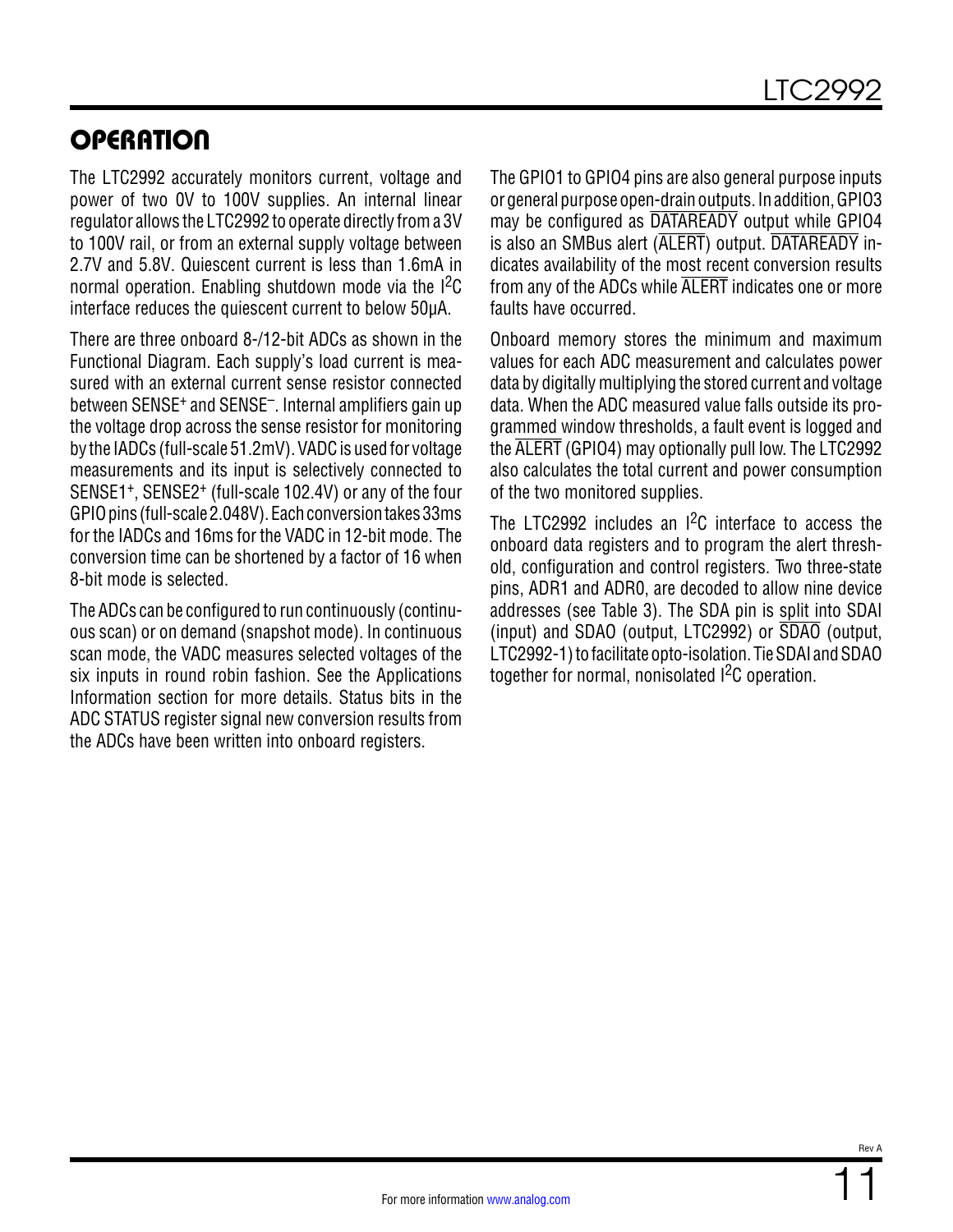The LTC2992 offers a compact and complete solution to monitor power from two supply rails in high side and/or low side current sensing applications. With an input common mode range of 0V to 100V and a wide input supply operating voltage range from 2.7V to 100V, this device is ideal for a wide variety of power management applications including automotive, industrial and telecom infrastructure. The basic application circuit shown in [Figure 1](#page--1-7) provides monitoring of high side currents (5.12A/10.24A full-scale), input voltages (102.4V full-scale) and two external voltages (2.048V full-scale), all using internal 12-bit ADCs.

#### **Data Converters**

The LTC2992 features three ∆∑ A/D converters (ADC) that can be configured to 8- or 12-bit. The  $\Delta\Sigma$  architecture inherently averages input signals and noise during the measurement period. Two ADCs (IADC1 and IADC2) monitor the differential voltages between SENSE+ and SENSE– (∆SENSE) with 51.2mV full-scale to allow accurate measurement of load currents across low value shunt resistors. The third ADC (VADC) monitors two SENSE<sup>+</sup> and four GPIO pins with full-scale of 102.4V for SENSE<sup>+</sup> and 2.048V for GPIO.

The supply voltage data are derived from SENSE1+ and SENSE2+ or GPIO1 and GPIO2 depending on the external application circuit. SENSE1+ and SENSE2+ are selected by default as these are normally connected to the supply voltages. In negative supply voltage systems, the supply voltages can be measured through external resistive dividers connected to the GPIO1 and GPIO2 pins. See Flexible Power Supply section for details.

The operation and conversion sequence of the ADCs, multiplier operand and VADC input selections are controlled by the settings in the CTRLA register as shown in [Table 1](#page--1-8).

The timing sequence for some of these configurations are shown in [Figure 2](#page--1-9) (2a to 2f). The timing diagram shown in [Figure 2a](#page--1-9) illustrates the conversion sequence in the default configuration (CTRLA[7:0]=0x00). Upon power-up  $(t<sub>1</sub>)$ , the IADCs will always measure their corresponding current sense amplifier's offset (calibration) and then the load current (∆SENSE1/2). Meanwhile, VADC begins measurement of SENSE1<sup>+</sup>, SENSE2<sup>+</sup>, GPI01, GPI02, GPI03 and GPIO4 successively.

At t<sub>3</sub> a new IADC conversion begins. To generate power, the most recent voltage data (S1 at  $t_2$ , S2 at  $t_3$ ) from VADC is stored in a latch as an operand to the adder as shown in [Figure 3](#page--1-10). IMOD1 represents IADC1's modulator which converts the load current into a 1-bit data stream. Each 1 in the bitstream adds to the accumulators the voltage data such that they contain the power values  $11 \times S1$  and  $12 \times$  S2 at the end of the IADC conversions at t<sub>5</sub>. Voltage latch content is then updated to the corresponding data registers. I1 is added to I2 to generate total current and P1 is added to P2 to generate total power. In the summing process, the least significant bit of the results are truncated. Consequently, the summing results need to be shifted one bit to the left to restore the correct quantity. Note that the



**Figure 1. Dual High Side Power Monitor**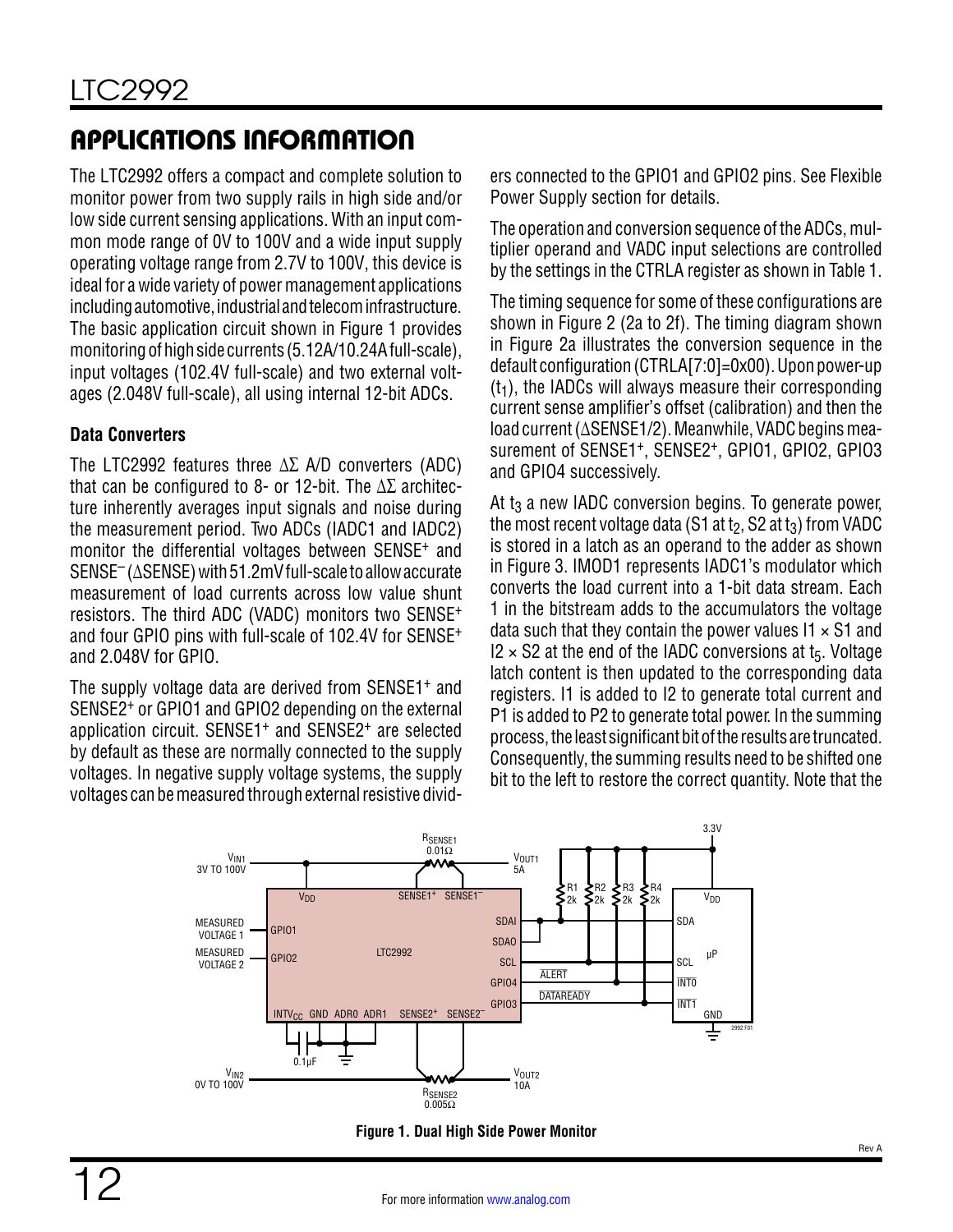calculated LSB (see Design Example section) for current and power of both supplies have to match. Otherwise, external  $\mu$ P can be used to first compute physical amount of current and power for each supply and then perform the summing.

The LTC2992 measures the current sense amplifier's input offset to calibrate subsequent IADC measurements. During offset measurement, IADC cannot capture load current information. By default, such calibration is done for every IADC conversion as shown in [Figure 2a](#page--1-9). In most applications, the calibration frequency can be reduced by writing to CTRLA register with its CTRLA[7] bit set to 1. A one-off calibration is then performed immediately after the I<sup>2</sup>C write operation as shown in [Figure 2b.](#page--1-9)

VADC by default monitors six input voltages sequentially as shown in [Figure 2a](#page--1-9) with an update rate of 10Hz for each input. Therefore, input signals such as supply rail voltages with average value that varies at less than 5Hz can be accurately monitored. Otherwise, the input update rate can be increased by reducing the number of inputs monitored via CTRLA[4:3]. [Figure 2c](#page--1-9) shows only the SENSE+ pins being monitored in continuous scan mode with an effective update rate of 30Hz. The remaining inputs may be monitored by switching to snapshot mode when needed.

A snapshot mode is available to make on-demand measurement of a single selected voltage without power data update (SENSE1+, SENSE2+, GPIO1, GPIO2, GPIO3 or GPIO4) or two selected voltages (either SENSE1+ and SENSE2+, or GPIO1 and GPIO2). To make a snapshot measurement, write the 3-bit code of the desired voltage input to CTRLA[2:0] and 01 to CTRLA[6:5]. After completion of the conversion, the ADCs will halt and the corresponding

| BIT        | <b>NAME</b>                                             | <b>OPERATION</b>                                                                             |                                                                                                                                                                                                                                                                                                                                                                                                                          |                                 |                                      |  |  |  |  |
|------------|---------------------------------------------------------|----------------------------------------------------------------------------------------------|--------------------------------------------------------------------------------------------------------------------------------------------------------------------------------------------------------------------------------------------------------------------------------------------------------------------------------------------------------------------------------------------------------------------------|---------------------------------|--------------------------------------|--|--|--|--|
| CTRLA[7]   | <b>Offset Calibration</b>                               | [1] = Calibrate on Demand                                                                    | <b>Offset Calibration for Current Measurements</b><br>[0] = Every Conversion (Default)                                                                                                                                                                                                                                                                                                                                   |                                 |                                      |  |  |  |  |
| CTRLA[6:5] | Measurement<br>Mode                                     | $[11]$ = Shutdown<br>$[10]$ = Single Cycle mode<br>one conversion.<br>$[01]$ = Snapshot Mode | The VADC converts SENSE1*, SENSE2*, GPIO1, GPIO2, GPIO3, GPIO4 once and stops. The IADCs stop after<br>P1 = SENSE1 <sup>+</sup> × $\triangle$ SENSE1; P2 = SENSE2 <sup>+</sup> × $\triangle$ SENSE2<br>Snapshot Initializes Conversion on All 3 ADCs Simultaneously.<br>VADC Converts the Channel(s) per CTRLA[2:0]<br>[00] = Continuous Scan Mode (Default)<br>The Selected Channels for VADC are Defined by CTRLA[4:3] |                                 |                                      |  |  |  |  |
| CTRLA[4:3] | <b>Voltage Selection</b><br>for Continuous<br>Scan Mode | CTRLA[4:3]                                                                                   | VADC                                                                                                                                                                                                                                                                                                                                                                                                                     | P <sub>1</sub>                  | P <sub>2</sub>                       |  |  |  |  |
|            |                                                         | 11                                                                                           | GPI01, GPI02.<br>GPI03, GPI04                                                                                                                                                                                                                                                                                                                                                                                            | $GPIO1 \times \Delta$ SENSE1    | $GP102 \times \Delta$ SENSE2         |  |  |  |  |
|            | 10 <sup>1</sup>                                         | GPIO1, GPIO2                                                                                 | $GPIO1 \times \Delta$ SENSE1                                                                                                                                                                                                                                                                                                                                                                                             | $GPIO2 \times \Delta$ SENSE2    |                                      |  |  |  |  |
|            | 01                                                      | SENSE1 <sup>+</sup> , SENSE2 <sup>+</sup>                                                    | SENSE1 <sup>+</sup> $\times$ $\Delta$ SENSE1                                                                                                                                                                                                                                                                                                                                                                             | $SENSE2^+ \times \Delta$ SENSE2 |                                      |  |  |  |  |
|            |                                                         | 00 (Default)                                                                                 | SENSE1+, SENSE2+,<br>GPI01, GPI02,<br>GPI03, GPI04                                                                                                                                                                                                                                                                                                                                                                       | SENSE1 <sup>+</sup> × ASENSE1   | SENSE2 <sup>+</sup> $\times$ ASENSE2 |  |  |  |  |
| CTRLA[2:0] | <b>Voltage Selection</b>                                | CTRLA[2:0]                                                                                   | VADC                                                                                                                                                                                                                                                                                                                                                                                                                     | P <sub>1</sub>                  | P <sub>2</sub>                       |  |  |  |  |
|            | for Snapshot<br>Mode                                    | 111                                                                                          | GPI01, GPI02                                                                                                                                                                                                                                                                                                                                                                                                             | $GPIO1 \times \Delta$ SENSE1    | $GPIO2 \times \Delta$ SENSE2         |  |  |  |  |
|            |                                                         | 110                                                                                          | SENSE1+, SENSE2+                                                                                                                                                                                                                                                                                                                                                                                                         | SENSE1 <sup>+</sup> × ASENSE1   | SENSE2 <sup>+</sup> $\times$ ASENSE2 |  |  |  |  |
|            |                                                         | 101                                                                                          | GPI04                                                                                                                                                                                                                                                                                                                                                                                                                    | ∆SENSE1/2 without P1/P2 updates |                                      |  |  |  |  |
|            |                                                         | 100                                                                                          | GPI03                                                                                                                                                                                                                                                                                                                                                                                                                    |                                 |                                      |  |  |  |  |
|            |                                                         | 011                                                                                          | GPIO <sub>2</sub>                                                                                                                                                                                                                                                                                                                                                                                                        |                                 |                                      |  |  |  |  |
|            |                                                         | 010                                                                                          | GPI01                                                                                                                                                                                                                                                                                                                                                                                                                    |                                 |                                      |  |  |  |  |
|            |                                                         | 001                                                                                          | SENSE2 <sup>+</sup>                                                                                                                                                                                                                                                                                                                                                                                                      |                                 |                                      |  |  |  |  |
|            |                                                         | 000 (Default)                                                                                | SENSE1 <sup>+</sup>                                                                                                                                                                                                                                                                                                                                                                                                      |                                 |                                      |  |  |  |  |

#### **Table 1. ADC Configuration Via CTRLA Register**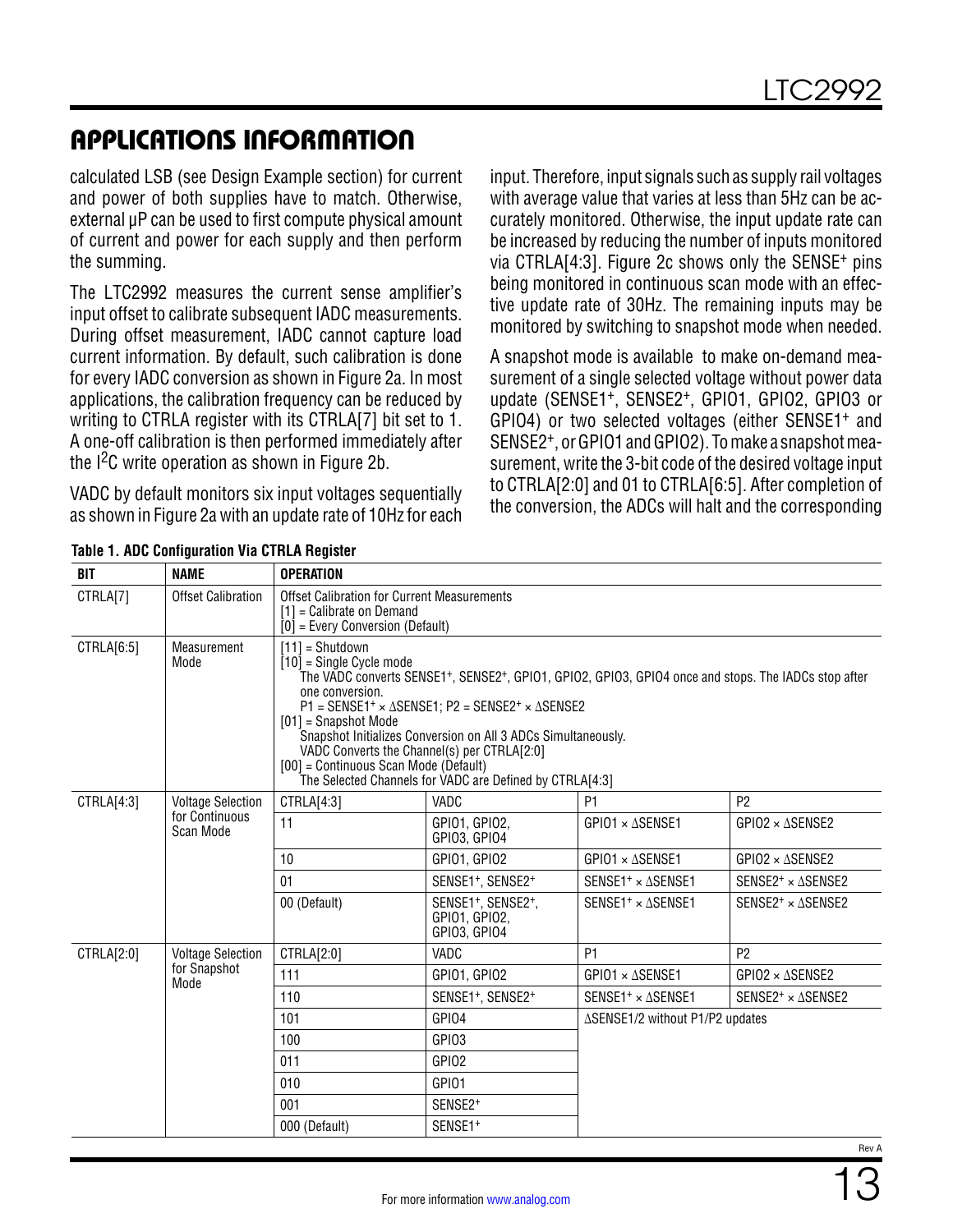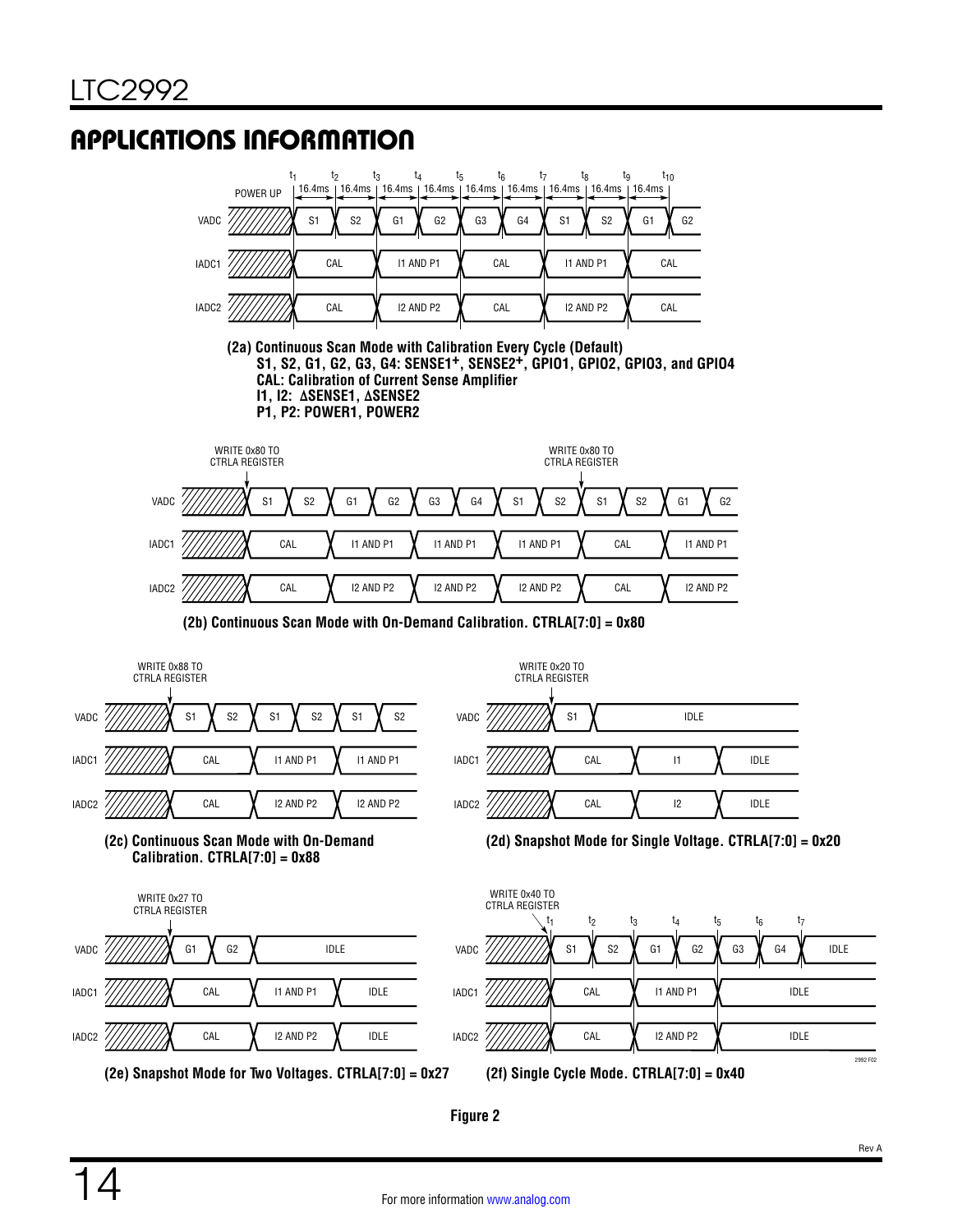

**Figure 3. POWER1 Generator Blocks**

bits in ADC STATUS register ([Table 10\)](#page--1-11) are set to indicate the availability of new data. An alert may be generated at the end of a snapshot conversion by setting bit AL4[7:6] in the ALERT4 register [\(Table 15](#page--1-12)). To make another snapshot measurement, rewrite the CTRLA register. [Figure 2d](#page--1-9) shows a snapshot operation of SENSE1+ with no updates to power data since only single voltage is selected while [Figure 2e](#page--1-9) shows combo snapshot operation of GPIO1 and GPIO2 with new power data.

A single cycle mode allows all six voltages to be measured once with a single  $1<sup>2</sup>C$  command. To initiate such mode, write 10 to CTRLA[6:5] as shown in [Figure 2f](#page--1-9). SENSE1+, SENSE2+ are updated together with current and power values at  $t_5$ . At  $t_7$  the conversions are done and the ADCs are halted.

If there is an extended period of  $l^2C$  communication between the LTC2992 and the controller, some of the ADC result may be lost. This is because during the  $1<sup>2</sup>C$  communication, the ADCs are prevented from updating the internal registers to avoid corrupting the data. This problem can be overcome by breaking the I<sup>2</sup>C communication into blocks of less than one conversion period (16.4ms for 12-bit mode and 1ms for 8-bit mode).

#### **Flexible Power Supply**

The LTC2992 can be externally configured to derive power from a wide range of supplies. The LTC2992 includes an onboard linear regulator to power the low voltage internal circuitry connected to the INTV<sub>CC</sub> pin from high V<sub>DD</sub> voltages. The linear regulator operates with  $V_{DD}$  voltages from 3V to 100V, and a shunt regulator is available for voltages above 100V. The linear regulator produces a 5V output capable of supplying 10mA at the INTV $_{\text{CC}}$  pin when  $V_{DD}$  is greater than 8V. The regulator is disabled when the junction temperature rises above 150°C, and the output is protected against accidental shorts. Bypass capacitors of 0.1 $\mu$ F, or greater, at both the V<sub>DD</sub> and INTV<sub>CC</sub> pins are recommended for optimal transient performance. Note that operation with high  $V_{DD}$  voltages can result in significant power dissipation, and care is required to ensure that the maximum operating junction temperature stays below 125°C. For improved thermal resistance, use the DFN package and solder the exposed pad to a large copper region on the PCB.

[Figure 4a](#page--1-13) shows the LTC2992 being used to monitor input supplies that range from 4V to 100V. No separate supply is needed since  $V_{DD}$  can be connected to either of the input supplies. To prevent loss of operation from either supply's failure,  $V_{DD}$  is connected to  $V_{IN1}$  and  $V_{IN2}$  via diodes. If the LTC2992 is used to monitor input supplies of 0V to 100V, it can derive power from a wide range separate supply connected to the  $V_{DD}$  pin as shown in [Figure 4b](#page--1-14). The



**(4a) Derives Power from the Supplies Being Monitored**



**(4b) Derives Power from a Separate Wide Range Supply**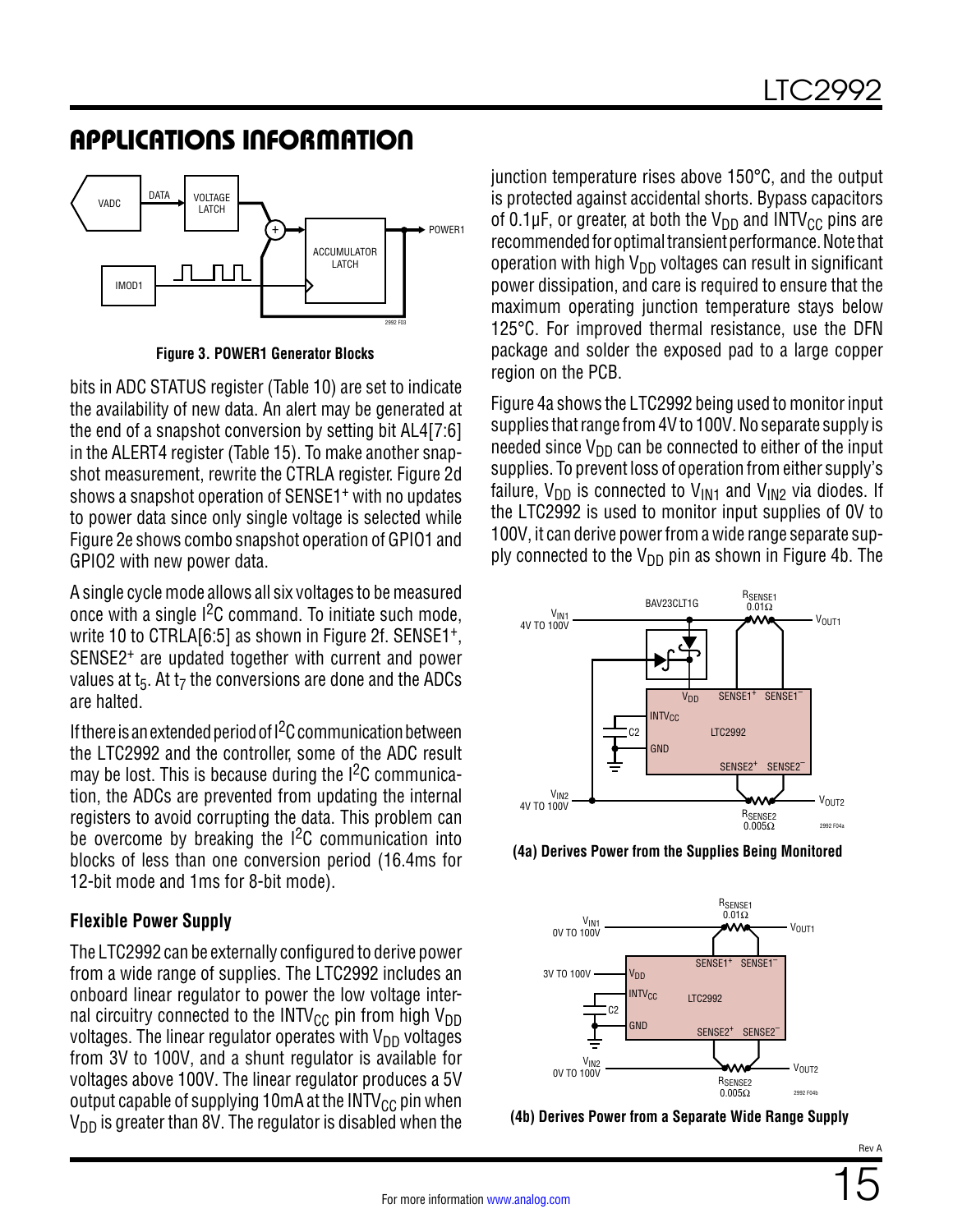

**(4c) Derives Power from a Separate Low Voltage Supply**

 $SENSE^{+/-}$  pins can be biased independently of the part's supply voltage. Alternatively, if a low voltage supply is present it can be connected to the  $INTV_{CC}$  pin, as shown in [Figure 4c,](#page--1-15) to minimize on-chip power dissipation. When INTV<sub>CC</sub> is powered from a separate supply, connect V<sub>DD</sub> to  $INTV_{CC}$ .





[Figure 5a](#page--1-16) shows a high side rail-to-rail power monitor which derives power from a separate supply greater than 100V. The voltage at INTV<sub>CC</sub> is clamped at 6.3V above ground in a low side shunt regulator configuration to power the part.

In dual feed, low side power monitor applications, the device ground and the current sense inputs are connected to the diode-ORed output of the input supplies' negative terminal as shown in [Figure 5b](#page--1-17). Note that the SENSE– pins operate at a voltage more negative than the device ground. It is highly recommended that the SENSE+ pins be operating at as close to device ground potential as possible so that at full-scale the SENSE– pins are limited to 80mV below device ground for accurate measurements. A recommended layout for [Figure 5b](#page--1-17)'s SENSE pins connection is shown in [Figure 5c.](#page--1-18) Layout the common connection









 $(V<sub>OlIT</sub>)$  close to the SENSE<sup>+</sup> terminal of the sense resistors with a wide track to prevent excessive potential difference between the SENSE<sup>+</sup> pins when load current is supplied entirely by V<sub>IN1</sub> or V<sub>IN2</sub>.

#### **Supply Undervoltage Lockout**

During power-up, the internal  $1^2C$  logic and the ADCs are enabled when either  $V_{DD}$  or INTV<sub>CC</sub> rises above its under-voltage lockout threshold (2.7V for  $V_{DD}$  and 2.5V for INTV<sub>CC</sub> typically). During power-down, the ADCs are disabled when  $V_{DD}$  and INTV<sub>CC</sub> fall below their respective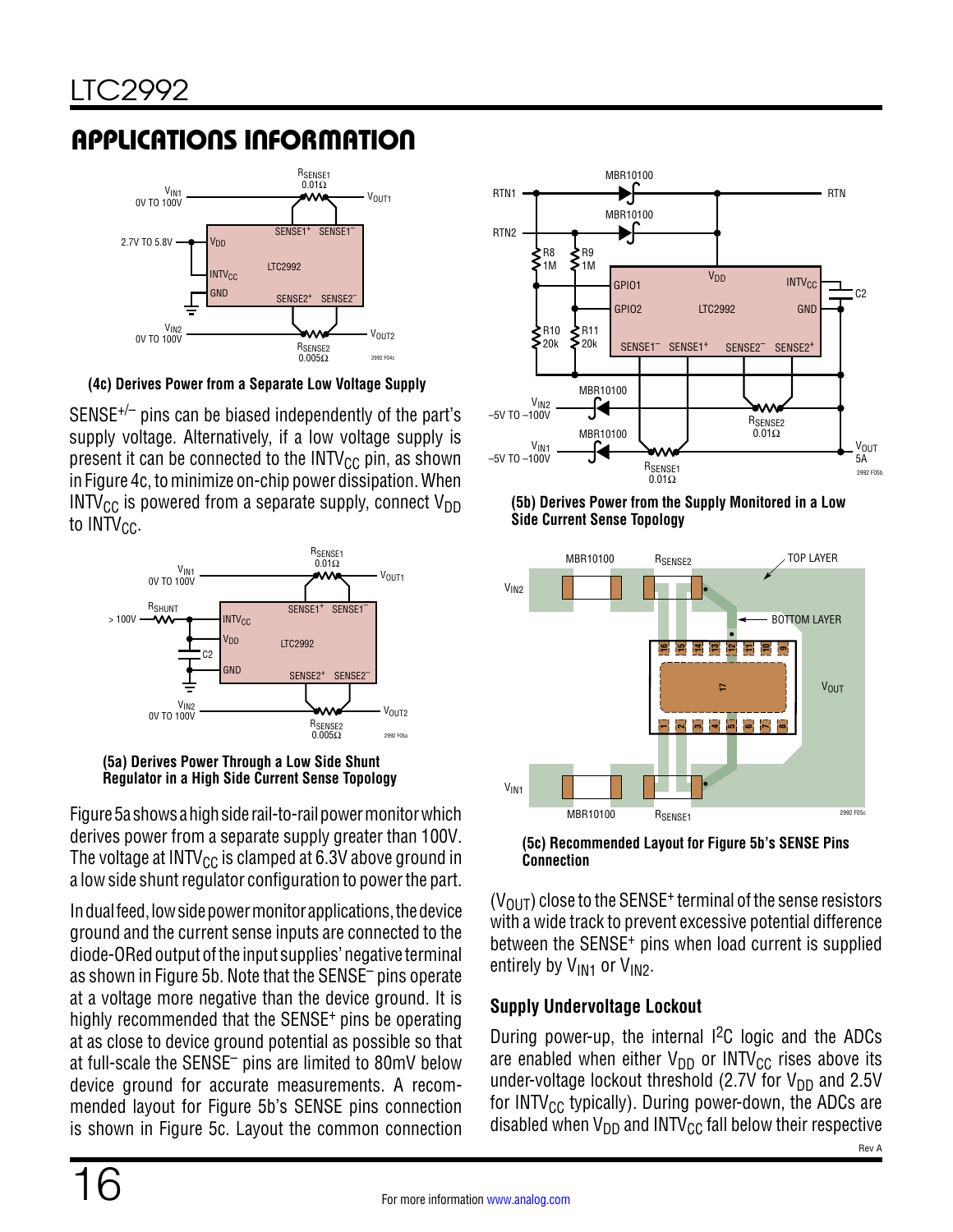undervoltage lockout thresholds. If  $V_{DD}$  or INTV<sub>CC</sub> remains above their typical 2.1V  $1^2C$  reset threshold, the internal  $1^2C$ logic retains the state before power-down. If  $V_{DD}$  or INTV<sub>CC</sub> is then increased as in a normal power-up, the ADCs will run according to CTRLA register's setting at that point in time. The internal  ${}^{12}C$  logic is reset when  $V_{DD}$  and INTV<sub>CC</sub> fall below their respective  $1^2C$  reset thresholds.

#### **Shutdown Mode**

The LTC2992 includes a low quiescent current shutdown mode, controlled by bits CTRLA[6:5] in the CTRLA register ([Table 1\)](#page--1-8). Setting CTRLA[6:5]=11 puts the part in shutdown mode, powering down the ADC, internal reference and onboard linear regulator. The internal  $1<sup>2</sup>C$  bus remains active, and although the ADR1 and ADR0 pins are disabled, the device will retain the most recently programmed I<sup>2</sup>C bus address. All onboard registers retain their contents and can be accessed through the I<sup>2</sup>C interface. To re-enable ADC conversions, reset bit CTRLA[6:5] in the CTRLA register. The analog circuitry will power up and all registers will retain their contents.

The onboard linear regulator is disabled in shutdown mode to conserve power. If the onboard linear regulator is used to power external  $l^2C$  bus related circuitry such as optocouplers or pull-ups, I2C communication will be lost when the part is shut down. The LTC2992 would then have to be reset by cycling its power to come out of shutdown. If low I<sub>0</sub> mode is not required, ensure 11 cannot be written to CTRLA[6:5] in the CTRLA register during software development. It is recommended that external regulators be used in such applications if powering down the LTC2992 is desirable. As an added layer of protection against this scenario, bit CTRLB[4] in the CTRLB register can be set during system configuration to enable the LTC2992 to automatically exit shutdown mode when the  $I<sup>2</sup>C$  lines are low for more than 33ms (which can be a result of accidental shutdown of the LTC2992's linear regulator powering the  $1<sup>2</sup>C$ ). The user can elect to be alerted of this event by setting bit AL4[4] in the ALERT4 register ([Table](#page--1-12) [15](#page--1-12)). Quiescent current drops below 50μA in shutdown mode with the internal regulator disabled.

#### **Configuring the GPIO Pins**

The LTC2992 has four GPIO pins configurable through the GPIO IO CONTROL register ([Table 18](#page--1-2)) to be used as general purpose input/output pins. By configuring the CTRLA register, the voltage at the four GPIO pins can be measured by the VADC. GPIO1 through GPIO4 have comparators monitoring the voltage on these pins with a threshold of 1.23V typically, the results of which may be read from bits GS[3:0] in the GPIO STATUS register, as shown in [Table 17](#page--1-19). An alert may be generated, when GPIO1, GPIO2 or GPIO3 cross the comparator threshold voltage (1.23V typical), by setting bits AL4[3:1], respectively, in the ALERT4 register.

GPIO1, GPIO2, GPIO3 and GPIO4 can be pulled low as general purpose outputs, which are otherwise high impedance. GPIO3 can also be used as a data ready output (DATAREADY) to indicate new data from any of the three ADCs by configuring GIO[5:4] in the GPIO IO CONTROL register. The output can be in the form of a low pulse with duration of 16µs or 128µs or a latched low state. The ADC STATUS register [\(Table 10\)](#page--1-11) indicates which of the monitored voltages has been recently updated. This register is cleared-on-read, which will also release the GPIO3 from its latched low state.

GPIO4 is by default an SMBus alert (ALERT) output that pulls low when an alert event is present. To pull GPIO4  $(\overline{\mathsf{ALERT}})$  low in the absence of an alert event, set GC[7] of the GPIO4 CONTROL register [\(Table 19\)](#page--1-5). Clearing this bit will release the GPIO4 (ALERT). GC[7] is set whenever an alert event occurs. Setting GC[6] will similarly pull GPIO4 low.

#### **I 2C Reset**

To avoid the need of power-cycling the part for a reset, LTC2992 features a software reset which is enabled by setting CTRLB[0] of CTRLB register ([Table 6\)](#page--1-20). This bit is self-cleared. All internal registers except the present value data registers are reset to their default states. The ADCs will sample continuously after reset without any reconfiguration since this is the default behavior.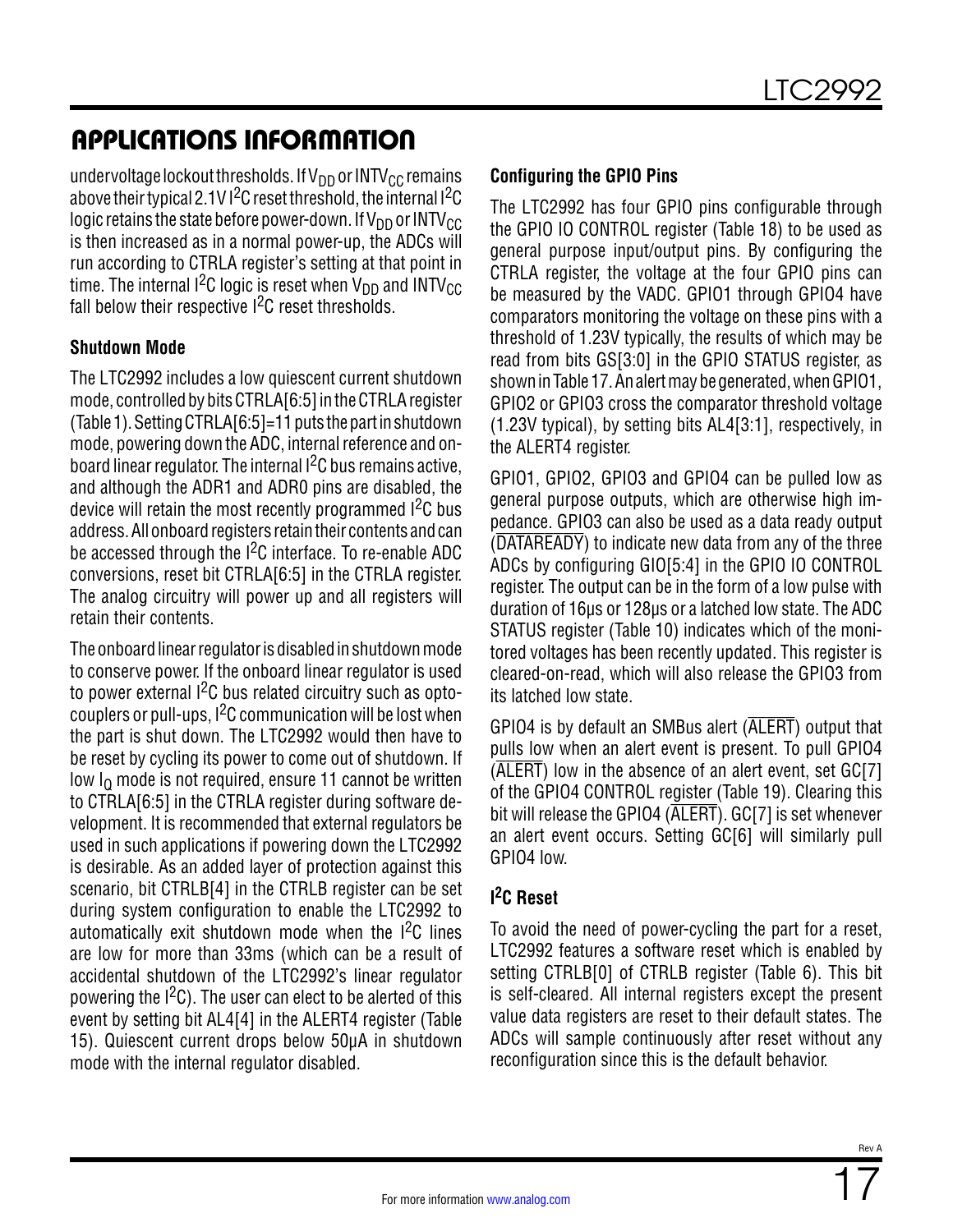#### **Storing Minimum and Maximum Values**

The LTC2992 compares each measurement including the calculated power with the stored values in the respective MIN and MAX registers for each parameter [\(Table 4\)](#page--1-0). If the new conversion is beyond the stored minimum or maximum values, the MIN or MAX registers are updated with the new values. The MIN and MAX registers are refreshed only when ADCs update the internal registers. Writing via  $1<sup>2</sup>C$  to the ADC registers does not affect the MIN and MAX registers. To initiate a new peak hold cycle for all measurements, set CTRLB[3] of CTRLB register ([Table 6](#page--1-20)). This bit is self-cleared. For new peak hold cycle of selective measurement, write all 1's to its MIN register and all 0's to its MAX register via the  $1^2C$  bus. These registers will be updated when the next respective ADC conversion is done.

The LTC2992 also includes MIN and MAX threshold registers [\(Table 4\)](#page--1-0) for the measured parameters including the calculated power. At power-up or reset by  $1^2C$  command, the MAX threshold registers are set to all 1's, and MIN threshold registers are set to all 0's, effectively disabling them. The MIN and MAX threshold registers can be reprogrammed to any desired value via the  $1<sup>2</sup>C$  bus.

#### **Fault Alert and Resetting Faults**

As soon as a measured quantity falls below the minimum threshold or exceeds the maximum threshold, the LTC2992 sets the corresponding flag in the FAULT1 [\(Table 8\)](#page--1-21), FAULT2 ([Table 12](#page--1-5)) and FAULT3 registers ([Table 14](#page--1-0)). Other events such as GPIO state change have their present status in the GPIO STATUS [\(Table 17\)](#page--1-19) register and any fault is latched in the FAULT4 ([Table 16](#page--1-5)) register. The GPIO4 pin is pulled low if the appropriate bit in the ALERT1 [\(Table 7](#page--1-22)), ALERT2 [\(Table 11\)](#page--1-3), ALERT3 [\(Table 13\)](#page--1-4) and ALERT4 ([Table](#page--1-12) [15](#page--1-12)) registers is set when the fault occurs. More details on the alert behavior can be found in the Alert Response Protocol section.

An active fault indication can be reset by writing zeros to the corresponding FAULT register bits or setting bit CTRLB[5] in the CTRLB register. If bit CTRLB[5] is set, reading the fault register will cause the corresponding register to reset. All FAULT register bits are also cleared

if the  $V_{DD}$  and INTV<sub>CC</sub> fall below their respective I<sup>2</sup>C logic reset threshold.

#### **ADC Resolution and Conversion Rate**

The resolution of the ADCs can be configured to 8-bit by setting bit NADC[7] of NADC register [\(Table 9](#page--1-5)) through an I<sup>2</sup>C write command to speed up ADC conversions.

**Table 2. ADC Resolution and Conversion Rate**

| <b>RESOLUTION</b>      |                           | $12 - BIT$       | 8-BIT             |
|------------------------|---------------------------|------------------|-------------------|
| NADC[7]                |                           | 0                |                   |
| <b>Conversion Time</b> | SENSE <sup>+</sup> , GPIO | 16.4ms           | 1.02ms            |
|                        | ∆SENSE*                   | 65.6ms           | 4.1 <sub>ms</sub> |
| <b>LSB Step Size</b>   | SENSE <sup>+</sup>        | 25mV             | 400mV             |
|                        | <b>GPIO</b>               | 0.5 <sub>m</sub> | 8 <sub>m</sub>    |
|                        | ∆SENSE                    | $12.5 \mu V$     | $200 \mu V$       |

\*Snapshot mode

If the resolution is changed while an ADC conversion is in progress, that conversion will be aborted. In continuous scan mode, a new conversion of the same quantity will be started with the new resolution and continues in the original sequence. Otherwise, a new snapshot of one, two or multiple quantities (single cycle) will take place. Resetting the peak hold registers by setting CTRLB[3] in the CTRLB register via  $1<sup>2</sup>C$  bus prior to changing the ADC resolution is recommended to ensure integrity of the peak hold values.

The data format in 8-bit mode for voltage/current is left justified by four bits and power is left justified by eight bits with respect to the 12-bit's format as shown in [Figure 6.](#page--1-23)

| <b>POWER REGISTER VALUE</b> |       |       |       |      |      |      |  |  |  |  |
|-----------------------------|-------|-------|-------|------|------|------|--|--|--|--|
| MODE                        |       | BIT   |       |      |      |      |  |  |  |  |
|                             | 23:20 | 19:16 | 15:12 | 11:8 | 7:4  | 3:0  |  |  |  |  |
| 12-bit                      | Data  | Data  | Data  | Data | Data | Data |  |  |  |  |
| 8-bit                       | Data  | Data  | Data  | Data | 0x0  | 0x0  |  |  |  |  |

| <b>VOLTAGE/CURRENT REGISTER VALUE</b> |       |      |      |     |  |  |  |  |
|---------------------------------------|-------|------|------|-----|--|--|--|--|
| MODE                                  |       | BIT  |      |     |  |  |  |  |
|                                       | 15:12 | 11:8 | 7:4  | 3:0 |  |  |  |  |
| 12-bit                                | Data  | Data | Data | 0x0 |  |  |  |  |
| 8-bit                                 | Data  | Data | 0x0  | 0x0 |  |  |  |  |

**Figure 6. Data Format in 12-Bit and 8-Bit Mode**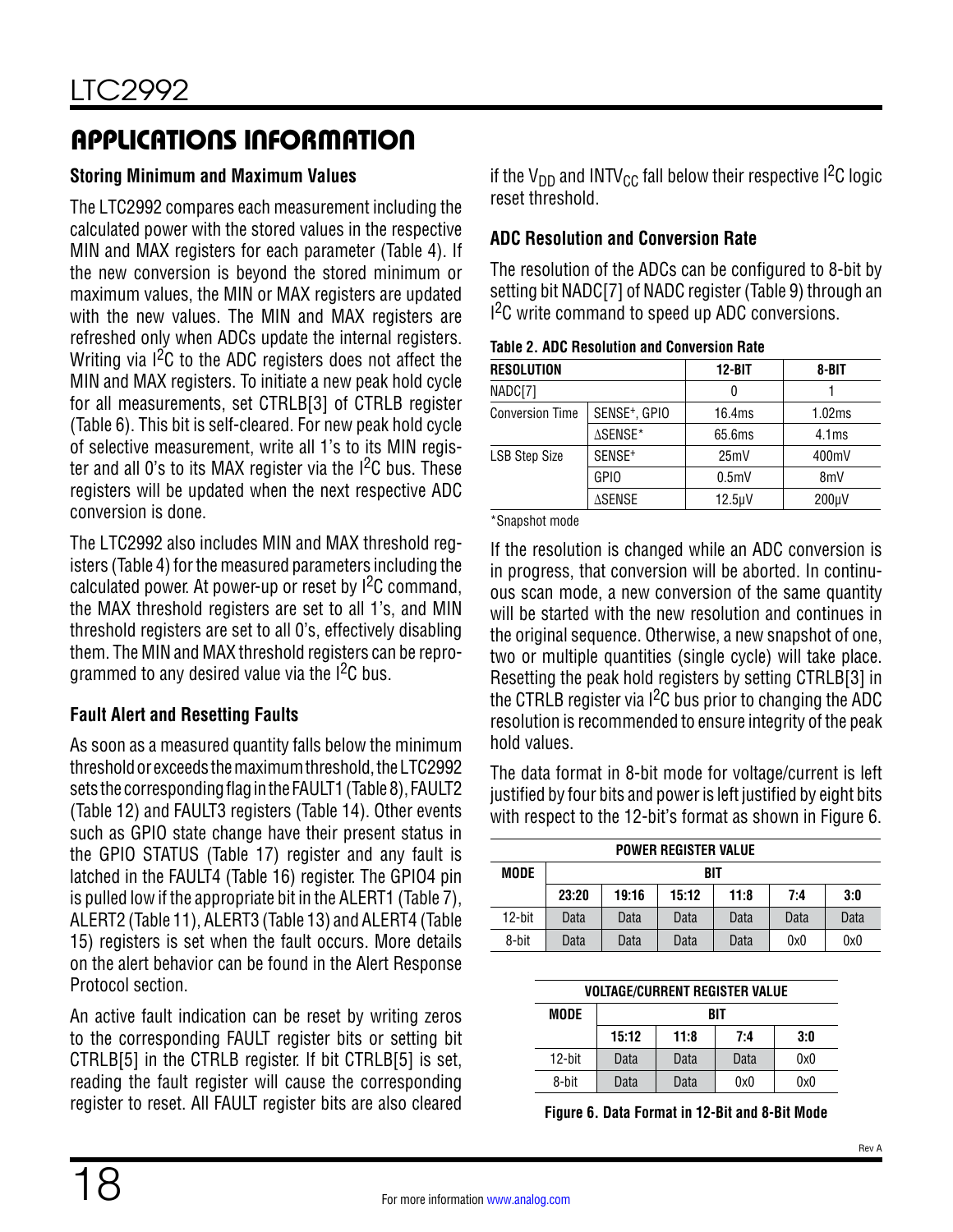#### **ADC Status and Data Ready Signal**

ADC STATUS register [\(Table 10](#page--1-11)) indicates availability of new measurement results in the internal registers and is reset after it is read via  $1^2C$  bus. Details on configuring GPIO3 as DATAREADY can be found in Configuring the GPIO Pins section. To illustrate the behavior of DATAREADY as new data becomes available, an example in which the ADCs are continuously converting is shown in [Figure 7](#page--1-24). GPIO3 is initially configured to output a 16µs low pulse with new data as is seen at  $t_4$  and  $t_5$ . As S1 and S2 data are updated together with  $11$  and  $12$  at  $t_5$ , no GPIO3 pulse is seen at  $t_2$  and  $t_3$ . GPIO3 is then reconfigured to latch low with new data—this happens at  $t<sub>6</sub>$ . GPIO3 is released from its latched state when an I2C read command to ADC STATUS register is done.

#### **Crosstalk Mitigation**

The GPIO pins are general purpose pins that can be used to monitor digital or analog signals. Even with an averaging architecture of the  $\Delta\Sigma$  ADCs, crosstalk may still be problematic if an application requires monitoring of precision analog signals and noisy digital signals with the GPIO pins.

To preserve measurement accuracy of the analog signals, a few measures can be taken:

1. Physically separate the clean and noisy signals. For example, the clean signal may be monitored with GPIO1/3 while the noisy signal is monitored with GPIO2/4 on the other side of the part.

- 2. If adjacent GPIO pins have to be used, then decouple the analog signal to device ground near the GPIO pin with an external capacitor. Typically, a capacitance of 0.1µF should suffice.
- 3. Shield the sensitive signal with ground.
- 4. In a multi-layer PCB, the sensitive signal should be routed mostly sandwiched between two ground layers and exit next to the part for connection to the pin.

A layout example is given in Layout Considerations section for two-layered board design.

#### **I 2C Interface**

The LTC2992 includes an I<sup>2</sup>C/SMBus-compatible interface to provide access to the onboard registers. [Figure 8](#page--1-25) shows a general data transfer format using the I<sup>2</sup>C bus.

The LTC2992 is a read/write slave device and supports the SMBus read byte, write byte, read word and write word protocols. The LTC2992 also supports extended read and write commands that allow reading or writing more than two bytes of data. When using the read/write word or extended read and write commands, the bus master issues an initial register address and the internal register address pointer automatically increments by 1 after each byte of data is read or written. After the register address reaches 0x97, it will roll over to 0x00 and continue incrementing. A STOP condition resets the register address pointer to 0x00. The data formats for the above commands are shown in [Figure 8](#page--1-25) through [Figure 14.](#page--1-26) Note that only



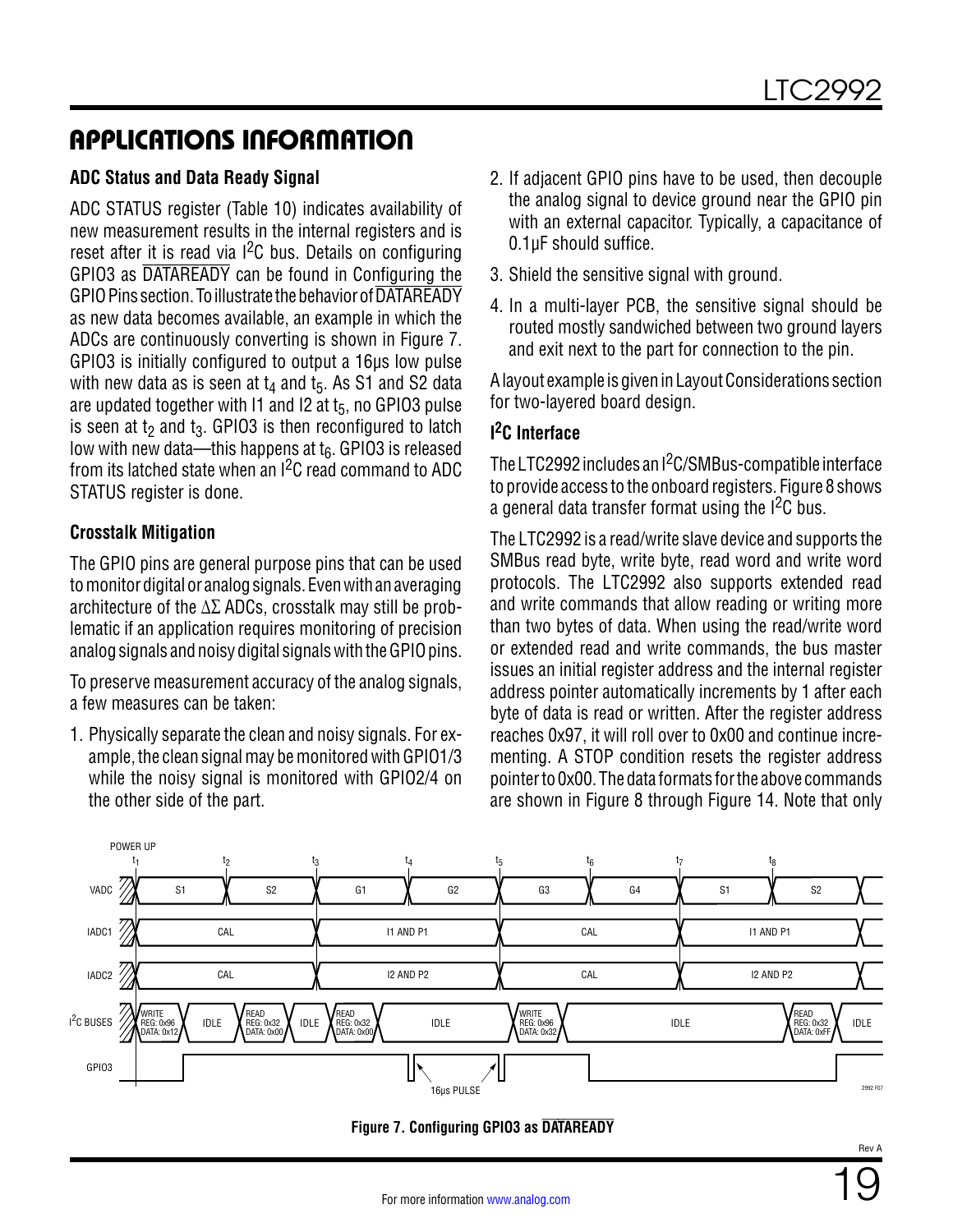the read byte command is available to the 0xE7 and 0xE8 (MFR\_SPECIAL\_ID) registers [\(Table 4\)](#page--1-0).

#### **I 2C Device Addressing**

Nine distinct  $1<sup>2</sup>C$  bus addresses are configurable using the three-state pins ADR0 and ADR1, as shown in [Table](#page--1-0) [3](#page--1-0). ADR0 and ADR1 should be tied to  $INTV_{CC}$ , to GND, or left floating (NC) to configure the lower four address bits. During low power shutdown, the address select state is latched into memory powered from standby supply. Address bits a6, a5 and a4 are permanently set to 110 and the least significant bit is the  $R/\overline{W}$  bit. In addition, all LTC2992 devices will respond to a common mass write address (1100110)b; this allows the bus master to write to several LTC2992s simultaneously, regardless of their individual address settings. The LTC2992 will also respond to the standard SMBus ARA address (0001100)b if the GPIO4 (ALERT) pin is asserted. See the Alert Response Protocol section for more details. The LTC2992 will not respond to the ARA address if no alerts are pending.

#### **Start and Stop Conditions**

When the I<sup>2</sup>C bus is idle, both SCL and SDA are in the high state. A bus master signals the beginning of a transmission with a START condition by transitioning SDA from high to low while SCL stays high. When the master has finished communicating with the slave, it issues a STOP



| I S | <b>ADDRESS</b> | ΙW | $\vert$ A | COMMAND | n | DATA | n | <b>DATA</b> | A |          | <b>DATA</b> | n | D I      |
|-----|----------------|----|-----------|---------|---|------|---|-------------|---|----------|-------------|---|----------|
|     | a3:a0          |    |           | b7:b0   | 0 | ∵b0  |   | ':b0        |   | $\cdots$ | b7:b0       |   |          |
|     |                |    |           |         |   |      |   |             |   |          |             |   | 2992 F11 |

**Figure 11. Serial Bus SDA Write Page Protocol Figure 12. Serial Bus SDA Read Byte Protocol**

|                   |  | <b>Finure 10 Serial Rus SDA Write Word Protocol</b> |                               |  |          |
|-------------------|--|-----------------------------------------------------|-------------------------------|--|----------|
|                   |  |                                                     |                               |  | 2992 F10 |
| 110 a3:a0   0   0 |  | b7:b0                                               | $ 0 $ b7:b0 $ 0 $ b7:b0 $ 0 $ |  |          |

| DATA  | D        |  | <b>JRESS</b> | WA |   | COMMAND | $\mathbf{A}$ |  |  | <b>DATA</b> | D        |
|-------|----------|--|--------------|----|---|---------|--------------|--|--|-------------|----------|
| b7:b0 |          |  | ı.al         |    | ັ | ':b0    | $\sim$<br>u  |  |  |             |          |
|       | COOC FAX |  |              |    |   |         |              |  |  |             | COOR FAC |

2992 F14

| <b>ADDRESS</b> | $\overline{\mathbf{w}}$ | $\mathbf{A}$ | COMMAND | $\overline{A}$ | S. | <b>ADDRESS</b> | R | $\overline{A}$ | <b>DATA</b> | л | <b>DATA</b> | $\overline{\mathbf{A}}$ | D        |
|----------------|-------------------------|--------------|---------|----------------|----|----------------|---|----------------|-------------|---|-------------|-------------------------|----------|
| ao.au          |                         |              | ":b0    | U              |    | '⊰:au          |   |                | :DU         |   |             |                         |          |
|                |                         |              |         |                |    |                |   |                |             |   |             |                         | 2992 F13 |

**Figure 13. Serial Bus SDA Read Word Protocol**

| ls I | <b>ADDRESS</b>      | $ \overline{W} $ A | COMMAND |  | AS ADDRESS R A DATA A DATA |  |  |          | DATA A P  |  |
|------|---------------------|--------------------|---------|--|----------------------------|--|--|----------|-----------|--|
|      | 1 1 0 a3:a0   0   0 |                    | b7:b0   |  | 110a3:a0110b7:b000b7:b0    |  |  | $\cdots$ | b7:b0   1 |  |

**Figure 14. Serial Bus SDA Read Page Protocol**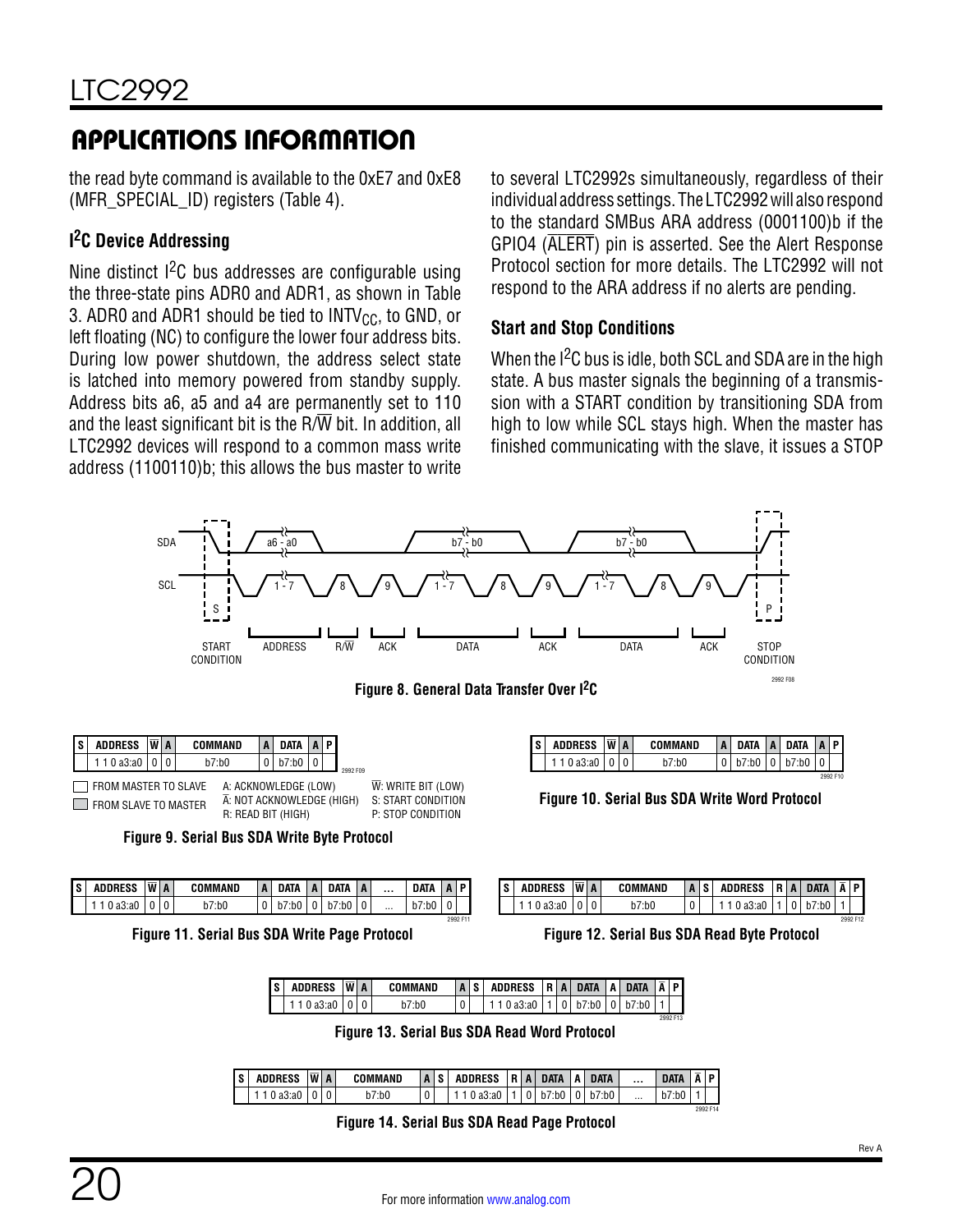condition by transitioning SDA from low to high while SCL stays high. The bus is then free for another transmission.

#### **Stuck-Bus Reset**

The LTC2992 I<sup>2</sup>C interface features a stuck-bus reset timer to prevent it from holding the bus lines low indefinitely if the SCL signal is interrupted during a transfer. The timer starts when either SCL or SDAI is low, and resets when both SCL and SDAI are pulled high. If either SCL or SDAI are low for over 33ms, the stuck-bus timer will expire, and the internal I2C interface and the SDAO pin pull-down logic will be reset to release the bus. Normal communication will resume at the next START command.

#### **Acknowledge**

The acknowledge signal is used for handshaking between the master and the slave to indicate that the last byte of data was received. The master always releases the SDA line during the acknowledge clock pulse. The LTC2992 will pull the SDA line low on the 9th clock cycle to acknowledge receipt of the data. If the slave fails to acknowledge by leaving SDA high, then the master can abort the transmission by generating a STOP condition. When the master is receiving data from the slave, the master must acknowledge the slave by pulling down the SDA line during the 9th clock pulse to indicate receipt of a data byte. After the last byte has been received by the master, it will leave the SDA line high (not acknowledge) and issue a STOP condition to terminate the transmission.

#### **Write Protocol**

The master begins a write operation with a START condition followed by the 7-bit slave address and the  $R/\overline{W}$  bit set to zero. After the addressed LTC2992 acknowledges the address byte, the master then sends a command byte that indicates which internal register the master wishes to write. The LTC2992 acknowledges this and then latches the command byte into its internal register address pointer. The master then delivers the data byte and the LTC2992 acknowledges once more and writes the data into the internal register pointed to by the register address pointer. If the master continues sending additional data bytes with a write word or extended write command, the additional data

bytes will be acknowledged by the LTC2992, the register address pointer will automatically increment by one, and data will be written as previously stated. The write operation terminates and the register address pointer resets to 0x00 when the master sends a STOP condition.

#### **Read Protocol**

The master begins a read operation with a START condition followed by the 7-bit slave address and the  $R/\overline{W}$  bit set to zero. After the addressed LTC2992 acknowledges the address byte, the master then sends a command byte that indicates which internal register the master wishes to read. The LTC2992 acknowledges this and then latches the command byte into its internal register address pointer. The master then sends a repeated START condition followed by the same 7-bit address with the R/ $\overline{W}$  bit now set to 1. The LTC2992 acknowledges and sends the contents of the requested register. The transmission terminates when the master sends a STOP condition. If the master acknowledges the transmitted data byte, as in a read word command, the LTC2992 will send the contents of the next register. If the master keeps acknowledging, the LTC2992 will keep incrementing the register address pointer and sending out data bytes. The read operation terminates and the register address pointer resets to 0x00 when the master sends a STOP condition.

#### **Alert Response Protocol**

When any of the fault bits in the fault registers (FAULT1, FAULT2, FAULT3 and FAULT4) are set, a bus alert is generated if the appropriate bit in the ALERT1, ALERT2, ALERT3 or ALERT4 registers has been set. This allows the bus master to select which faults will generate alerts. At powerup, all ALERT registers are cleared (no alerts enabled) and the GPIO4 (ALERT) pin is high. If an alert is enabled, the corresponding fault causes the GPIO4 (ALERT) pin to pull low. The bus master responds to the alert in accordance with the SMBus alert response protocol by broadcasting the alert response address (0001100)b, and the LTC2992 replies with its own address and releases its GPIO4 (ALERT) pin, as shown in [Figure 15](#page--1-27). The GPIO4 (ALERT) line is also released if CTRLB[7] is set and the LTC2992 is addressed (see [Table 6\)](#page--1-20) by any message. The GPIO4 (ALERT) signal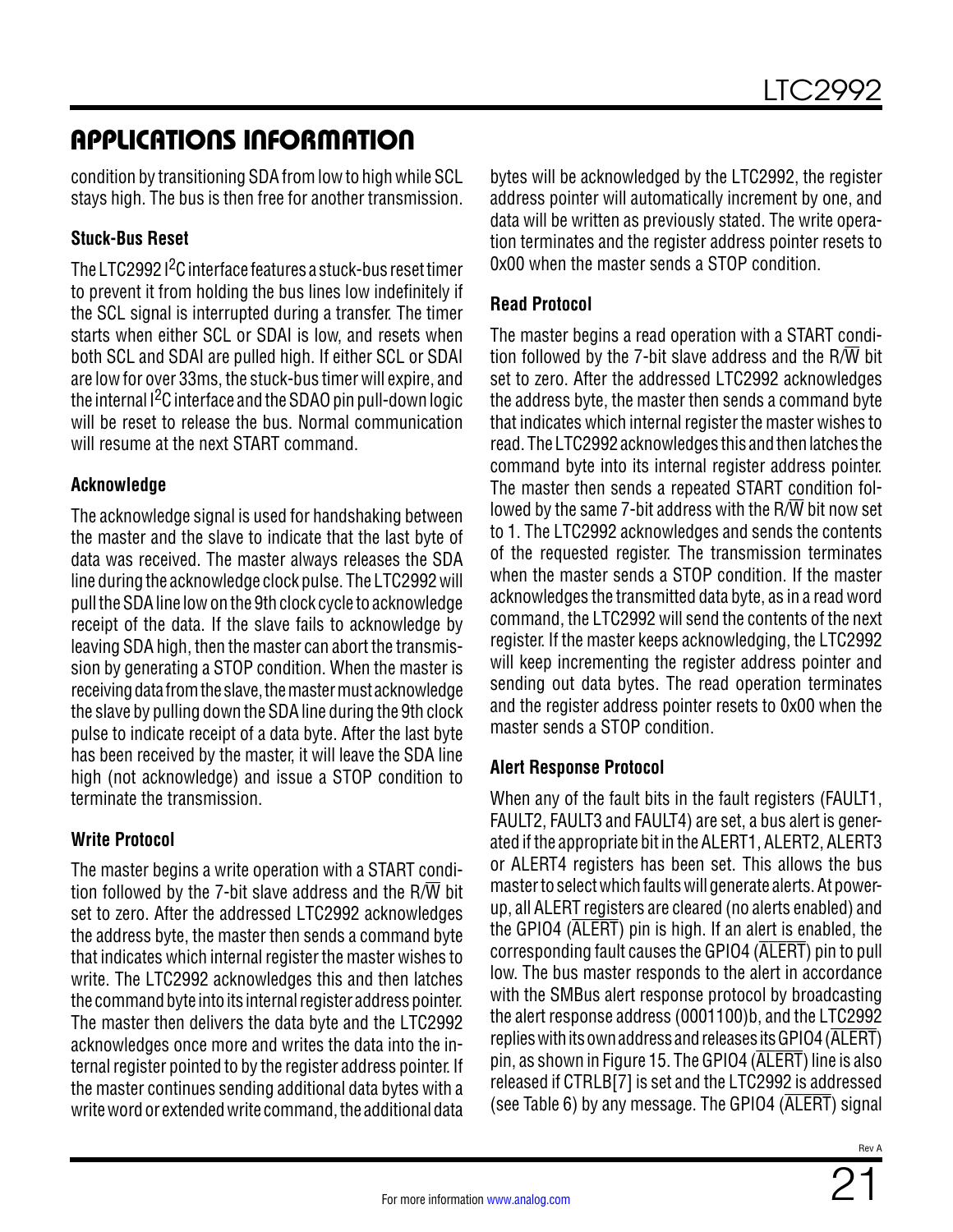is not pulled low again until the fault registers indicate a different fault has occurred or the original fault is cleared and it occurs again. Note that this means repeated or continuing faults will not generate additional alerts until the associated fault register bits have been cleared.

| e | AL FRT<br><b>RESPONSE</b><br><b>ADDRESS</b> | l R I | <b>DEVICE</b><br><b>ADDRESS</b> | D |          |
|---|---------------------------------------------|-------|---------------------------------|---|----------|
|   | 0001100                                     |       | a7: a0                          |   | 2992 F15 |

**Figure 15. Serial Bus SDA Alert Response Protocol**

If two or more LTC2992s on the same bus are generating alerts when the ARA is broadcast, the bus master will repeat the alert response protocol until the GPIO4 (ALERT) line is released. Standard I2C arbitration causes the device with the highest priority (lowest address) to reply first and the device with the lowest priority (highest address) to reply last.

#### **Opto-Isolating the I2C Bus**

Opto-isolating a standard I2C device is complicated by the bidirectional SDA pin. The LTC2992/LTC2992-1 minimize this problem by splitting the standard  $l^2C$  SDA line into SDAI (input) and SDAO (output, LTC2992) or SDAO (inverted output, LTC2992-1). The SCL is an input-only pin and does not require special circuitry to isolate. For conventional nonisolated I2C applications, use the LTC2992 and tie the SDAI and SDAO pins together to form a standard <sup>2</sup>C SDA pin. Low speed isolated interfaces that use standard



**Figure 16. Opto-Isolation of a 10kHz I2C Interface Between LTC2992 and Microcontroller**

open-drain opto-isolators can use the LTC2992 with the SDAI and SDAO pins separated, as shown in [Figure 16](#page--1-28). Connect SDAI to the output of the incoming opto-isolator with a pull-up resistor to  $INTV_{CC}$  or a local 5V supply; connect SDAO to the cathode of the outgoing opto-isolator with a current-limiting resistor in series with the anode. The input and output must be connected together on the isolated side of the bus to allow the LTC2992 to participate in  $1^2C$  arbitration. Note that maximum  $1^2C$  bus speed will generally be limited by the speed of the opto-couplers used in this application.

[Figure 17](#page--1-29) shows an alternate connection for use with low speed opto-couplers and the LTC2992-1. This circuit uses a limited-current pull-up on the internally clamped SDAI pin and clamps the SDAO pin with the input diode of the outgoing opto-isolator, removing the need to use  $INTV_{CC}$ for biasing in the absence of a separate low voltage supply. For proper clamping:

$$
\frac{V_{IN(MAX)} - V_{SDA,SCL(MIN)}}{I_{SDA,SCL(MAX)}} \leq R4 \leq \frac{V_{IN(MIN)} - V_{SDA,SCL(MAX)}}{I_{SDA,SCL(MIN)}} \quad (1)
$$
\n
$$
\frac{V_{IN(MAX)} - 5.9V}{5mA} \leq R4 \leq \frac{V_{IN(MIN)} - 6.9V}{0.5mA}
$$

As an example, a supply that operates from 36V to 72V would require the value of R4 to be between 13k and 58k. The LTC2992-1 must be used in this application to ensure that SDAO signal polarity is correct. R4 may



**Figure 17. Opto-Isolation of a 1.5kHz I2C Interface Between LTC2992-1 and Microcontroller (SCL Omitted for Clarity)**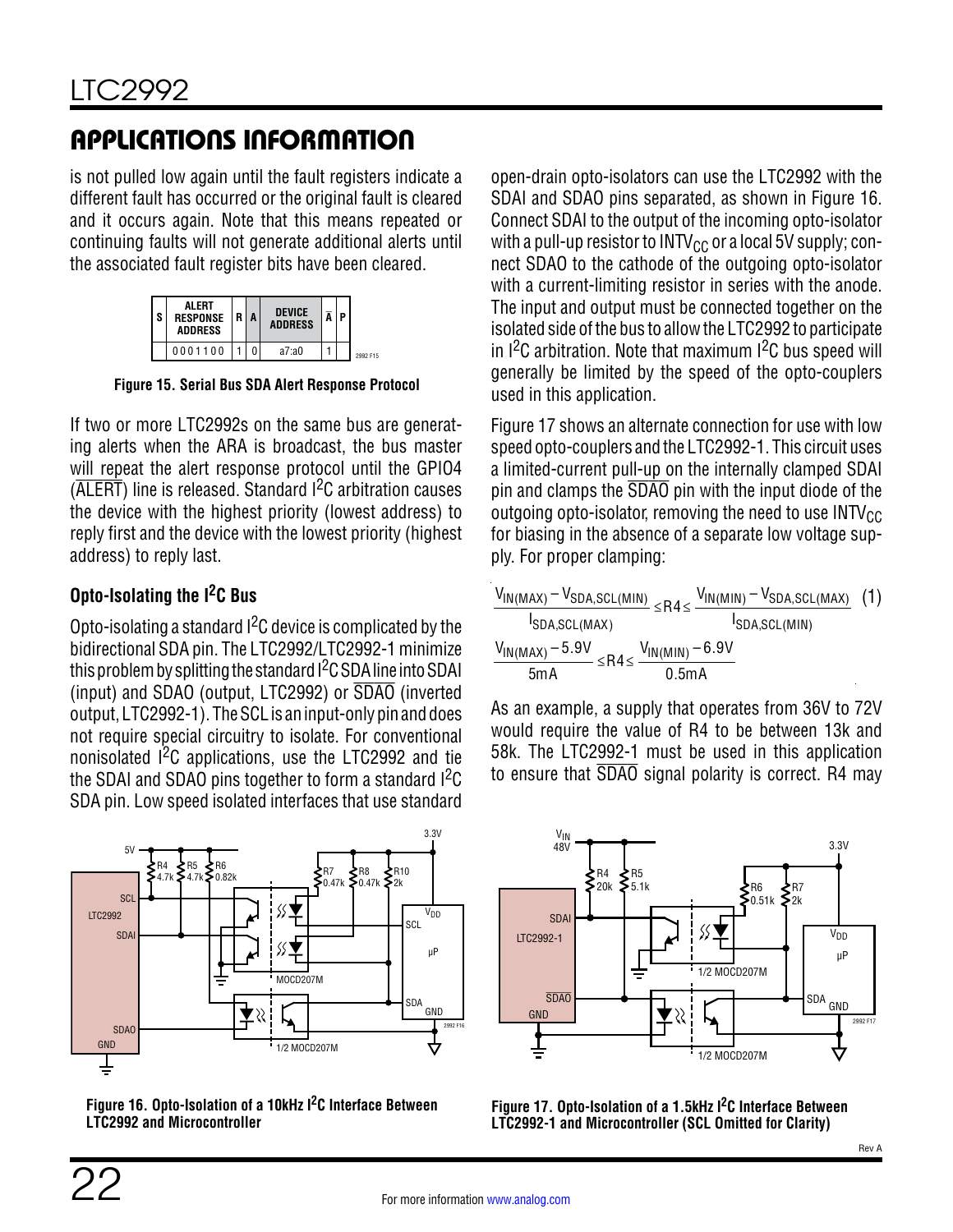be split into two or more series connected units to meet thermal requirements.

The LTC2992 can also be used with high speed optocouplers with push-pull outputs and inverted logic as shown in [Figure 18](#page--1-30). The incoming opto-isolator draws power from  $INTV_{CC}$ , and the data output is connected directly to the SDAI pin with no pull-up required. Ensure current drawn does not exceed the 10mA maximum capability of the  $INTV_{CC}$  pin. The SDAO pin is connected to the cathode of the outgoing opto-coupler with a current limiting resistor connected back to  $INTV_{CC}$ . An additional discrete diode is required at the output of the outgoing opto-coupler to provide the open-drain pull-down that the I2C requires. Finally, the input of the incoming opto-isolator is connected back to the output as in the low speed case.

#### **Layout Considerations**

A Kelvin connection between the sense resistor  $R_{SMS}$  and the LTC2992 is recommended to achieve accurate current sensing [\(Figure 19\)](#page--1-6). The recommended minimum trace width for 1oz copper foil is 0.02˝ per amp to ensure the trace stays at a reasonable temperature. Using 0.03˝ per amp or wider is preferred. Note that 1oz copper exhibits a sheet resistance of about  $530\mu\Omega$  per square. In very high current applications where the sense resistor can dissipate significant power, the PCB layout should include good thermal management techniques such as extra vias and wide metal area. 2oz or thicker copper should be considered for such applications. The trace from sense resistors to SENSE+ pins should be as short as possible to minimize IR drop due to pin current.



**Figure 18. Opto-Isolation of a I2C Interface with Low Power, High Speed Opto-Couplers (SCL Omitted for Clarity)**



**Figure 19. Recommended PCB Layout**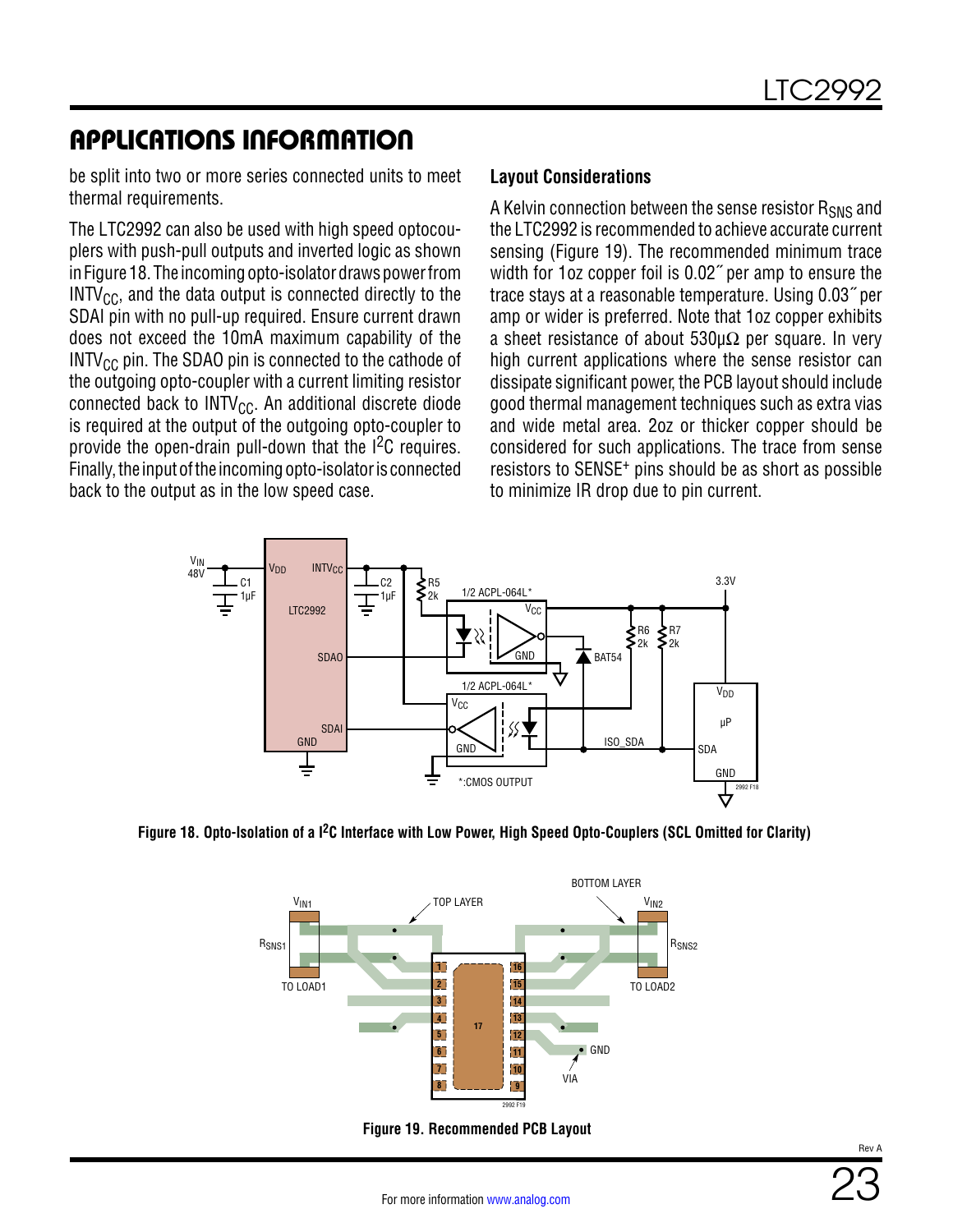#### **Design Example**

As a design example, consider a –36V to –72V Advanced TCA system with I<sup>2</sup>C current, voltage and power monitors (See [Figure 20](#page--1-31)).

The load current is either supplied by  $V_{IN1}$  or  $V_{IN2}$  or both depending on their voltages. Choose similar values for  $R_{SENSF1}$  and  $R_{SENSF2}$  in accordance to the following equation:

$$
R_{\text{SENSE1},2} < \frac{V_{\text{FS}(\Delta \text{SENSE1},2)}}{I_{\text{LOAD}(\text{MAX})}}
$$
\n
$$
R_{\text{SENSE1},2} < \frac{51.2 \text{mV}}{5 \text{A}} = 10.24 \text{m}\Omega
$$

 $R_{\text{SENSF1}}$  and  $R_{\text{SENSF2}}$  are chosen to be 10m $\Omega$ .

Current of V<sub>IN1</sub> or V<sub>IN2</sub> = 
$$
\frac{12.5 \mu V}{R_{\text{SENSE}}} = 1.25 \text{mA / LSB}
$$

Total Current = 2.5mA/LSB

We also have to consider the power dissipated in the sense resistors which can be calculated with the following equation:

P = 
$$
(I_{LOAD})^2 \cdot R_{SENSE}
$$
  
P =  $(5A)^2 \cdot 10mΩ = 0.25W$ 

Use at least 0.5W rated sense resistors to ensure thermal compliance.

Next, select the resistive dividers that measure the supply voltages  $V_{\text{IN1}}$  and  $V_{\text{IN2}}$ . Note that the voltage drop across the N-channel MOSFET and sense resistor is not included in the derivation for the following equations.

| R <sub>12</sub>  | V <sub>FS(GPIO2)</sub> | R <sub>13</sub>     | V <sub>FS(GPIO1)</sub> |
|------------------|------------------------|---------------------|------------------------|
| $R10 + R12$      | Vind                   | $^{\prime}$ R11+R13 | $V_{IN1}$              |
| R <sub>12</sub>  | 2.048V                 | $= 0.028$           |                        |
| $R10 + R12$      | 72V                    |                     |                        |
| R <sub>13</sub>  | 2.048V                 | $= 0.028$           |                        |
| ≺<br>$R11 + R13$ | 721/                   |                     |                        |

Choose R10,11 = 1M $\Omega$ , and R12,13 = 20k $\Omega$  to allow a input voltage measurement range from 0V to 104.4V.

$$
\text{Voltage of } V_{\text{IN1}} = \frac{\text{R11} + \text{R13}}{\text{R13}} \cdot V_{\text{GPI01}} = \frac{25.5 \text{mV}}{\text{LSB}}
$$
\n
$$
\text{Voltage of } V_{\text{IN2}} = \frac{\text{R10} + \text{R12}}{\text{R12}} \cdot V_{\text{GPI02}} = \frac{25.5 \text{mV}}{\text{LSB}}
$$

An error term can be added to the voltage results above to account for the voltage drop across the N-channel MOSFET and sense resistor:

 $V_{FRROR} = \Delta V_{DS}$  of FDS3672 +  $\Delta$ SENSE

The maximum error occurs when the load current is at its maximum of 5A. Using the above equation, this works out to be 160mV with 110mV contribution (see below for calculation) from the FDS3672. Without compensation, this would cause measurement error of 0.45% for  $V_{IN}$  = 36V.

LTC4354 and LTC4355 low side and high side ideal diode-OR controllers drive N-channel MOSFETs to minimize the diode power consumption. The 100V, N-channel MOSFET FDS3672 in the SO-8 package with  $R_{DS(ON)} = 22m\Omega$ (max) is chosen as switches. The maximum voltage drop across it is:

 $\Delta V_{DS}$  = 5A × 22m $\Omega$  = 110mV

Since external resistive dividers are used for supply voltage measurement, CTRLA register 0x00 is set to 0x10 to continuously monitor GPIO1 and GPIO2.

\n
$$
\text{POWER1} = V_{\text{IN1}} \cdot \text{Current of } V_{\text{IN1}}
$$
\n

\n\n $\text{POWER1} = 25.5 \, \text{mV} \cdot 1.25 \, \text{mA/LSB} = 31.875 \, \text{\mu W/LSB}$ \n

\n\n $\text{POWER2} = 31.875 \, \text{\mu W/LSB}$ \n

\n\n $\text{Total Power} = 63.75 \, \text{\mu W/LSB}$ \n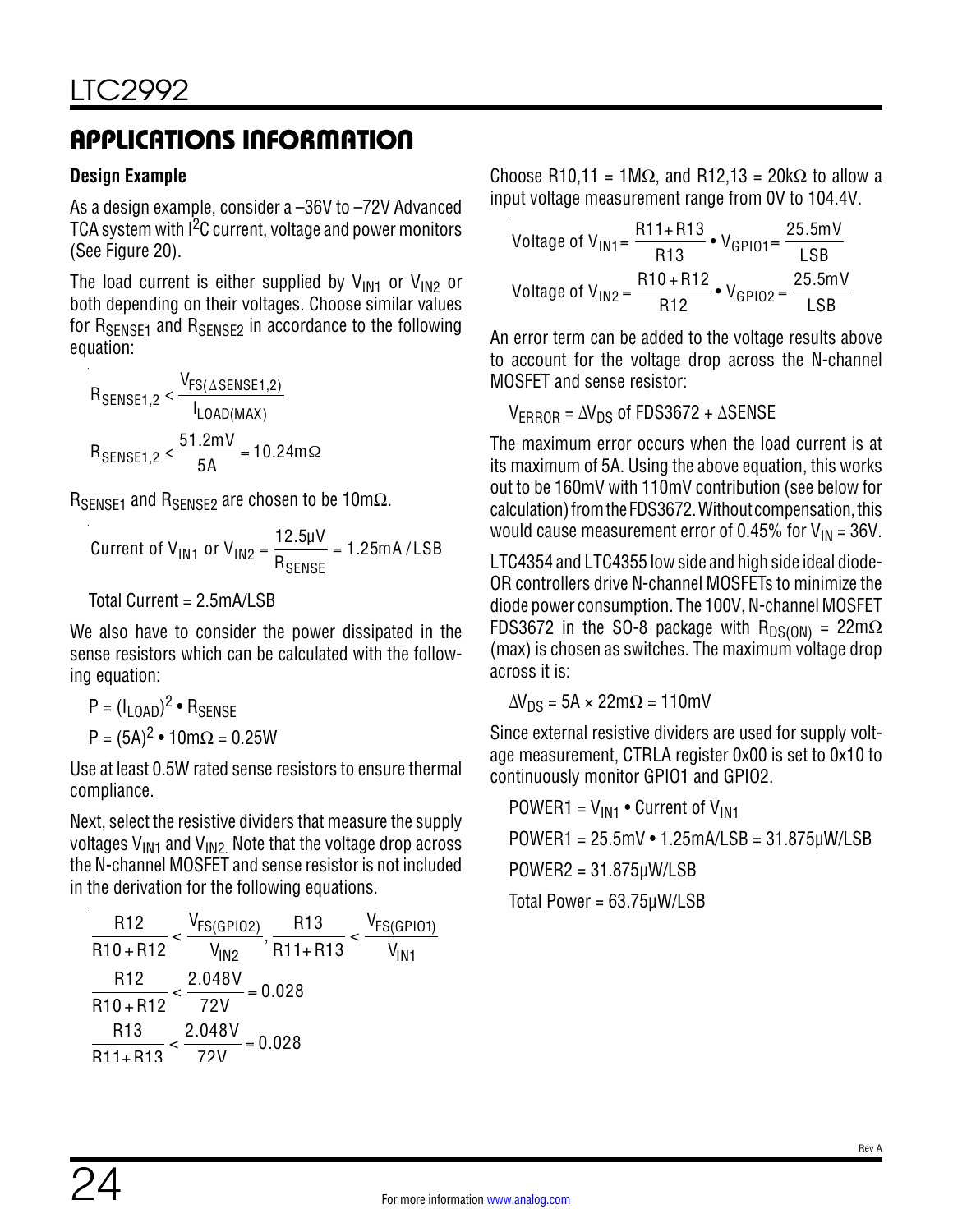

**Figure 20. Design Example: Advanced TCA System with I2C Current, Voltage and Power Monitors**

Figure 20. Design Example: Advanced TCA System with I<sup>2</sup>C Current, Voltage and Power Monitors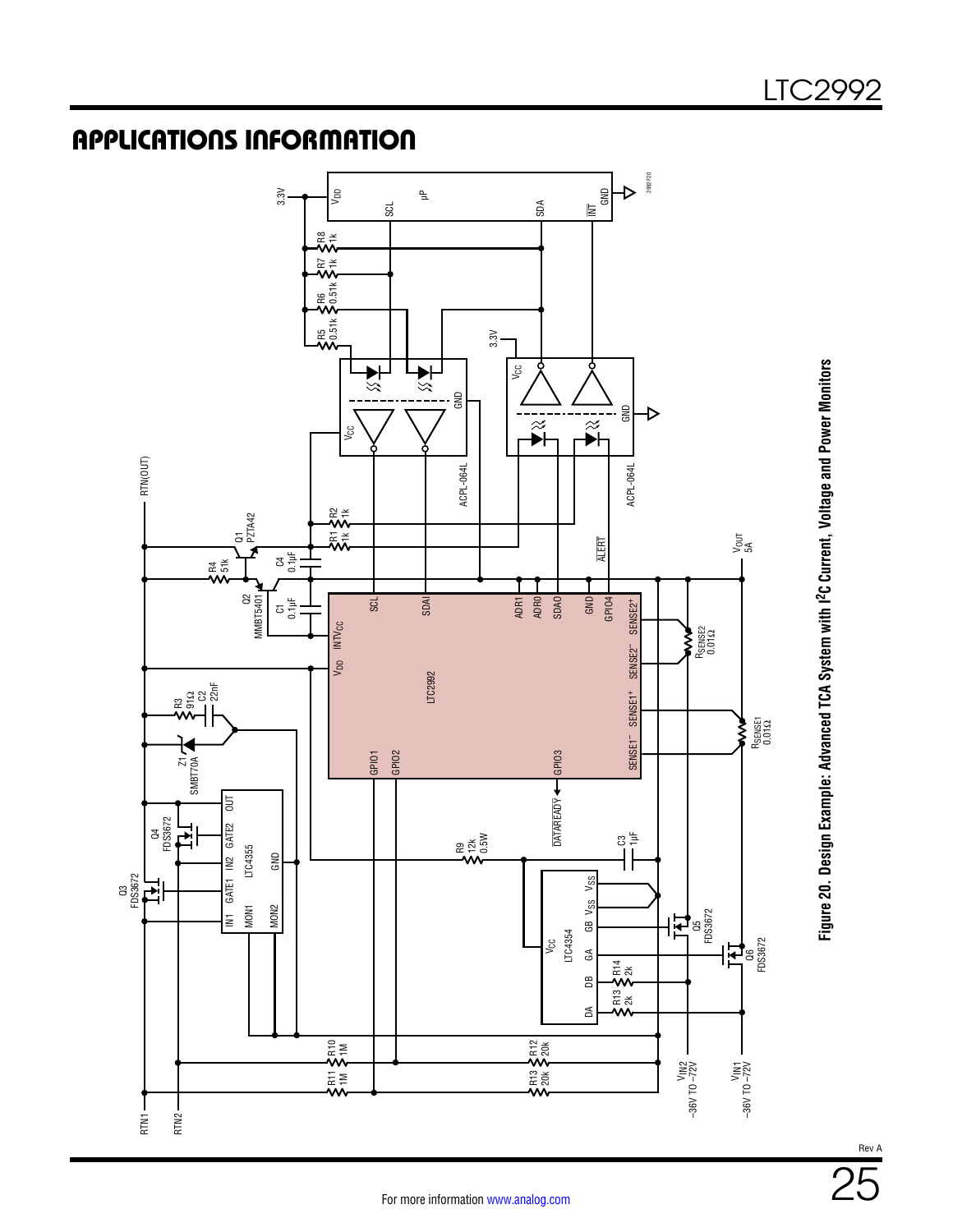#### **Table 3. Device Addressing**

| <b>ADDRESS</b><br><b>DESCRIPTION</b> |           | <b>HEX DEVICE</b><br><b>ADDRESS*</b> |              | <b>BINARY DEVICE ADDRESSING</b> |              |    |              |              |              |                  |                  |      |
|--------------------------------------|-----------|--------------------------------------|--------------|---------------------------------|--------------|----|--------------|--------------|--------------|------------------|------------------|------|
|                                      | $7 - BIT$ | 8-BIT                                | a6           | a5                              | а4           | a3 | a2           | a1           | a0           | $R/\overline{W}$ | ADR <sub>1</sub> | ADR0 |
| <b>Mass Write</b>                    | 66        | CC                                   |              |                                 | $\mathbf{0}$ | 0  |              |              | $\mathbf{0}$ | 0                | χ                | Χ    |
| Alert Response                       | OC.       | 19                                   | $\mathbf{0}$ | $\mathbf{0}$                    | $\mathbf{0}$ |    |              | 0            | $\mathbf{0}$ |                  | Χ                | Χ    |
| 0                                    | 67        | CE                                   |              |                                 | $\Omega$     | 0  |              |              |              | 0                | H                |      |
|                                      | 68        | D <sub>0</sub>                       |              |                                 | 0            |    | $\mathbf{0}$ | 0            | 0            | 0                | ΝC               | H    |
| $\overline{2}$                       | 69        | D <sub>2</sub>                       |              |                                 | 0            |    | 0            | $\mathbf{0}$ |              | 0                | H                | H    |
| 3                                    | 6A        | D <sub>4</sub>                       |              |                                 | 0            |    | $\Omega$     |              | $\mathbf{0}$ | 0                | ΝC               | ΝC   |
| 4                                    | 6B        | D <sub>6</sub>                       |              |                                 | $\Omega$     |    | $\Omega$     |              |              | 0                | ΝC               |      |
| 5                                    | 6C        | D <sub>8</sub>                       |              |                                 | 0            |    |              | $\mathbf{0}$ | $\mathbf{0}$ | 0                |                  | Н    |
| 6                                    | 6D        | DA                                   |              |                                 | 0            |    |              | 0            |              | 0                | H                | NC   |
| 7                                    | 6E        | DC                                   |              |                                 | 0            |    |              |              | 0            | 0                |                  | NC   |
| 8                                    | 6F        | DE                                   |              |                                 | <sup>0</sup> |    |              |              |              | 0                |                  |      |

H = Tie to INTV $_{\rm CC}$ , NC = No Connect = O $_{\rm Den}$ , L = Tie to GND, X = Don't Care

 $*8$ -Bit hexadecimal address with LSB R/W bit = 0

7-Bit hexadecimal address with MSB  $a7 = 0$ 

#### **Table 4. Register Addresses and Contents**

| <b>REGISTER NAME</b>                  | <b>REGISTER</b><br><b>ADDRESS</b> | <b>DESCRIPTION</b>                             | <b>READ/</b><br><b>WRITE</b> | <b>NUMBER</b><br>OF BYTES* | <b>DEFAULT</b> |
|---------------------------------------|-----------------------------------|------------------------------------------------|------------------------------|----------------------------|----------------|
| CTRLA                                 | 0x00                              | <b>Operation Control Register A</b>            | R/W                          | 1                          | 0x00           |
| <b>CTRLB</b>                          | 0x01                              | <b>Operation Control Register B</b>            | R/W                          | 1                          | 0x00           |
| ALERT1                                | 0x02                              | Selects Which CHANNEL 1 Faults Generate Alerts | R/W                          | 1                          | 0x00           |
| <b>FAULT1</b>                         | 0x03                              | <b>CHANNEL 1 Fault Log</b>                     | R/W                          | 1                          | 0x00           |
| <b>NADC</b>                           | 0x04                              | <b>ADC Resolution</b>                          | R/W                          | 1                          | 0x00           |
| P1                                    | 0x05-0x07                         | POWER1 Data                                    | R/W                          | 3                          | <b>NA</b>      |
| MAX <sub>P1</sub>                     | $0x08-0x0A$                       | Maximum POWER1 Data                            | R/W                          | 3                          | <b>NA</b>      |
| MIN <sub>P1</sub>                     | $0x0B-0x0D$                       | Minimum POWER1 Data                            | R/W                          | 3                          | <b>NA</b>      |
| MAX <sub>P1</sub><br><b>THRESHOLD</b> | $0x0E-0x10$                       | Maximum POWER1 Threshold to Generate Alert     | R/W                          | 3                          | 0xFFFFFF       |
| MIN <sub>P1</sub><br><b>THRESHOLD</b> | 0x11-0x13                         | Minimum POWER1 Threshold to Generate Alert     | R/W                          | 3                          | 0x000000       |
| 1                                     | 0x14-0x15                         | ∆SENSE1 Data                                   | R/W                          | $\overline{2}$             | <b>NA</b>      |
| MAX <sub>11</sub>                     | $0x16-0x17$                       | Maximum ASENSE1 Data                           | R/W                          | $\overline{2}$             | <b>NA</b>      |
| MIN I1                                | 0x18-0x19                         | Minimum ASENSE1 Data                           | R/W                          | $\overline{2}$             | <b>NA</b>      |
| MAX <sub>11</sub><br><b>THRESHOLD</b> | $0x1A-0x1B$                       | Maximum ASENSE1 Threshold to Generate Alert    | R/W                          | $\overline{2}$             | 0xFFF0         |
| MIN <sub>11</sub><br><b>THRESHOLD</b> | $0x1C-0x1D$                       | Minimum ASENSE1 Threshold to Generate Alert    | R/W                          | $\overline{2}$             | 0x0000         |
| S <sub>1</sub>                        | $0x1E-0x1F$                       | SENSE1+ Data                                   | R/W                          | $\overline{2}$             | <b>NA</b>      |
| MAX S1                                | 0x20-0x21                         | Maximum SENSE1 <sup>+</sup> Data               | R/W                          | $\overline{2}$             | <b>NA</b>      |
| MIN <sub>S1</sub>                     | 0x22-0x23                         | Minimum SENSE1+ Data                           | R/W                          | 2                          | <b>NA</b>      |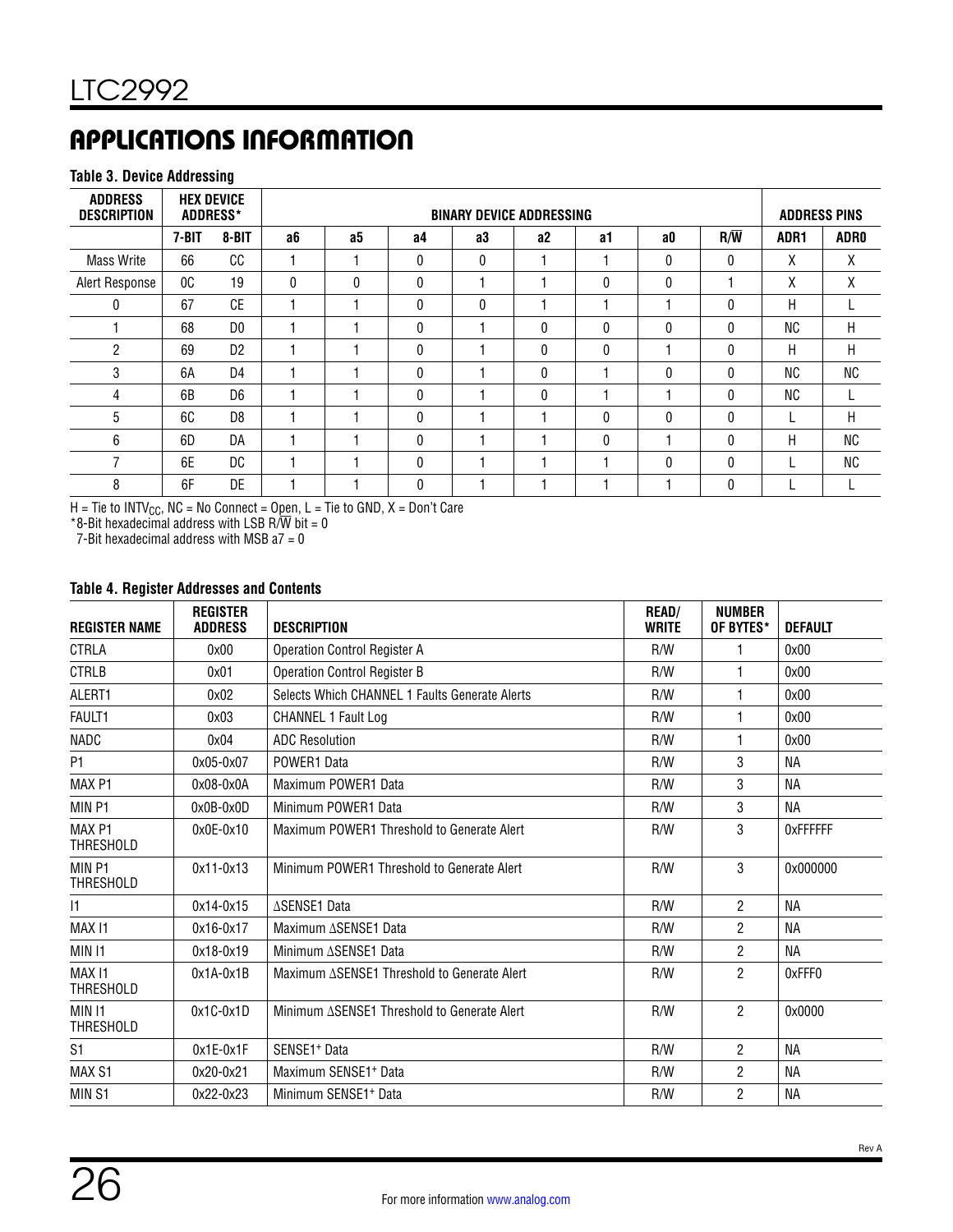#### **Table 4. Register Addresses and Contents (continued)**

| <b>REGISTER NAME</b>                  | <b>REGISTER</b><br><b>ADDRESS</b> | <b>DESCRIPTION</b>                                      | <b>READ/</b><br><b>WRITE</b> | <b>NUMBER</b><br>OF BYTES | <b>DEFAULT</b> |
|---------------------------------------|-----------------------------------|---------------------------------------------------------|------------------------------|---------------------------|----------------|
| MAX S1<br><b>THRESHOLD</b>            | 0x24-0x25                         | Maximum SENSE1 <sup>+</sup> Threshold to Generate Alert | R/W                          | 2                         | 0xFFF0         |
| MIN <sub>S1</sub><br><b>THRESHOLD</b> | 0x26-0x27                         | Minimum SENSE1 <sup>+</sup> Threshold to Generate Alert | R/W                          | $\overline{2}$            | 0x0000         |
| G1                                    | 0x28-0x29                         | GPI01 Data                                              | R/W                          | $\overline{2}$            | <b>NA</b>      |
| MAX G1                                | $0x2A-0x2B$                       | Maximum GPI01 Data                                      | R/W                          | $\overline{c}$            | <b>NA</b>      |
| MIN G1                                | $0x2C-0x2D$                       | Minimum GPI01 Data                                      | R/W                          | 2                         | <b>NA</b>      |
| MAX G1<br><b>THRESHOLD</b>            | 0x2E-0x2F                         | Maximum GPIO1 Threshold to Generate Alert               | R/W                          | $\overline{2}$            | 0xFFF0         |
| MIN G1<br><b>THRESHOLD</b>            | 0x30-0x31                         | Minimum GPI01 Threshold to Generate Alert               | R/W                          | $\overline{2}$            | 0x0000         |
| <b>ADC STATUS</b>                     | 0x32                              | <b>ADC Status Information</b>                           | $\mathsf{R}$                 | 1                         | <b>NA</b>      |
| RESERVED                              | 0x33                              | <b>Manufacturer Reserved</b>                            | R                            | 1                         | 0x00           |
| ALERT2                                | 0x34                              | Selects Which CHANNEL 2 Faults Generate Alerts          | R/W                          | 1                         | 0x00           |
| FAULT2                                | 0x35                              | <b>CHANNEL 2 Fault Log</b>                              | R/W                          | 1                         | 0x00           |
| <b>RESERVED</b>                       | 0x36                              | Manufacturer Reserved                                   | R                            | 1                         | 0x00           |
| P <sub>2</sub>                        | 0x37-0x39                         | POWER2 Data                                             | R/W                          | 3                         | <b>NA</b>      |
| MAX <sub>P2</sub>                     | $0x3A-0x3C$                       | Maximum POWER2 Data                                     | R/W                          | 3                         | <b>NA</b>      |
| MIN P2                                | 0x3D-0x3F                         | Minimum POWER2 Data                                     | R/W                          | 3                         | <b>NA</b>      |
| MAX <sub>P2</sub><br><b>THRESHOLD</b> | 0x40-0x42                         | Maximum POWER2 Threshold to Generate Alert              | R/W                          | 3                         | 0xFFFFFF       |
| MIN <sub>P2</sub><br><b>THRESHOLD</b> | 0x43-0x45                         | Minimum POWER2 Threshold to Generate Alert              | R/W                          | 3                         | 0x000000       |
| $ 2\rangle$                           | 0x46-0x47                         | ∆SENSE2 Data                                            | R/W                          | $\overline{2}$            | <b>NA</b>      |
| MAX <sub>12</sub>                     | 0x48-0x49                         | Maximum ASENSE2 Data                                    | R/W                          | $\overline{2}$            | NА             |
| <b>MIN 12</b>                         | $0x4A-0x4B$                       | Minimum ASENSE2 Data                                    | R/W                          | $\overline{2}$            | NА             |
| MAX <sub>12</sub><br><b>THRESHOLD</b> | $0x4C-0x4D$                       | Maximum ASENSE2 Threshold to Generate Alert             | R/W                          | $\overline{2}$            | 0xFFF0         |
| <b>MIN 12</b><br>THRESHOLD            | 0x4E-0x4F                         | Minimum ASENSE2 Threshold to Generate Alert             | R/W                          | $\overline{2}$            | 0x0000         |
| S <sub>2</sub>                        | 0x50-0x51                         | SENSE2 <sup>+</sup> Data                                | R/W                          | $\overline{2}$            | <b>NA</b>      |
| MAX S2                                | 0x52-0x53                         | Maximum SENSE2+ Data                                    | R/W                          | $\overline{c}$            | <b>NA</b>      |
| MIN <sub>S2</sub>                     | 0x54-0x55                         | Minimum SENSE2 <sup>+</sup> Data                        | R/W                          | $\overline{2}$            | ΝA             |
| MAX S2<br><b>THRESHOLD</b>            | 0x56-0x57                         | Maximum SENSE2 <sup>+</sup> Threshold to Generate Alert | R/W                          | 2                         | 0xFFF0         |
| MIN <sub>S2</sub><br><b>THRESHOLD</b> | 0x58-0x59                         | Minimum SENSE2 <sup>+</sup> Threshold to Generate Alert | R/W                          | $\overline{2}$            | 0x0000         |
| G2                                    | 0x5A-0x5B                         | GPIO2 Data                                              | R/W                          | 2                         | ΝA             |
| MAX G2                                | 0x5C-0x5D                         | Maximum GPIO2 Data                                      | R/W                          | 2                         | ΝA             |
| MIN G2                                | 0x5E-0x5F                         | Minimum GPIO2 Data                                      | R/W                          | 2                         | NА             |
| MAX G2<br>THRESHOLD                   | 0x60-0x61                         | Maximum GPIO2 Threshold to Generate Alert               | R/W                          | $\overline{2}$            | 0xFFF0         |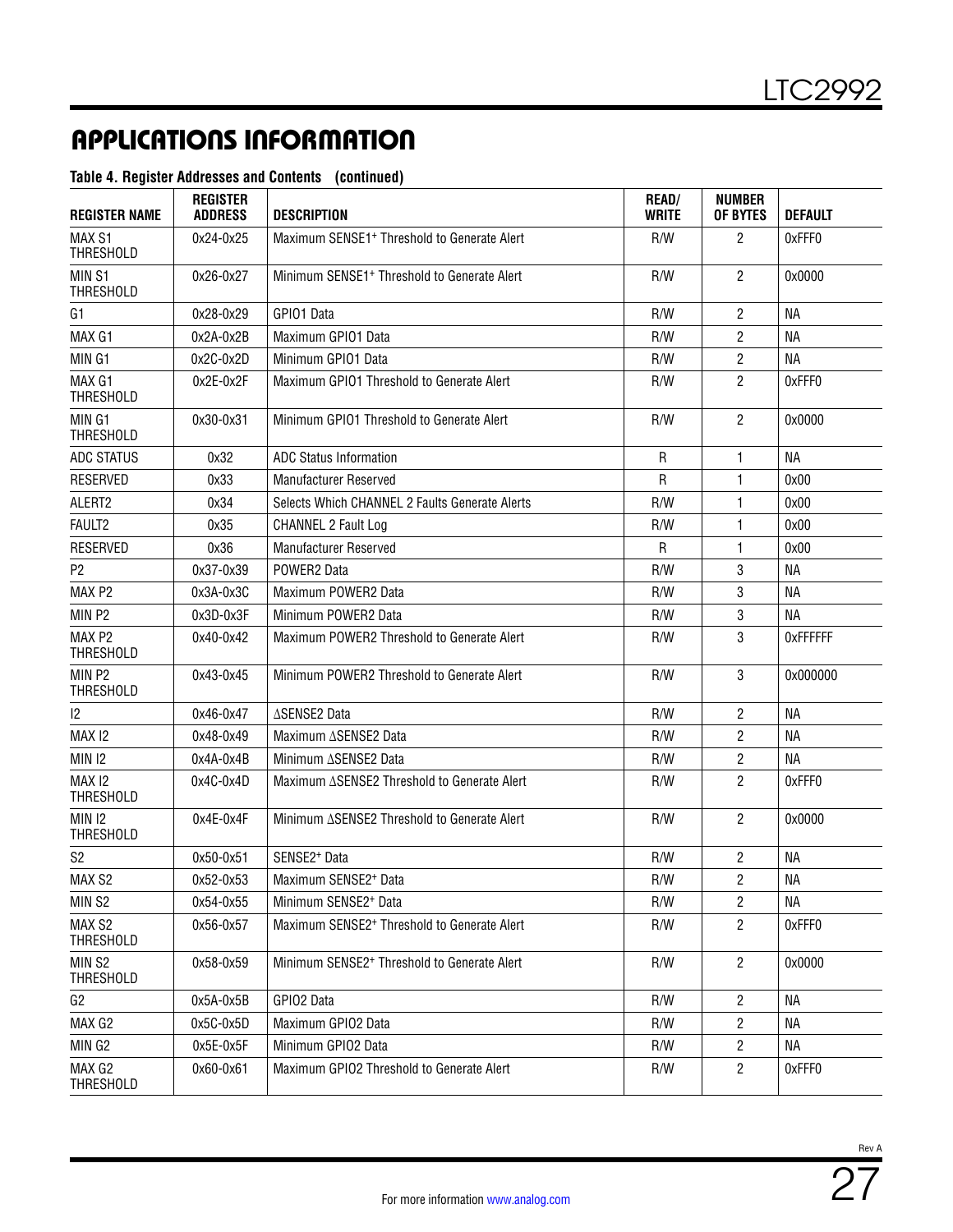#### **Table 4. Register Addresses and Contents (continued)**

| <b>REGISTER NAME</b>                | <b>REGISTER</b><br><b>ADDRESS</b> | <b>DESCRIPTION</b>                                                             | <b>READ/</b><br><b>WRITE</b> | <b>NUMBER</b><br>OF BYTES | <b>DEFAULT</b>  |
|-------------------------------------|-----------------------------------|--------------------------------------------------------------------------------|------------------------------|---------------------------|-----------------|
| MIN G2<br><b>THRESHOLD</b>          | 0x62-0x63                         | Minimum GPIO2 Threshold to Generate Alert                                      | R/W                          | 2                         | 0x0000          |
| G <sub>3</sub>                      | 0x64-0x65                         | GPIO3 Data                                                                     | R/W                          | $\overline{c}$            | <b>NA</b>       |
| MAX G3                              | 0x66-0x67                         | Maximum GPI03 Data                                                             | R/W                          | 2                         | NА              |
| MIN G3                              | 0x68-0x69                         | Minimum GPI03 Data                                                             | R/W                          | 2                         | <b>NA</b>       |
| MAX G3<br><b>THRESHOLD</b>          | $0x6A-0x6B$                       | Maximum GPIO3 Threshold to Generate Alert                                      | R/W                          | 2                         | 0xFFF0          |
| MIN G3<br><b>THRESHOLD</b>          | $0x6C-0x6D$                       | Minimum GPIO3 Threshold to Generate Alert                                      | R/W                          | $\overline{2}$            | 0x0000          |
| G4                                  | 0x6E-0x6F                         | GPIO4 Data                                                                     | R/W                          | 2                         | NА              |
| MAX G4                              | 0x70-0x71                         | Maximum GPIO4 Data                                                             | R/W                          | 2                         | NА              |
| MIN G4                              | 0x72-0x73                         | Minimum GPIO4 Data                                                             | R/W                          | 2                         | NА              |
| MAX G4<br><b>THRESHOLD</b>          | 0x74-0x75                         | Maximum GPIO4 Threshold to Generate Alert                                      | R/W                          | $\overline{2}$            | 0xFFF0          |
| MIN G4<br><b>THRESHOLD</b>          | 0x76-0x77                         | Minimum GPIO4 Threshold to Generate Alert                                      | R/W                          | $\overline{2}$            | 0x0000          |
| <b>ISUM</b>                         | 0x78-0x79                         | (∆SENSE1 + ∆SENSE2) Data                                                       | R/W                          | 2                         | NА              |
| <b>MAX ISUM</b>                     | $0x7A-0x7B$                       | Maximum (∆SENSE1 + ∆SENSE2) Data                                               | R/W                          | 2                         | <b>NA</b>       |
| <b>MIN ISUM</b>                     | 0x7C-0x7D                         | Minimum (ASENSE1 + ASENSE2) Data                                               | R/W                          | $\overline{c}$            | <b>NA</b>       |
| <b>MAX ISUM</b><br><b>THRESHOLD</b> | 0x7E-0x7F                         | Maximum ( $\triangle$ SENSE1 + $\triangle$ SENSE2) Threshold to Generate Alert | R/W                          | $\overline{2}$            | 0xFFF0          |
| <b>MIN ISUM</b><br><b>THRESHOLD</b> | 0x80-0x81                         | Minimum ( $\triangle$ SENSE1 + $\triangle$ SENSE2) Threshold to Generate Alert | R/W                          | $\overline{2}$            | 0x0000          |
| <b>PSUM</b>                         | 0x82-0x84                         | (POWER1 + POWER2) Data                                                         | R/W                          | 3                         | <b>NA</b>       |
| <b>MAX PSUM</b>                     | 0x85-0x87                         | Maximum (POWER1 + POWER2) Data                                                 | R/W                          | 3                         | <b>NA</b>       |
| <b>MIN PSUM</b>                     | 0x88-0x8A                         | Minimum (POWER1 + POWER2) Data                                                 | R/W                          | 3                         | <b>NA</b>       |
| <b>MAX PSUM</b><br><b>THRESHOLD</b> | $0x8B-0x8D$                       | Maximum (POWER1 + POWER2) Threshold to Generate Alert                          | R/W                          | 3                         | <b>OXFFFFFF</b> |
| <b>MIN PSUM</b><br><b>THRESHOLD</b> | 0x8E-0x90                         | Minimum (POWER1 + POWER2) Threshold to Generate Alert                          | R/W                          | 3                         | 0x000000        |
| ALERT3                              | 0x91                              | Selects Which GPIO or Total Current/Power Faults Generate<br>Alerts            | R/W                          | 1                         | 0x00            |
| FAULT3                              | 0x92                              | GPIO and Total Current/Power Fault Log                                         | R/W                          | 1                         | 0x00            |
| ALERT4                              | 0x93                              | Selects Which Additional Faults Generate Alerts                                | R/W                          | 1                         | 0x00            |
| FAULT4                              | 0x94                              | <b>Additional Fault Log</b>                                                    | R/W                          | 1                         | 0x00            |
| <b>GPIO STATUS</b>                  | 0x95                              | <b>GPIO Status Information</b>                                                 | R                            | 1                         | <b>NA</b>       |
| <b>GPIO 10</b><br>CONTROL           | 0x96                              | GPI01,2,3 Input/Output Control Command                                         | R/W                          | 1                         | 0x03            |
| GPIO4 CONTROL                       | 0x97                              | <b>GPIO4 Control Command</b>                                                   | R/W                          | 1                         | 0x00            |
| MFR_SPECIAL_ID<br>MSB               | 0xE7                              | Manufacturer Special ID MSB Data                                               | ${\sf R}$                    | 1                         | 0x00            |
| MFR_SPECIAL_ID<br>LSB               | 0xE8                              | Manufacturer Special ID LSB Data                                               | ${\sf R}$                    | 1                         | 0x62            |

\* For the 2-/3-byte data registers, the MSB value is at the lowest address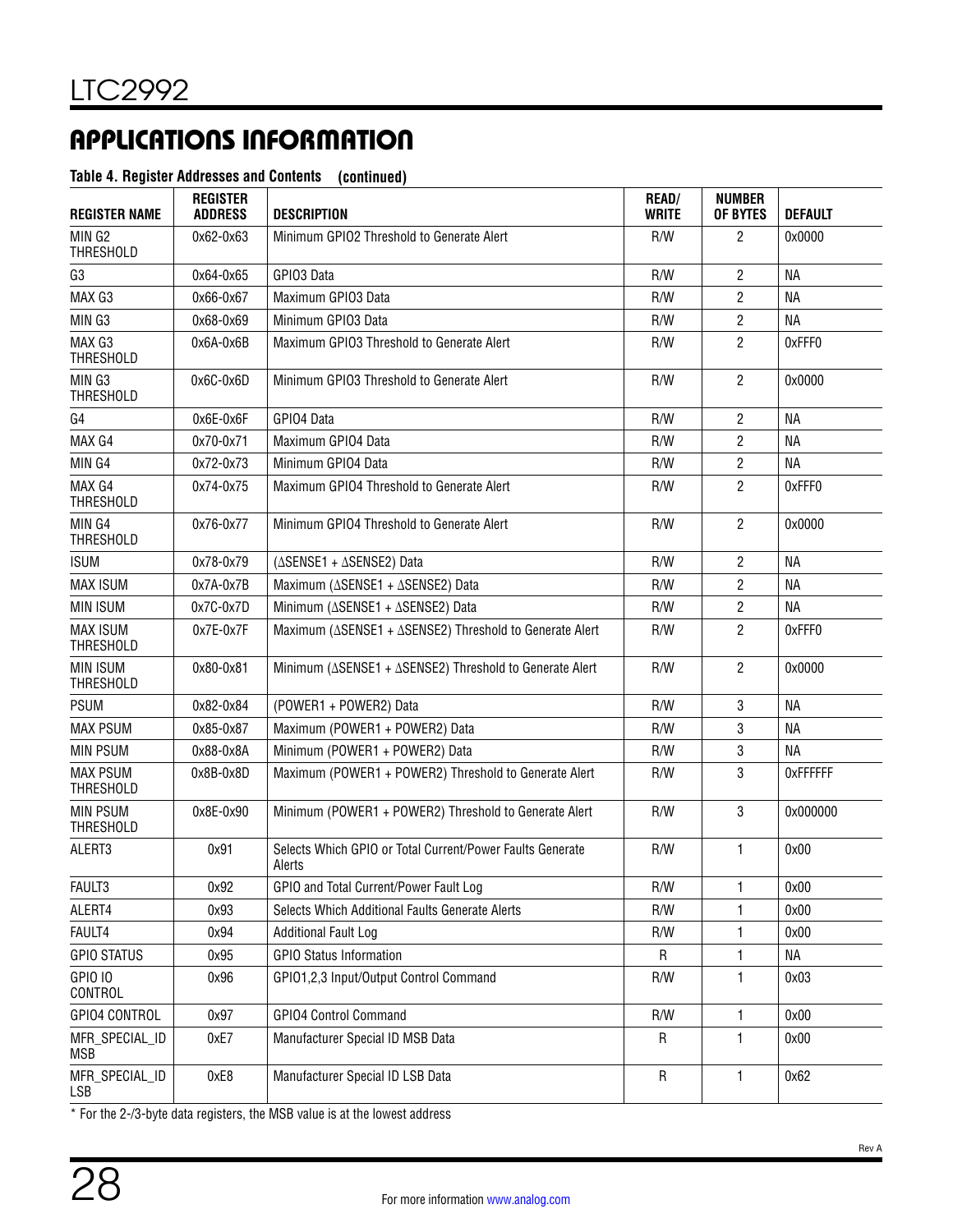| <b>BIT</b> | <b>NAME</b>                 | <b>OPERATION</b>                                                                                                                                                                                                                                                                                                                                                                                                                                                                                                           |                                                                              |                                 |                                      |  |  |
|------------|-----------------------------|----------------------------------------------------------------------------------------------------------------------------------------------------------------------------------------------------------------------------------------------------------------------------------------------------------------------------------------------------------------------------------------------------------------------------------------------------------------------------------------------------------------------------|------------------------------------------------------------------------------|---------------------------------|--------------------------------------|--|--|
| CTRLA[7]   | <b>Offset Calibration</b>   | <b>Offset Calibration for Current Measurements</b><br>$[1]$ = Calibrate on Demand<br>$[0]$ = Every Conversion (Default)                                                                                                                                                                                                                                                                                                                                                                                                    |                                                                              |                                 |                                      |  |  |
| CTRLA[6:5] | Measurement<br>Mode         | $[11] = Shutdown$<br>$[10]$ = Single Cycle mode<br>The VADC converts SENSE1+, SENSE2+, GPIO1, GPIO2, GPIO3, GPIO4 once and stops. The IADCs stop after<br>one conversion.<br>$P1 =$ SENSE1 <sup>+</sup> × $\triangle$ SENSE1; P2 = SENSE2 <sup>+</sup> × $\triangle$ SENSE2<br>$[01]$ = Snapshot Mode<br>Snapshot Initializes Conversion on All 3 ADCs Simultaneously.<br>VADC Converts the Channel(s) per CTRLA[2:0]<br>[00] = Continuous Scan Mode (Default)<br>The Selected Channels for VADC are Defined by CTRLA[4:3] |                                                                              |                                 |                                      |  |  |
| CTRLA[4:3] | <b>Voltage Selection</b>    | CTRLA[4:3]                                                                                                                                                                                                                                                                                                                                                                                                                                                                                                                 | VADC                                                                         | P <sub>1</sub>                  | P <sub>2</sub>                       |  |  |
|            | for Continuous<br>Scan Mode | 11                                                                                                                                                                                                                                                                                                                                                                                                                                                                                                                         | GPI01, GPI02,<br>GPI03, GPI04                                                | $GPIO1 \times \Delta$ SENSE1    | $GP102 \times \Delta$ SENSE2         |  |  |
|            |                             | 10                                                                                                                                                                                                                                                                                                                                                                                                                                                                                                                         | GPIO1, GPIO2                                                                 | GPIO1 × ASENSE1                 | $GP102 \times \Delta$ SENSE2         |  |  |
|            |                             | 01                                                                                                                                                                                                                                                                                                                                                                                                                                                                                                                         | SENSE1+, SENSE2+                                                             | SENSE1 <sup>+</sup> × ASENSE1   | SENSE2 <sup>+</sup> $\times$ ASENSE2 |  |  |
|            |                             | 00 (Default)                                                                                                                                                                                                                                                                                                                                                                                                                                                                                                               | SENSE1 <sup>+</sup> , SENSE2 <sup>+</sup> ,<br>GPI01, GPI02,<br>GPI03, GPI04 | SENSE1 <sup>+</sup> × ASENSE1   | SENSE2 <sup>+</sup> $\times$ ASENSE2 |  |  |
| CTRLA[2:0] | <b>Voltage Selection</b>    | CTRLA[2:0]                                                                                                                                                                                                                                                                                                                                                                                                                                                                                                                 | VADC                                                                         | P <sub>1</sub>                  | P <sub>2</sub>                       |  |  |
|            | for Snapshot<br>Mode        | 111                                                                                                                                                                                                                                                                                                                                                                                                                                                                                                                        | GPI01, GPI02                                                                 | GPIO1 × ASENSE1                 | $GP102 \times \Delta$ SENSE2         |  |  |
|            |                             | 110                                                                                                                                                                                                                                                                                                                                                                                                                                                                                                                        | SENSE1+, SENSE2+                                                             | SENSE1 <sup>+</sup> × ASENSE1   | SENSE2 <sup>+</sup> × ASENSE2        |  |  |
|            |                             | 101                                                                                                                                                                                                                                                                                                                                                                                                                                                                                                                        | GPI04                                                                        | ∆SENSE1/2 without P1/P2 updates |                                      |  |  |
|            |                             | 100                                                                                                                                                                                                                                                                                                                                                                                                                                                                                                                        | GPI03                                                                        |                                 |                                      |  |  |
|            |                             | 011                                                                                                                                                                                                                                                                                                                                                                                                                                                                                                                        | GPI02                                                                        |                                 |                                      |  |  |
|            |                             | 010                                                                                                                                                                                                                                                                                                                                                                                                                                                                                                                        | GPI01                                                                        |                                 |                                      |  |  |
|            |                             | 001                                                                                                                                                                                                                                                                                                                                                                                                                                                                                                                        | SENSE2 <sup>+</sup>                                                          |                                 |                                      |  |  |
|            |                             | 000 (Default)                                                                                                                                                                                                                                                                                                                                                                                                                                                                                                              | SENSE1 <sup>+</sup>                                                          |                                 |                                      |  |  |

#### **Table 5. CTRLA Register (0x00) – Read/Write**

**Table 6. CTRLB Register (0x01) – Read/Write**

| BIT        | <b>NAME</b>                    | <b>OPERATION</b>                                                                                                                    |
|------------|--------------------------------|-------------------------------------------------------------------------------------------------------------------------------------|
| CTRLB[7]   | <b>ALERT Clear Enable</b>      | Clear ALERT if Device is Addressed by the Master<br>$[1] =$ Enable<br>$[0]$ = Disable (Default)                                     |
| CTRLB[6]   | Reserved                       | Always Returns 0, Not Writable                                                                                                      |
| CTRLB[5]   | <b>Cleared on Read Control</b> | <b>FAULT Registers Cleared on Read</b><br>$[1]$ = Cleared on Read<br>$[0]$ = Registers Not Affected by Reading (Default)            |
| CTRLB[4]   | Stuck Bus Timeout Auto Wake Up | Allows Part to Exit Shutdown Mode when Stuck Bus Timer is Reached<br>$[1]$ = Enable<br>$[0]$ = Disable (Default)                    |
| CTRLB[3]   | Peak Hold Values Reset         | Reset of Min and Max Registers<br>$[1]$ = Reset All Min and Max Registers<br>[0] = Disable Reset of Min and Max Registers (Default) |
| CTRLB[2:1] | Reserved                       | Always Returns 00, Not Writable                                                                                                     |
| CTRLB[0]   | Reset                          | $[1]$ = Reset All Registers<br>$[0]$ = Disable Reset (Default)                                                                      |
|            |                                | Rev A                                                                                                                               |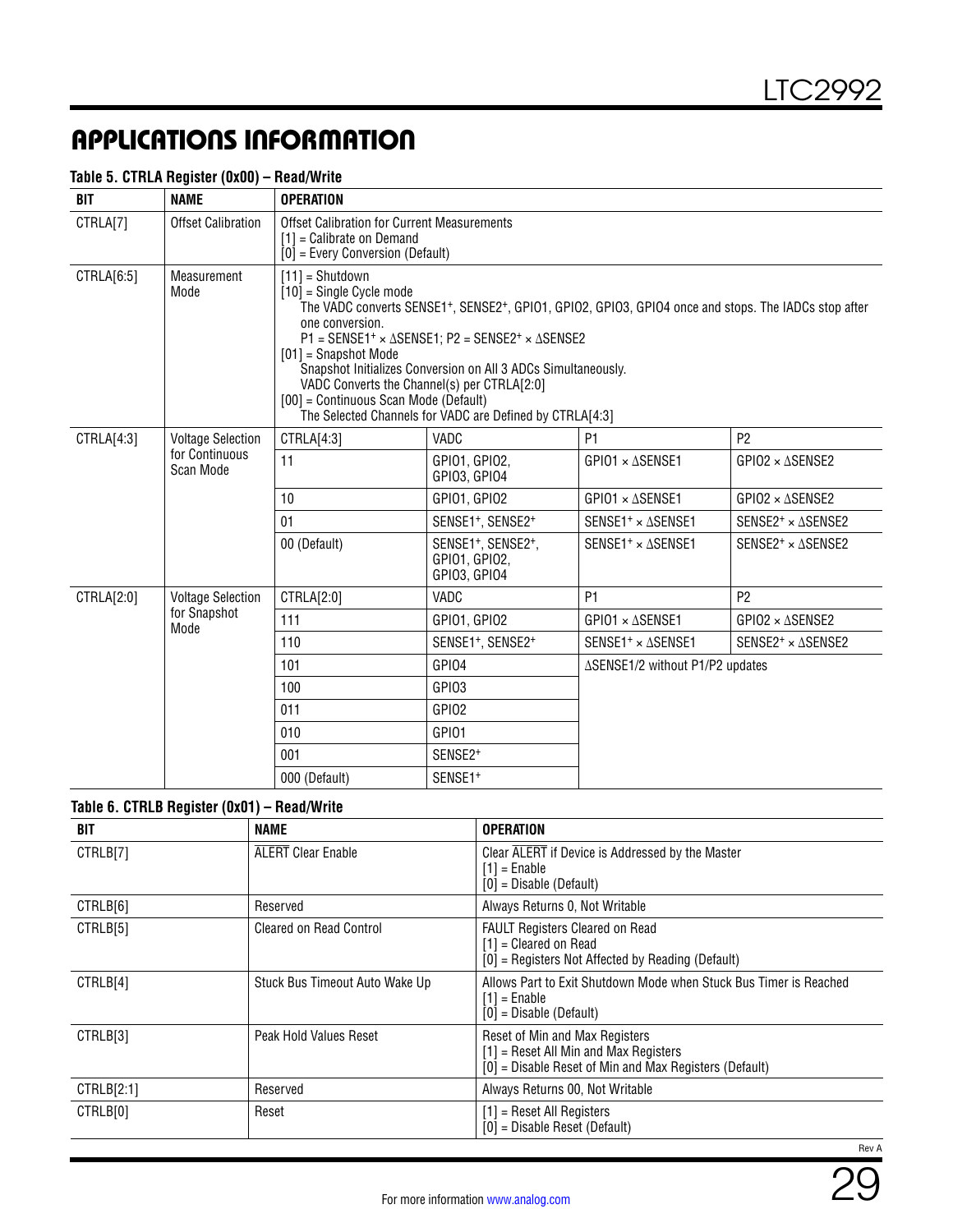#### **Table 7. ALERT1 Register (0x02) – Read/Write**

| BIT    | <b>NAME</b>                       | <b>OPERATION</b>                                                                                                                          |
|--------|-----------------------------------|-------------------------------------------------------------------------------------------------------------------------------------------|
| AL1[7] | Maximum POWER1 Alert              | Enables Alert When POWER1 > Maximum POWER1 Threshold<br>$[1]$ = Enable Alert<br>$[0]$ = Disable Alert (Default)                           |
| AL1[6] | Minimum POWER1 Alert              | Enables Alert When POWER1 < Minimum POWER1 Threshold<br>$[1]$ = Enable Alert<br>$[0]$ = Disable Alert (Default)                           |
| AL1[5] | Maximum ASENSE1 Alert             | Enables Alert When ΔSENSE1 > Maximum ΔSENSE1 Threshold<br>$[1]$ = Enable Alert<br>$[0]$ = Disable Alert (Default)                         |
| AL1[4] | Minimum ASENSE1 Alert             | Enables Alert When ΔSENSE1 < Minimum ΔSENSE1 Threshold<br>$[1]$ = Enable Alert<br>$[0]$ = Disable Alert (Default)                         |
| AL1[3] | Maximum SENSE1 <sup>+</sup> Alert | Enables Alert When SENSE1 <sup>+</sup> > Maximum SENSE1 <sup>+</sup> Threshold<br>$[1]$ = Enable Alert<br>[0] = Disable Alert(Default)    |
| AL1[2] | Minimum SENSE1 <sup>+</sup> Alert | Enables Alert When SENSE1 <sup>+</sup> < Minimum SENSE1 <sup>+</sup> Threshold<br>$[1]$ = Enable Alert<br>$[0]$ = Disable Alert (Default) |
| AL1[1] | Maximum GPI01 Alert               | Enables Alert When GPIO1 > Maximum GPIO1 Threshold<br>$[1]$ = Enable Alert<br>$[0]$ = Disable Alert (Default)                             |
| AL1[0] | Minimum GPI01 Alert               | Enables Alert When GPIO1 < Minimum GPIO1 Threshold<br>$[1]$ = Enable Alert<br>$[0]$ = Disable Alert (Default)                             |

#### **Table 8. FAULT1 Register (0x03) – Read/Write**

| BIT   | <b>NAME</b>                          | <b>OPERATION</b>                                                                                                                                                                       |
|-------|--------------------------------------|----------------------------------------------------------------------------------------------------------------------------------------------------------------------------------------|
| F1[7] | POWER1 Overvalue Fault               | POWER1 > Maximum POWER1 Threshold<br>[1] = POWER1 Overvalue Fault Occurred<br>[0] = No POWER1 Overvalue Fault Occurred (Default)                                                       |
| F1[6] | POWER1 Undervalue Fault              | POWER1 < Minimum POWER1 Threshold<br>[1] = POWER1 Undervalue Fault Occurred<br>[0] = No POWER1 Undervalue Fault Occurred (Default)                                                     |
| F1[5] | ∆SENSE1 Overvalue Fault              | ASENSE1 > Maximum ASENSE1 Threshold<br>$[1] = \Delta$ SENSE1 Overvalue Fault Occurred<br>$[0]$ = No $\triangle$ SENSE1 Overvalue Fault Occurred (Default)                              |
| F1[4] | ∆SENSE1 Undervalue Fault             | ∆SENSE1 < Minimum ∆SENSE1 Threshold<br>$[1] = \Delta$ SENSE1 Undervalue Fault Occurred<br>$[0]$ = No $\triangle$ SENSE1 Undervalue Fault Occurred (Default)                            |
| F1[3] | SENSE1 <sup>+</sup> Overvalue Fault  | SENSE1 <sup>+</sup> > Maximum SENSE1 <sup>+</sup> Threshold<br>[1] = SENSE1 <sup>+</sup> Overvalue Fault Occurred<br>[0] = No SENSE1 <sup>+</sup> Overvalue Fault Occurred (Default)   |
| F1[2] | SENSE1 <sup>+</sup> Undervalue Fault | SENSE1 <sup>+</sup> < Minimum SENSE1 <sup>+</sup> Threshold<br>[1] = SENSE1 <sup>+</sup> Undervalue Fault Occurred<br>[0] = No SENSE1 <sup>+</sup> Undervalue Fault Occurred (Default) |
| F1[1] | <b>GPIO1 Overvalue Fault</b>         | GPIO1 > Maximum GPIO1 Threshold<br>[1] = GPIO1 Overvalue Fault Occurred<br>[0] = No GPIO1 Overvalue Fault Occurred (Default)                                                           |
| F1[0] | <b>GPIO1 Undervalue Fault</b>        | GPIO1 < Minimum GPIO1 Threshold<br>[1] = GPIO1 Undervalue Fault Occurred<br>[0] = No GPIO1 Undervalue Fault Occurred (Default)                                                         |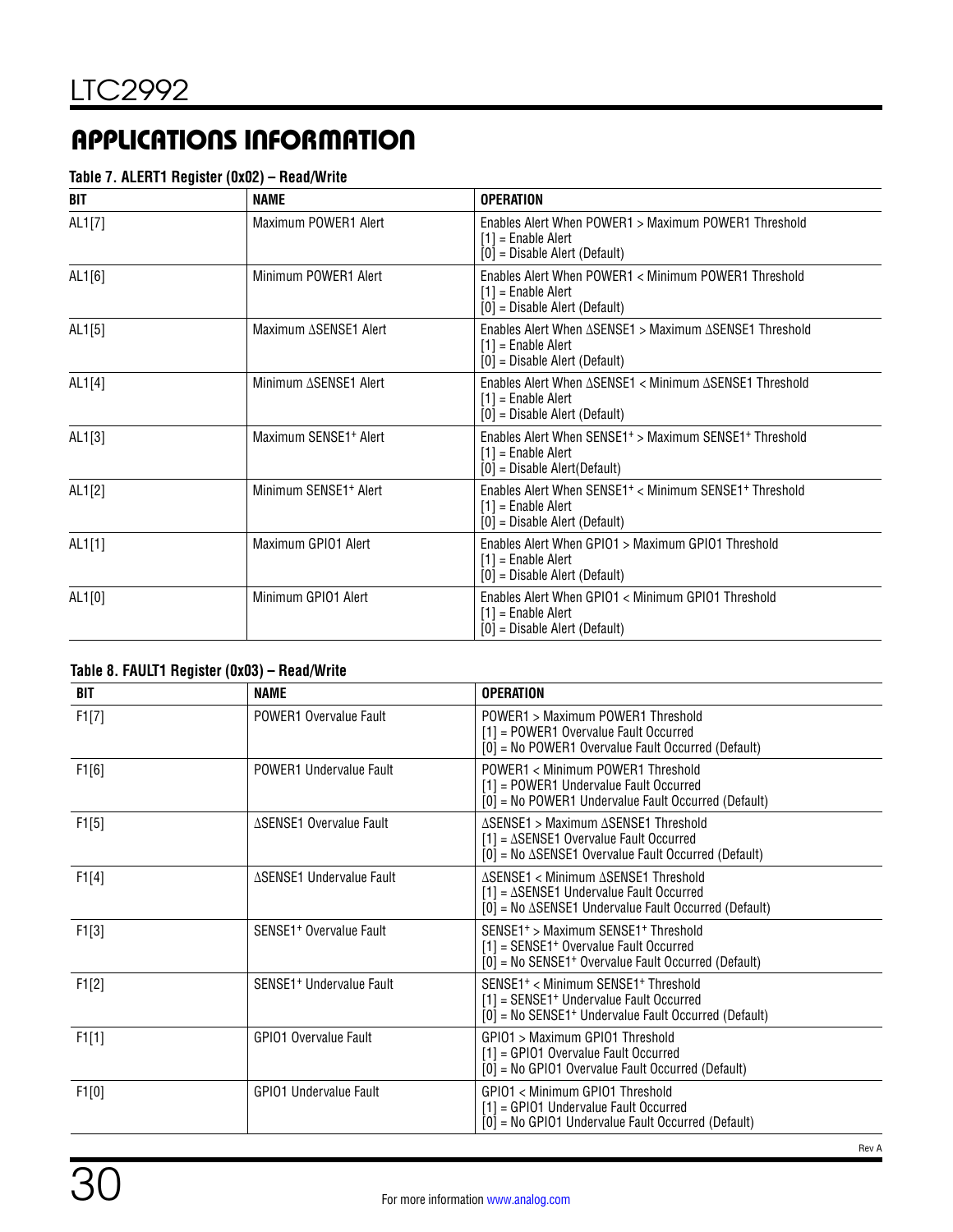#### **Table 9. NADC Register (0x04) – Read/Write**

| <b>BIT</b> | NAME           | <b>OPERATION</b>                                                                   |
|------------|----------------|------------------------------------------------------------------------------------|
| NADC[7]    | ADC Resolution | Selects ADC Resolution for All ADCs<br>$[1] = 8 - Bit$<br>$[0] = 12-Bit$ (Default) |
| NADC[6:0]  | Reserved       | Always Returns 0000000, Not Writable                                               |

#### **Table 10. ADC STATUS Register (0x32) – Read Only (Clear-On-Read)**

| BIT   | <b>NAME</b>                    | <b>OPERATION</b>                                                                |
|-------|--------------------------------|---------------------------------------------------------------------------------|
| AS[7] | <b>IADCs Data Ready</b>        | $[1]$ = Ready<br>$[0]$ = Not ready                                              |
| AS[6] | VADC Data Ready                | $[1]$ = Ready<br>$[0]$ = Not ready<br>Check AS[5:0] for the channel information |
| AS[5] | GPIO4 Data Ready               | $[1]$ = New Data Available<br>[0] = New Data Not Available                      |
| AS[4] | GPIO3 Data Ready               | $[1]$ = New Data Available<br>[0] = New Data Not Available                      |
| AS[3] | GPIO2 Data Ready               | $[1]$ = New Data Available<br>[0] = New Data Not Available                      |
| AS[2] | GPIO1 Data Ready               | $[1]$ = New Data Available<br>[0] = New Data Not Available                      |
| AS[1] | SENSE2 <sup>+</sup> Data Ready | $[1]$ = New Data Available<br>[0] = New Data Not Available                      |
| AS[0] | SENSE1 <sup>+</sup> Data Ready | $[1]$ = New Data Available<br>[0] = New Data Not Available                      |

#### **Table 11. ALERT2 Register (0x34) – Read/Write**

| BIT    | <b>NAME</b>                       | <b>OPERATION</b>                                                                                                                        |
|--------|-----------------------------------|-----------------------------------------------------------------------------------------------------------------------------------------|
| AL2[7] | Maximum POWER2 Alert              | Fnables Alert When POWFR2 > Maximum POWFR2 Threshold<br>$[1]$ = Enable Alert<br>$[0]$ = Disable Alert (Default)                         |
| AL2[6] | Minimum POWER2 Alert              | Enables Alert When POWER2 < Minimum POWER2 Threshold<br>$[1]$ = Enable Alert<br>$[0]$ = Disable Alert (Default)                         |
| AL2[5] | Maximum ASENSE2 Alert             | Enables Alert When ASENSE2 > Maximum ASENSE2 Threshold<br>$[1]$ = Enable Alert<br>$[0]$ = Disable Alert (Default)                       |
| AL2[4] | Minimum ASENSE2 Alert             | Enables Alert When $\triangle$ SENSE2 < Minimum $\triangle$ SENSE2 Threshold<br>$[1]$ = Enable Alert<br>$[0]$ = Disable Alert (Default) |
| AL2[3] | Maximum SENSE2 <sup>+</sup> Alert | Enables Alert When SENSE2 <sup>+</sup> > Maximum SENSE2 <sup>+</sup> Threshold<br>$[1]$ = Enable Alert<br>[0] = Disable Alert (Default) |
| AL2[2] | Minimum SENSE2 <sup>+</sup> Alert | Enables Alert When SENSE2 <sup>+</sup> < Minimum SENSE2 <sup>+</sup> Threshold<br>$[1]$ = Enable Alert<br>[0] = Disable Alert (Default) |
| AL2[1] | Maximum GPIO2 Alert               | Enables Alert When GPIO2 > Maximum GPIO2 Threshold<br>$[1]$ = Enable Alert<br>$[0]$ = Disable Alert (Default)                           |
| AL2[0] | Minimum GPIO2 Alert               | Enables Alert When GPIO2 < Minimum GPIO2 Threshold<br>$[1]$ = Enable Alert<br>$[0]$ = Disable Alert (Default)                           |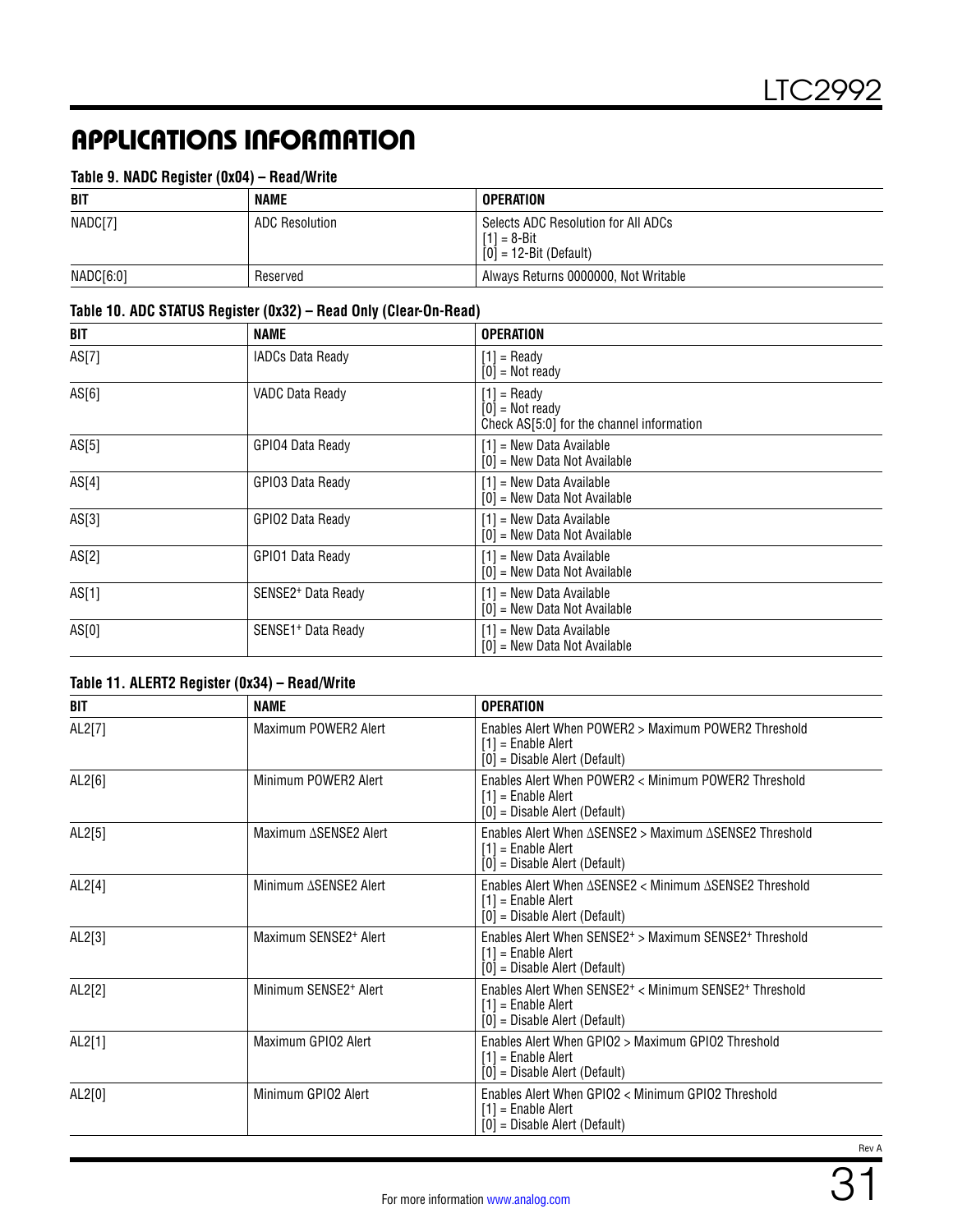#### **Table 12. FAULT2 Register (0x35) – Read/Write**

| BIT   | <b>NAME</b>                          | <b>OPERATION</b>                                                                                                                                                                       |
|-------|--------------------------------------|----------------------------------------------------------------------------------------------------------------------------------------------------------------------------------------|
| F2[7] | POWER2 Overvalue Fault               | POWER2 > Maximum POWER2 Threshold<br>$[1]$ = POWER2 Overvalue Fault Occurred<br>[0] = No POWER2 Overvalue Fault Occurred (Default)                                                     |
| F2[6] | <b>POWER2 Undervalue Fault</b>       | POWER2 < Minimum POWER2 Threshold<br>[1] = POWER2 Undervalue Fault Occurred<br>$[0]$ = No POWER2 Undervalue Fault Occurred (Default)                                                   |
| F2[5] | <b>ASENSE2 Overvalue Fault</b>       | ΔSENSE2 > Maximum ΔSENSE2 Threshold<br>$[1] = \Delta$ SENSE2 Overvalue Fault Occurred<br>$[0]$ = No $\triangle$ SENSE2 Overvalue Fault Occurred (Default)                              |
| F2[4] | ∆SENSE2 Undervalue Fault             | ∆SENSE2 < Minimum ∆SENSE2 Threshold<br>$[1] = \Delta$ SENSE2 Undervalue Fault Occurred<br>$[0]$ = No $\triangle$ SENSE2 Undervalue Fault Occurred (Default)                            |
| F2[3] | SENSE2 <sup>+</sup> Overvalue Fault  | SENSE2 <sup>+</sup> > Maximum SENSE2 <sup>+</sup> Threshold<br>[1] = SENSE2 <sup>+</sup> Overvalue Fault Occurred<br>[0] = No SENSE2 <sup>+</sup> Overvalue Fault Occurred (Default)   |
| F2[2] | SENSE2 <sup>+</sup> Undervalue Fault | SENSE2 <sup>+</sup> < Minimum SENSE2 <sup>+</sup> Threshold<br>[1] = SENSE2 <sup>+</sup> Undervalue Fault Occurred<br>[0] = No SENSE2 <sup>+</sup> Undervalue Fault Occurred (Default) |
| F2[1] | GPIO2 Overvalue Fault                | GPIO2 > Maximum GPIO2 Threshold<br>[1] = GPIO2 Overvalue Fault Occurred<br>[0] = No GPIO2 Overvalue Fault Occurred (Default)                                                           |
| F2[0] | <b>GPIO2 Undervalue Fault</b>        | GPIO2 < Minimum GPIO2 Threshold<br>[1] = GPIO2 Undervalue Fault Occurred<br>$[0]$ = No GPIO2 Undervalue Fault Occurred (Default)                                                       |

| Table 13. ALERT3 Register (0x91) - Read/Write |                                                          |                                                                                                                                                                                 |  |
|-----------------------------------------------|----------------------------------------------------------|---------------------------------------------------------------------------------------------------------------------------------------------------------------------------------|--|
| <b>BIT</b>                                    | <b>NAME</b>                                              | <b>OPERATION</b>                                                                                                                                                                |  |
| AL3[7]                                        | Maximum GPI03 Alert                                      | Enables Alert When GPIO3 > Maximum GPIO3 Threshold<br>$[1]$ = Enable Alert<br>$[0]$ = Disable Alert (Default)                                                                   |  |
| AL3[6]                                        | Minimum GPI03 Alert                                      | Enables Alert When GPI03 < Minimum GPI03 Threshold<br>$[1]$ = Enable Alert<br>$[0]$ = Disable Alert (Default)                                                                   |  |
| AL3[5]                                        | Maximum GPI04 Alert                                      | Enables Alert When GPIO4 > Maximum GPIO4 Threshold<br>$[1]$ = Enable Alert<br>$[0]$ = Disable Alert (Default)                                                                   |  |
| AL3[4]                                        | Minimum GPI04 Alert                                      | Enables Alert When GPIO4 < Minimum GPIO4 Threshold<br>$[1]$ = Enable Alert<br>$[0]$ = Disable Alert (Default)                                                                   |  |
| AL3[3]                                        | Maximum (∆SENSE1 + ∆SENSE2) Alert                        | Enables Alert When ( $\triangle$ SENSE1 + $\triangle$ SENSE2) > Maximum ( $\triangle$ SENSE1 +<br>∆SENSE2) Threshold<br>$[1]$ = Enable Alert<br>$[0]$ = Disable Alert (Default) |  |
| AL3[2]                                        | Minimum ( $\triangle$ SENSE1 + $\triangle$ SENSE2) Alert | Enables Alert When ( $\triangle$ SENSE1 + $\triangle$ SENSE2) < Minimum ( $\triangle$ SENSE1 +<br>∆SENSE2) Threshold<br>$[1]$ = Enable Alert<br>$[0]$ = Disable Alert (Default) |  |
| AL3[1]                                        | Maximum (POWER1 + POWER2) Alert                          | Enables Alert When (POWER1 + POWER2) > Maximum (POWER1 +<br>POWER2) Threshold<br>$[1]$ = Enable Alert<br>$[0]$ = Disable Alert (Default)                                        |  |
| AL3[0]                                        | Minimum (POWER1 + POWER2) Alert                          | Enables Alert When (POWER1 + POWER2) < Minimum (POWER1 +<br>POWER2) Threshold<br>$[1]$ = Enable Alert<br>$[0]$ = Disable Alert (Default)                                        |  |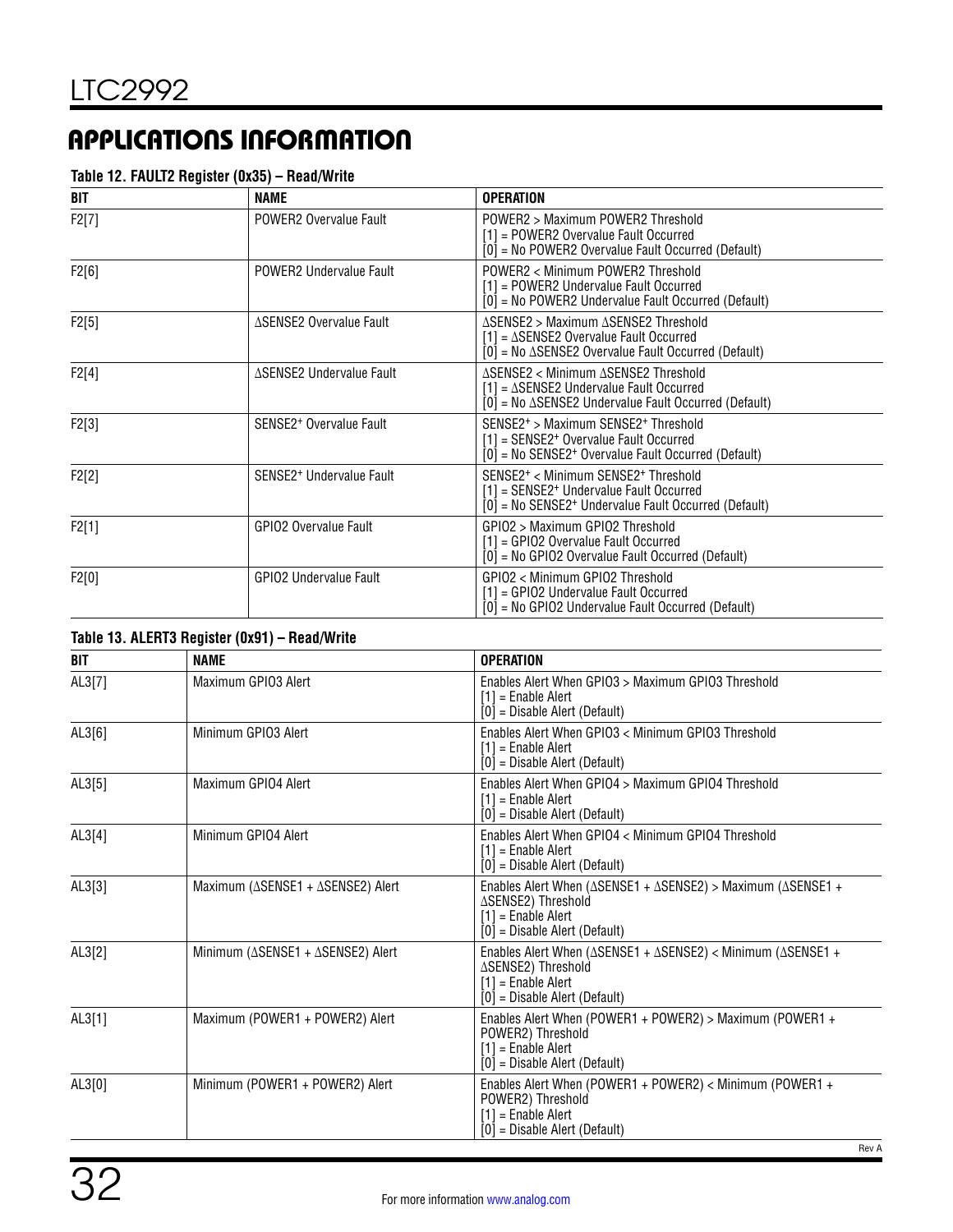#### **Table 14. FAULT3 Register (0x92) – Read/Write**

| BIT   | <b>NAME</b>                                                | <b>OPERATION</b>                                                                                                                                                             |
|-------|------------------------------------------------------------|------------------------------------------------------------------------------------------------------------------------------------------------------------------------------|
| F3[7] | GPIO3 Overvalue Fault                                      | GPIO3 > Maximum GPIO3 Threshold<br>[1] = GPIO3 Overvalue Fault Occurred<br>[0] = No GPIO3 Overvalue Fault Occurred (Default)                                                 |
| F3[6] | <b>GPIO3 Undervalue Fault</b>                              | GPIO3 < Minimum GPIO3 Threshold<br>$[1]$ = GPIO3 Undervalue Fault Occurred<br>[0] = No GPIO3 Undervalue Fault Occurred (Default)                                             |
| F3[5] | <b>GPIO4 Overvalue Fault</b>                               | GPI04 > Maximum GPI04 Threshold<br>$[1]$ = GPIO4 Overvalue Fault Occurred<br>[0] = No GPIO4 Overvalue Fault Occurred (Default)                                               |
| F3[4] | <b>GPIO4 Undervalue Fault</b>                              | GPI04 < Minimum GPI04 Threshold<br>$[1]$ = GPIO4 Undervalue Fault Occurred<br>[0] = No GPIO4 Undervalue Fault Occurred (Default)                                             |
| F3[3] | ( $\triangle$ SENSE1 + $\triangle$ SENSE2) Overvalue Fault | (ΔSENSE1 + ΔSENSE2) > Maximum (ΔSENSE1 + ΔSENSE2) Threshold<br>[1] = Summed Current Overvalue Fault Occurred<br>[0] = No Summed Current Overvalue Fault Occurred (Default)   |
| F3[2] | (ASENSE1 + ASENSE2) Undervalue Fault                       | (ΔSENSE1 + ΔSENSE2) < Minimum (ΔSENSE1 + ΔSENSE2) Threshold<br>[1] = Summed Current Undervalue Fault Occurred<br>[0] = No Summed Current Undervalue Fault Occurred (Default) |
| F3[1] | (POWER1 + POWER2) Overvalue Fault                          | (POWER1 + POWER2) > Maximum (POWER1 + POWER2) Threshold<br>[1] = Summed Power Overvalue Fault Occurred<br>[0] = No Summed Power Overvalue Fault Occurred (Default)           |
| F3[0] | (POWER1 + POWER2) Undervalue Fault                         | (POWER1 + POWER2) < Minimum (POWER1 + POWER2) Threshold<br>[1] = Summed Power Undervalue Fault Occurred<br>[0] = No Summed Power Undervalue Fault Occurred (Default)         |

#### **Table 15. ALERT4 Register (0x93) – Read/Write**

| BIT    | <b>NAME</b>                     | <b>OPERATION</b>                                                                                                                             |
|--------|---------------------------------|----------------------------------------------------------------------------------------------------------------------------------------------|
| AL4[7] | VADC Data Ready Alert           | Alert when VADC Data Ready<br>$[1] =$ Enable<br>$[0]$ = Disable (Default)                                                                    |
| AL4[6] | IADC Data Ready Alert           | Alert when IADCs Data Ready<br>$[1]$ = Enable<br>$[0]$ = Disable (Default)                                                                   |
| AL4[5] | Reserved                        | Always Returns 0, Not Writable                                                                                                               |
| AL4[4] | Stuck Bus Time-Out Wakeup Alert | Alert if Part Exits Shutdown Mode After Stuck Bus Timer Expires with CTRLB[4] = 1<br>$[1]$ = Enable Alert<br>$[0]$ = Disable Alert (Default) |
| AL4[3] | GPIO1 Input Alert               | $[1]$ = Enable Alert<br>$[0]$ = Disable Alert (Default)                                                                                      |
| AL4[2] | GPIO2 Input Alert               | $[1]$ = Enable Alert<br>$[0]$ = Disable Alert (Default)                                                                                      |
| AL4[1] | GPIO3 Input Alert               | $[1]$ = Enable Alert<br>$[0]$ = Disable Alert(Default)                                                                                       |
| AL4[0] | Reserved                        | Always Returns 0, Not Writable                                                                                                               |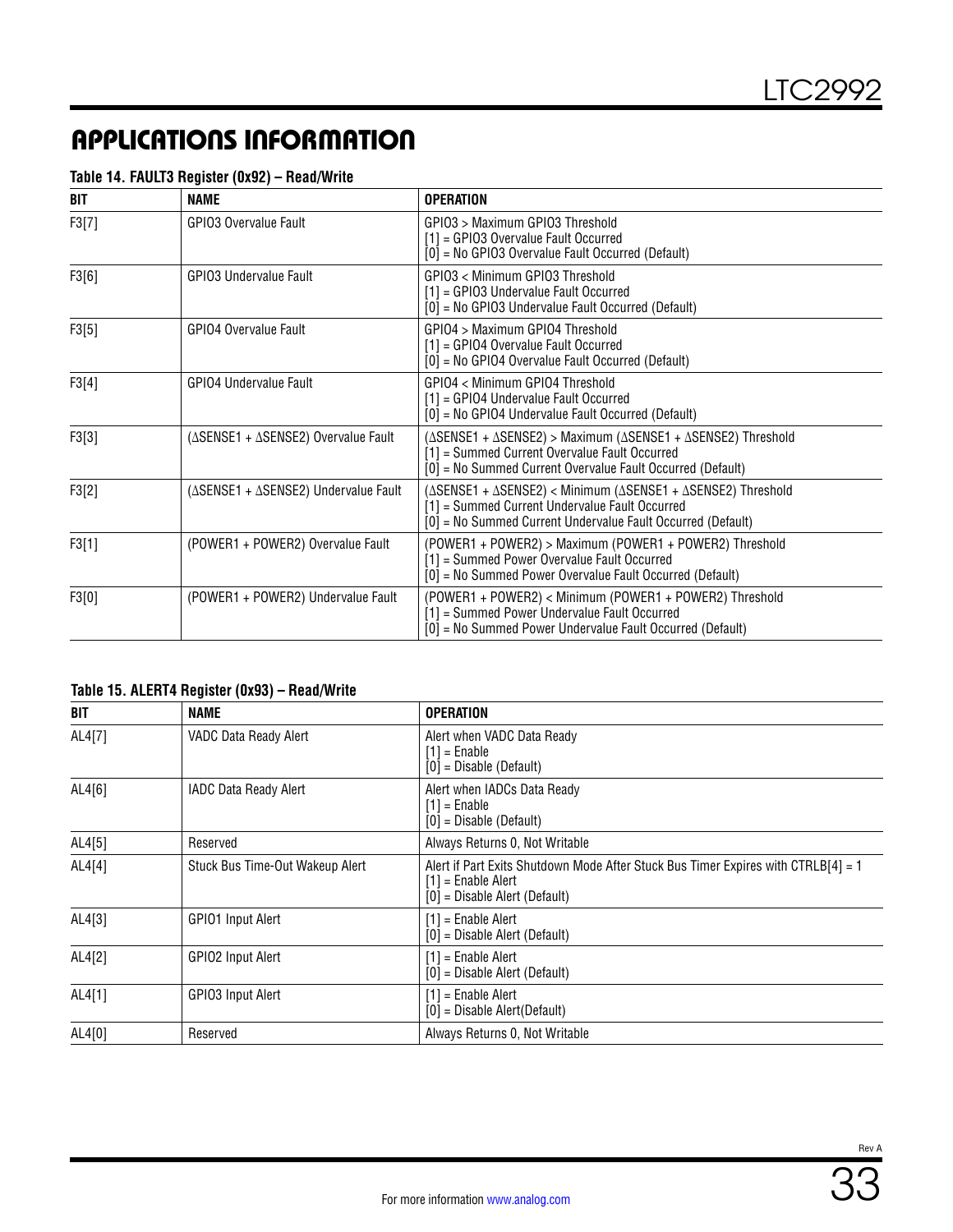#### **Table 16. FAULT4 Register (0x94) – Read/Write**

| BIT     | NAME                            | <b>OPERATION</b>                                                                                                                                    |
|---------|---------------------------------|-----------------------------------------------------------------------------------------------------------------------------------------------------|
| F2[7:5] | Reserved                        | Always Returns 000, Not Writable                                                                                                                    |
| F4[4]   | Stuck Bus Time-Out Wakeup Fault | With $CTRLB[4] = 1$<br>[1] = Part Exited Shutdown Mode After Stuck Bus Timer Expired<br>[0] = No Stuck Bus Time-Out Wakeup Fault Occurred (Default) |
| F4[3]   | GPIO1 Input Fault               | $[1]$ = GPIO1 Input was at Alert Level<br>[0] = GPIO1 Input was not at Alert Level (Default)<br>Alert Polarity is set in GIO[3] (Table 18)          |
| F4[2]   | GPIO2 Input Fault               | $[1]$ = GPIO2 Input was at Alert Level<br>$[0]$ = GPIO2 Input was not at Alert Level (Default)<br>Alert Polarity is set in GIO[2] (Table 18)        |
| F4[1]   | GPIO3 Input Fault               | $[1]$ = GPIO3 Input was at Alert Level<br>$[0]$ = GPIO3 Input was not at Alert Level (Default)<br>Alert Polarity is set in GIO[1] (Table 18)        |
| F4[0]   | Reserved                        | Always Returns 0, Not Writable                                                                                                                      |

#### **Table 17. GPIO STATUS Register (0x95) – Read Only**

| <b>BIT</b> | <b>NAME</b> | <b>OPERATION</b>                        |
|------------|-------------|-----------------------------------------|
| GS[7:4]    | Reserved    | Always Returns 0000, Not Writable       |
| GS[3]      | GPIO1 State | $[1]$ = GPI01 High<br>$[0]$ = GPI01 Low |
| GS[2]      | GPIO2 State | $[1]$ = GPIO2 High<br>$[0]$ = GPIO2 Low |
| GS[1]      | GPIO3 State | $[1] = GPIO3$ High<br>$[0]$ = GPIO3 Low |
| GS[0]      | GPIO4 State | $[1]$ = GPI04 High<br>$[0]$ = GPIO4 Low |

#### **Table 18. GPIO IO CONTROL Register (0x96) – Read/Write**

| BIT      | <b>NAME</b>                               | <b>OPERATION</b>                                                                                                                                                                                                                                                                                            |
|----------|-------------------------------------------|-------------------------------------------------------------------------------------------------------------------------------------------------------------------------------------------------------------------------------------------------------------------------------------------------------------|
| GIO[7]   | GPI01 Output                              | $[1]$ = Pulls Low<br>$[0]$ = Hi-Z (Default)                                                                                                                                                                                                                                                                 |
| GIO[6]   | GPIO2 Output                              | $[1]$ = Pulls Low<br>$[0]$ = Hi-Z (Default)                                                                                                                                                                                                                                                                 |
| GIO[5:4] | <b>GPIO3 Configuration</b>                | [11] = Pulls Low when Any of the ADCs Data Becomes Ready, Resets to High<br>by Reading ADC STATUS Register 0x32<br>[10] = 128µs Low Pulse when Any of the ADCs Data Becomes Available<br>[01] = 16µs Low Pulse when Any of the ADCs Data Becomes Available<br>[00] = General Purpose Input/Output (Default) |
| GIO[3]   | <b>GPIO1 Alert Polarity Configuration</b> | $[1]$ = Alert on GPIO1 Input High<br>$[0]$ = Alert on GPIO1 Input Low (Default)                                                                                                                                                                                                                             |
| GIO[2]   | <b>GPIO2 Alert Polarity Configuration</b> | $[1]$ = Alert on GPIO2 Input High<br>[0] = Alert on GPIO2 Input Low (Default)                                                                                                                                                                                                                               |
| GIO[1]   | <b>GPIO3 Alert Polarity Configuration</b> | $[1]$ = Alert on GPIO3 Input High (Default)<br>$[0]$ = Alert on GPIO3 Input Low                                                                                                                                                                                                                             |
| GIO[0]   | GPI03 Output                              | $[1]$ = Pulls Low (Default)<br>$[0] = Hi-Z$                                                                                                                                                                                                                                                                 |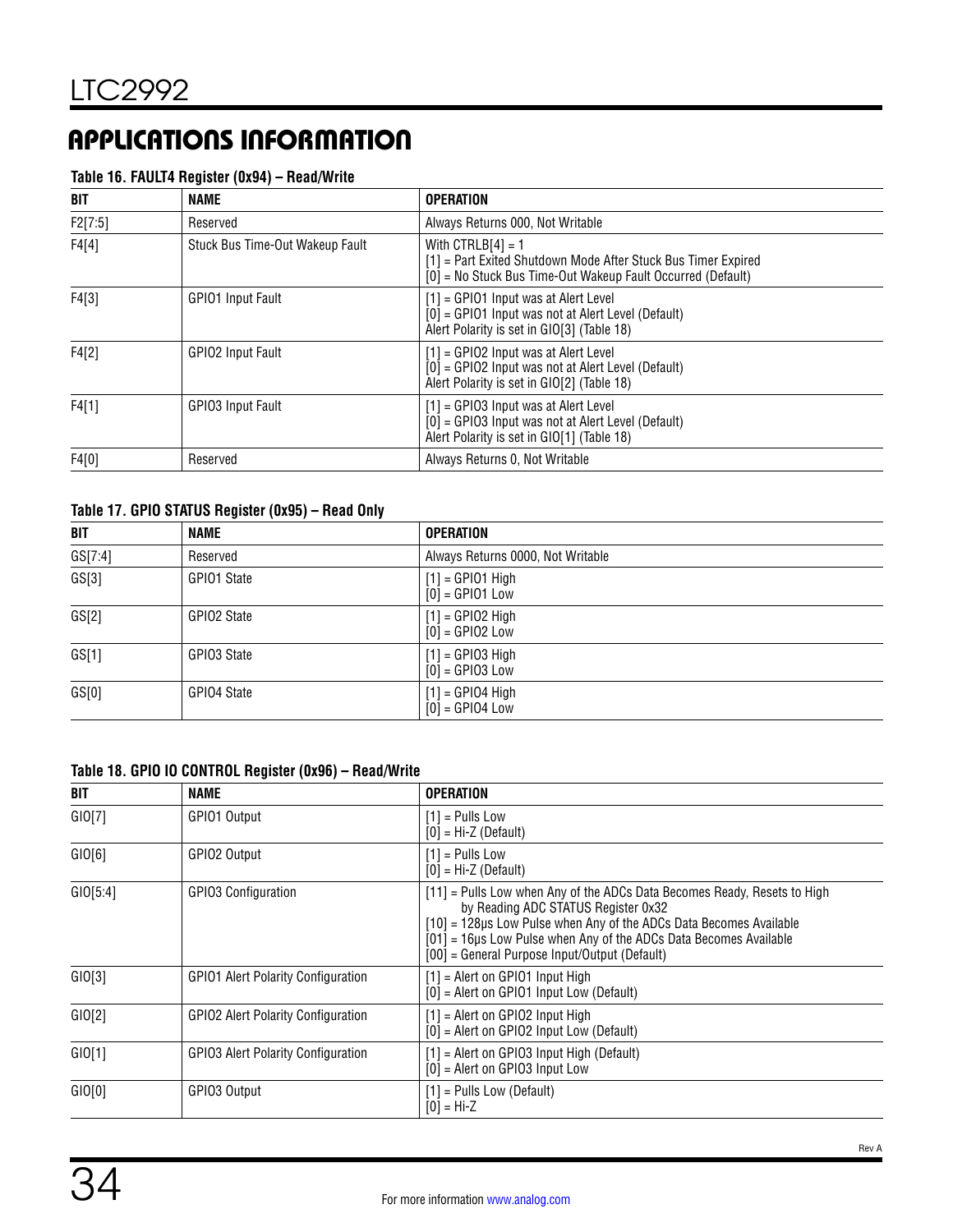#### **Table 19. GPIO4 CONTROL Register (0x97) – Read/Write**

| <b>BIT</b> | <b>NAME</b>     | <b>OPERATION</b>                                                                                                                                                                                    |
|------------|-----------------|-----------------------------------------------------------------------------------------------------------------------------------------------------------------------------------------------------|
| GCI7       | Alert Generated | $[1]$ = Alert Generated<br>$[0]$ = No Alert Generated<br>Latched to 1 when an Alert is generated and can be cleared via I <sup>2</sup> C by writing a 0 to it<br>or setting CTRLB[7] (Table 6) to 1 |
| GCI6       | GPIO4 Output    | $[1]$ = Pulls Low<br>$[0]$ = Hi-Z (Default)                                                                                                                                                         |
| GC[5:0]    | Reserved        | Always Returns 000000, Not Writable                                                                                                                                                                 |

#### **Table 20. Register Data Format – Read/Write: ADC, Min/Max ADC, Min/Max ADC Threshold, ISUM, Min/Max ISUM, Min/Max ISUM Threshold**

**12-Bit Mode:**

|                     | BIT(7)   | BIT(6)   | BIT(5)  | BIT(4)  | BIT(3)  | BIT(2)  | BIT(1)  | BIT(0)  |
|---------------------|----------|----------|---------|---------|---------|---------|---------|---------|
| <b>MSB Register</b> | Data(11) | Data(10) | Data(9) | Data(8) | Data(7) | Data(6) | Data(5) | Data(4) |
| <b>LSB Register</b> | Data(3)  | Data(2)  | Data(1) | Data(0) |         |         |         |         |

#### **8-Bit Mode:**

|                     | BIT(7)  | BIT(6)  | BIT(5)  | BIT(4)  | BIT(3)  | BIT(2)  | BIT(1)  | BIT(0)  |
|---------------------|---------|---------|---------|---------|---------|---------|---------|---------|
| <b>MSB Register</b> | Data(7) | Data(6) | Data(5) | Data(4) | Data(3) | Data(2) | Data(1) | Data(0) |
| <b>LSB Register</b> |         |         |         |         |         |         |         |         |

#### **Table 21. Register Data Format – Read/Write: Power, Min/Max Power, Min/Max Power Threshold, PSUM, Min/Max PSUM, Min/Max PSUM Threshold**

**12-Bit Mode:**

|                      | BIT(7)   | BIT(6)      | BIT(5)   | BIT(4)      | BIT(3)      | BIT(2)      | BIT(1)   | BIT(0)   |
|----------------------|----------|-------------|----------|-------------|-------------|-------------|----------|----------|
| <b>MSB2 Register</b> | Data(23) | Data $(22)$ | Data(21) | Data(20)    | Data $(19)$ | Data(18)    | Data(17) | Data(16) |
| <b>MSB1 Register</b> | Data(15) | Data $(14)$ | Data(13) | Data $(12)$ | Data $(11)$ | Data $(10)$ | Data(9)  | Data(8)  |
| <b>LSB Register</b>  | Data(7)  | Data(6)     | Data(5)  | Data(4)     | Data(3)     | Data(2)     | Data(1)  | Data(0)  |

**8-Bit Mode:**

|                      | BIT(7)     | BIT(6)      | BIT(5)   | BIT(4)   | BIT(3)   | BIT(2)      | BIT(1)  | BIT(0)  |
|----------------------|------------|-------------|----------|----------|----------|-------------|---------|---------|
| <b>MSB2 Register</b> | Data(15)   | Data $(14)$ | Data(13) | Data(12) | Data(11) | Data $(10)$ | Data(9) | Data(8) |
| <b>MSB1 Register</b> | Data $(7)$ | Data(6)     | Data(5)  | Data(4)  | Data(3)  | Data(2)     | Data(1) | Data(0) |
| <b>LSB Register</b>  |            |             |          |          |          |             |         |         |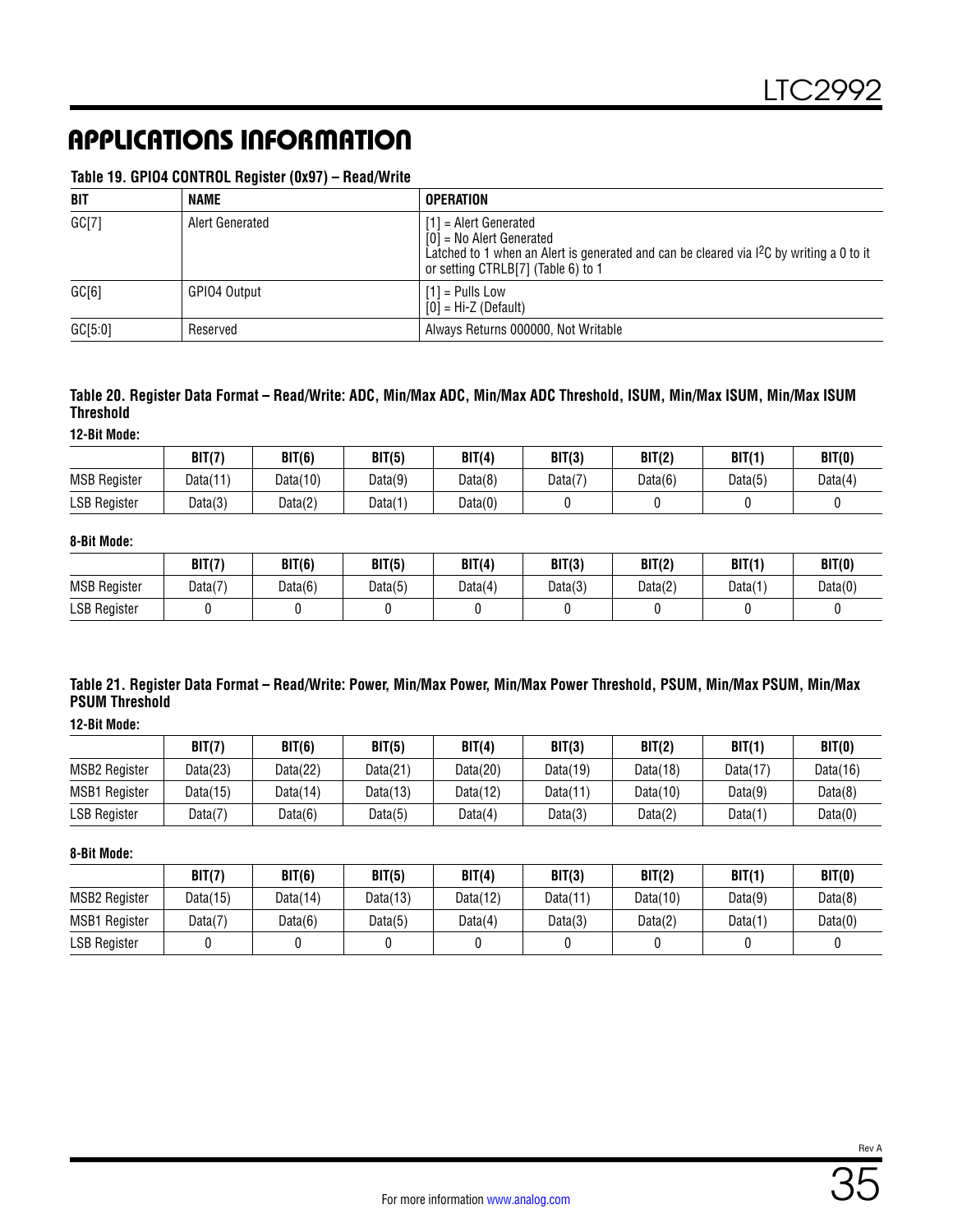

#### **–48V Redundant Feed with Transient Protection to 200V (1.5kHz I2C Interface)**

#### **High Side and Low Side Current Sensing on a Wide Range Supply**

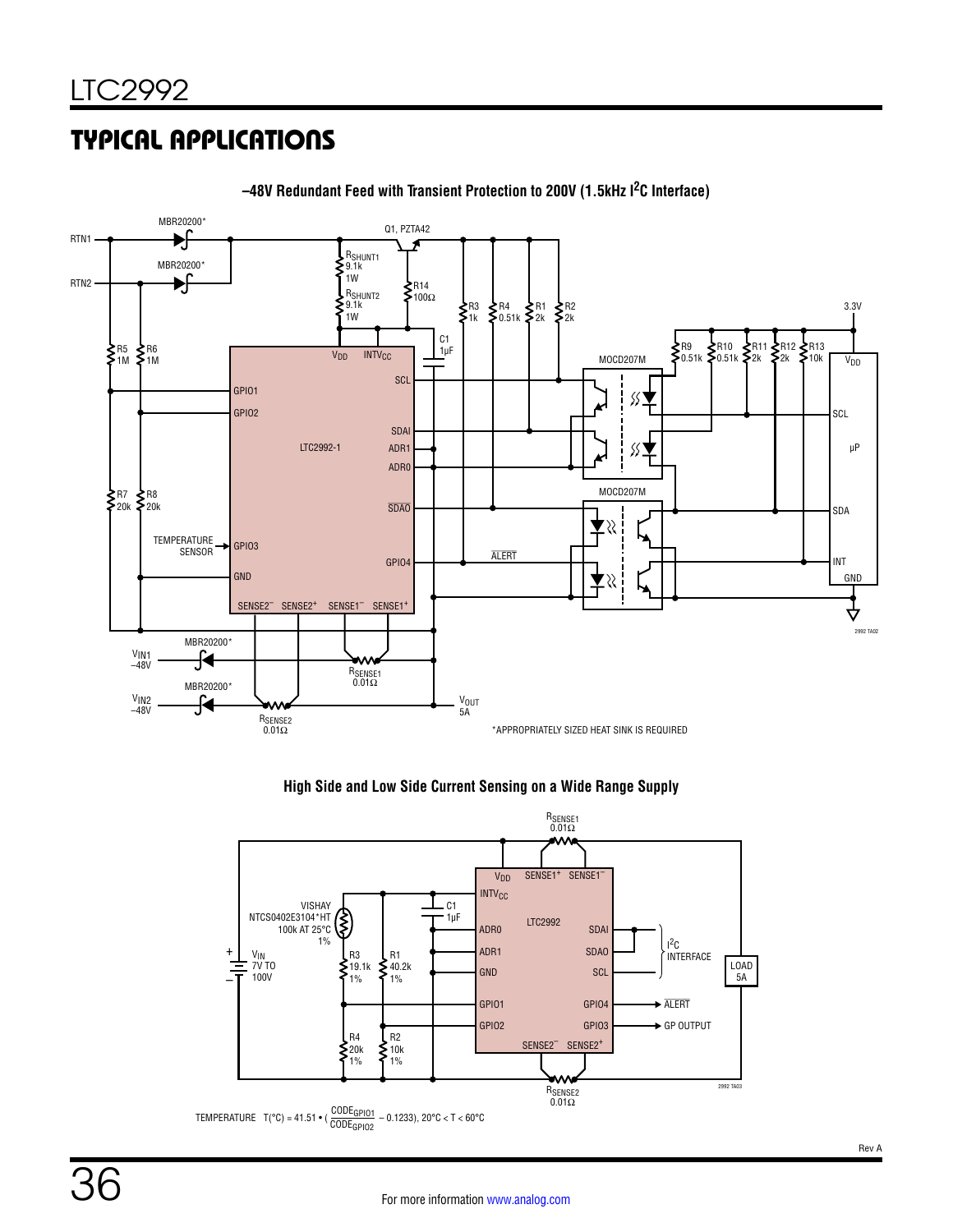

**Dual 12V High Power Monitor with One Negative Voltage Monitor**

TEMPERATURE T(°C) = CODEGPIO2/8 – 273.15  $V_{NEG}(V) = 36.955 \times \text{CODE}_{GPI01} \times \text{GPO}$  LSB STEP SIZE – 64.7191, –60V <  $V_{NEG}$  < 0V

2992 TA04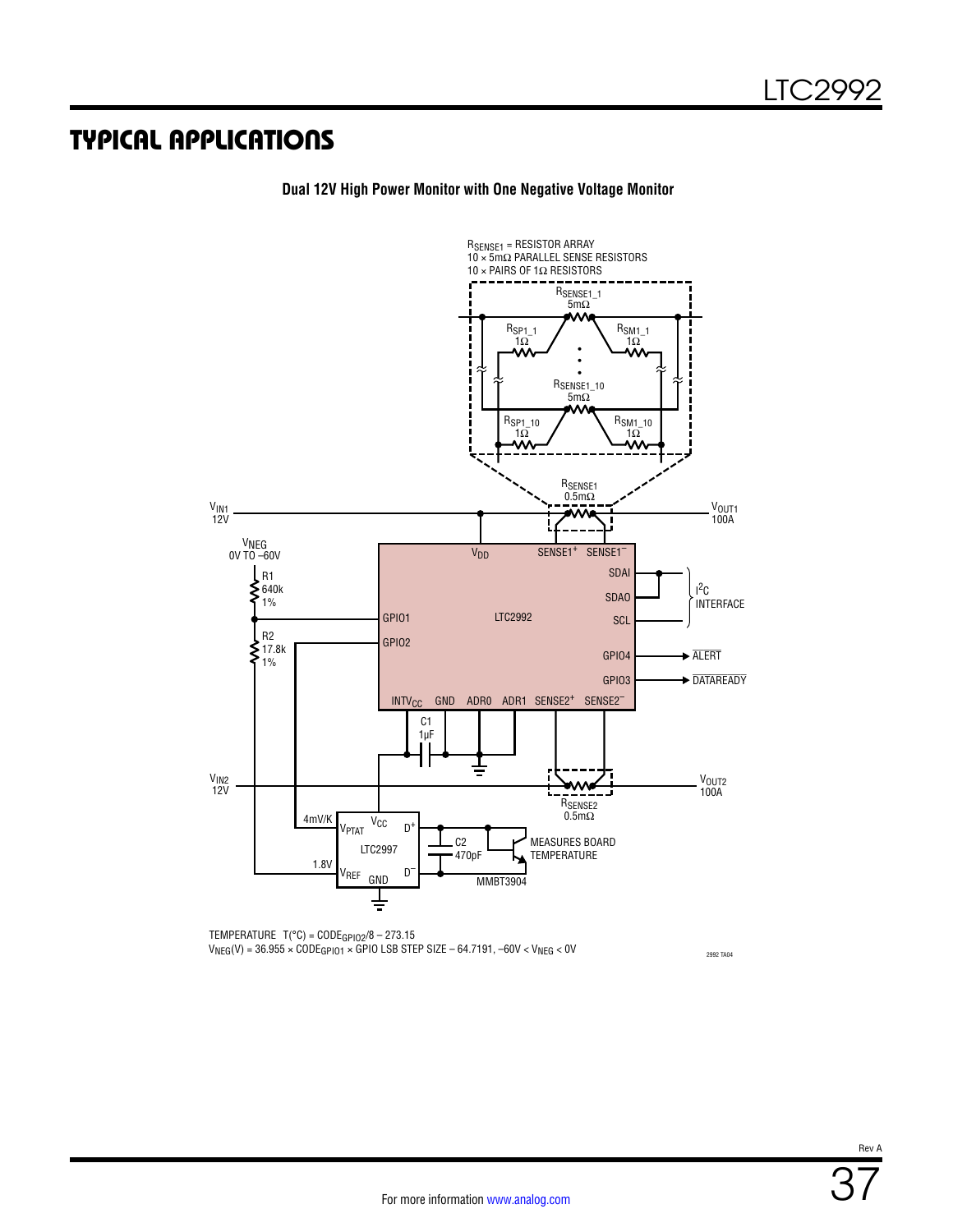

#### **Power Monitor for 48V, 500W Electric Bike/Scooter**

PIN NOT USED IN LTC2997 CIRCUIT: VREF

TEMPERATURE  $T("C) = CODE_{GP101}/8 - 273.15$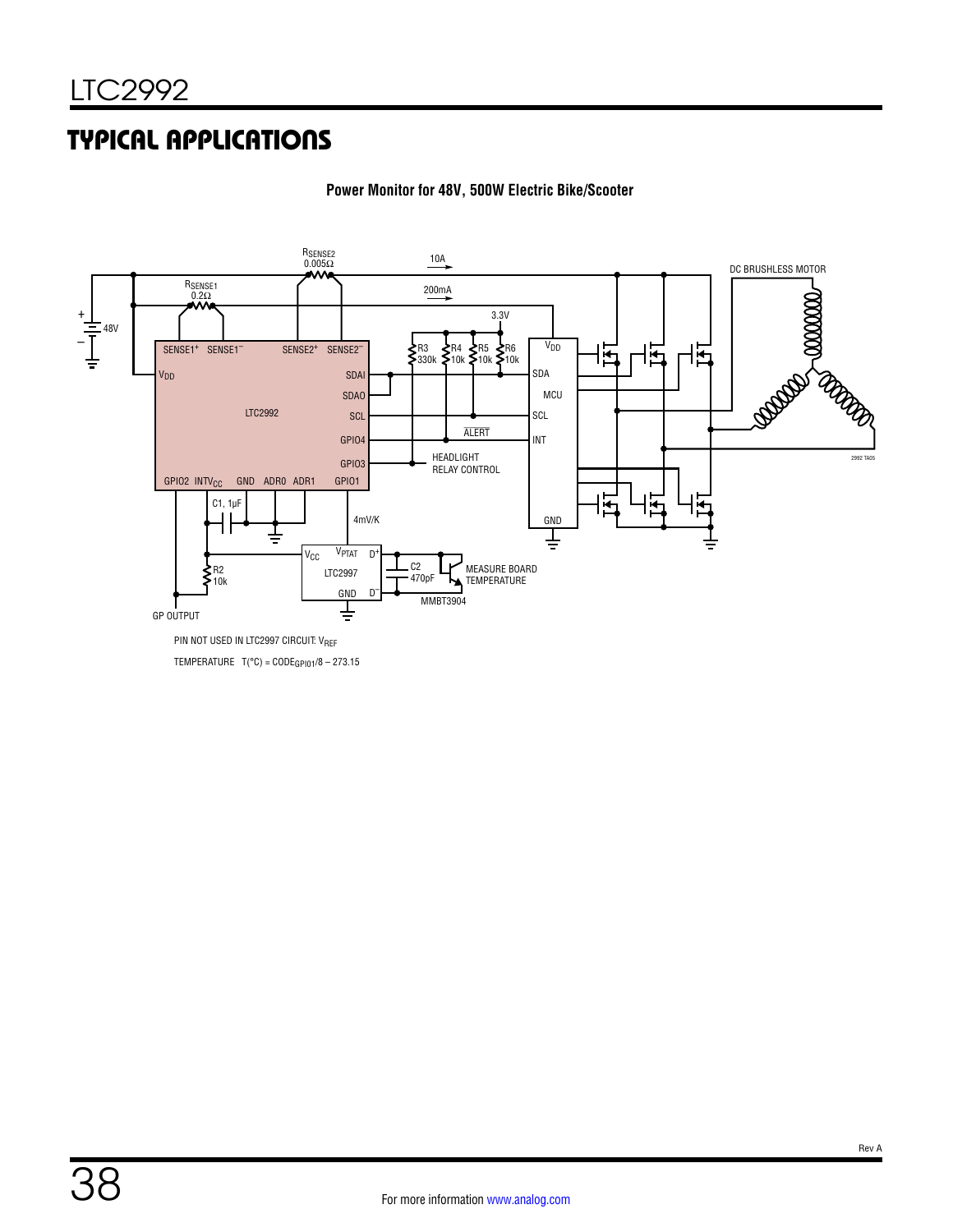

**Four Quadrant Power Monitor (10kHz I2C Interface)**

\*MAX EMITTER-BASE BREAKDOWN VOLTAGE OF Q4, Q5 SHOULD BE LESS THAN 7V

| $CODE_{GPIO1} =$ | $ V_{IN} $ – $ V_{RSENSE} $ – $ V_{DS, Q2} $<br>51 |                           | <b>GPIO LSB STEP SIZE</b> |  |
|------------------|----------------------------------------------------|---------------------------|---------------------------|--|
| $CODE_{GPIO2} =$ | $ V_{IN} $ – $ V_{DS,Q3} $<br>51                   | <b>GPIO LSB STEP SIZE</b> |                           |  |

IF CODE<sub>GPIO1</sub> > CODE<sub>GPIO2</sub>, MEASURED V<sub>IN</sub> = -{CODE<sub>GPIO1</sub> × GPIO LSB STEP SIZE × 51]<br>IF CODE<sub>G</sub>PIO1 < CODE<sub>GPIO2</sub>, MEASURED V<sub>IN</sub> = CODE<sub>GPIO2</sub> × GPIO LSB STEP SIZE × 51<br>V<sub>DS.02</sub>, V<sub>DS.03</sub> ARE DRAIN TO SOURCE VOLTAGE OF

2992 TA06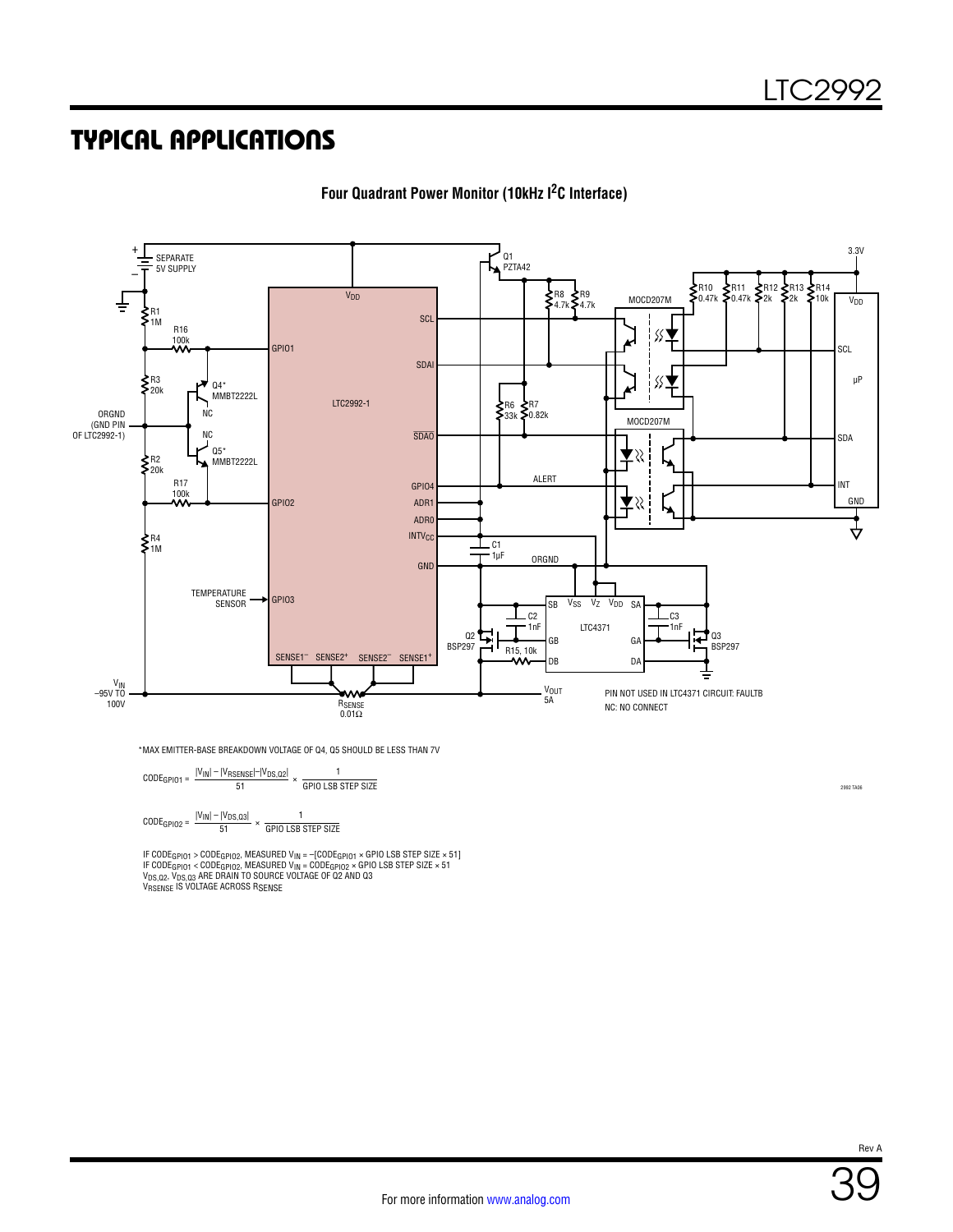

**Power Efficiency Meter**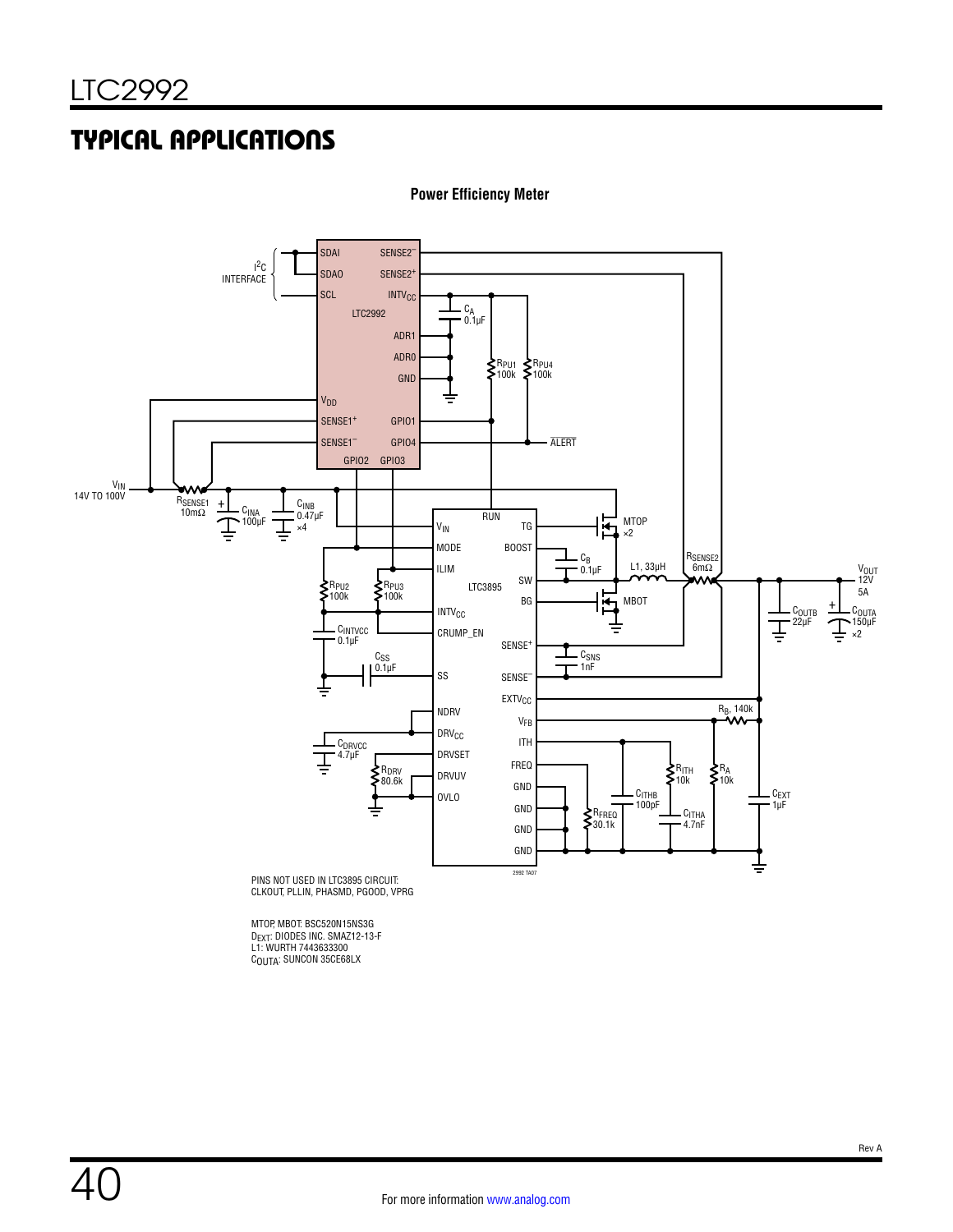

**Bidirectional 30V to 300V High Side Power Monitor**

Rev A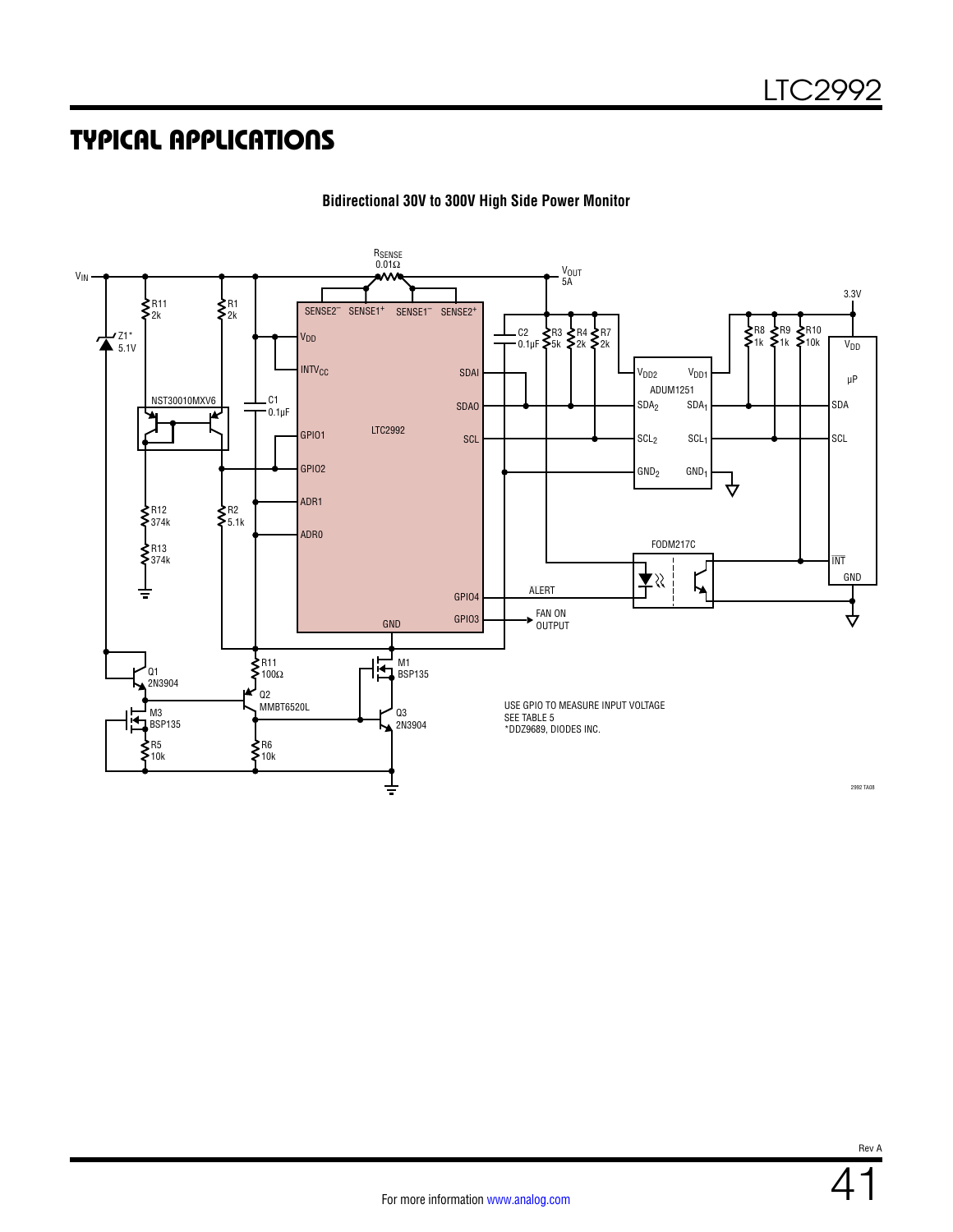

**Bipolar Supply Power Monitor (1.5kHz I2C Interface)**

\*DIODES ENSURE LTC2992-1'S OPERATION WHEN EITHER SUPPLY FAILS OPEN

2992 TA09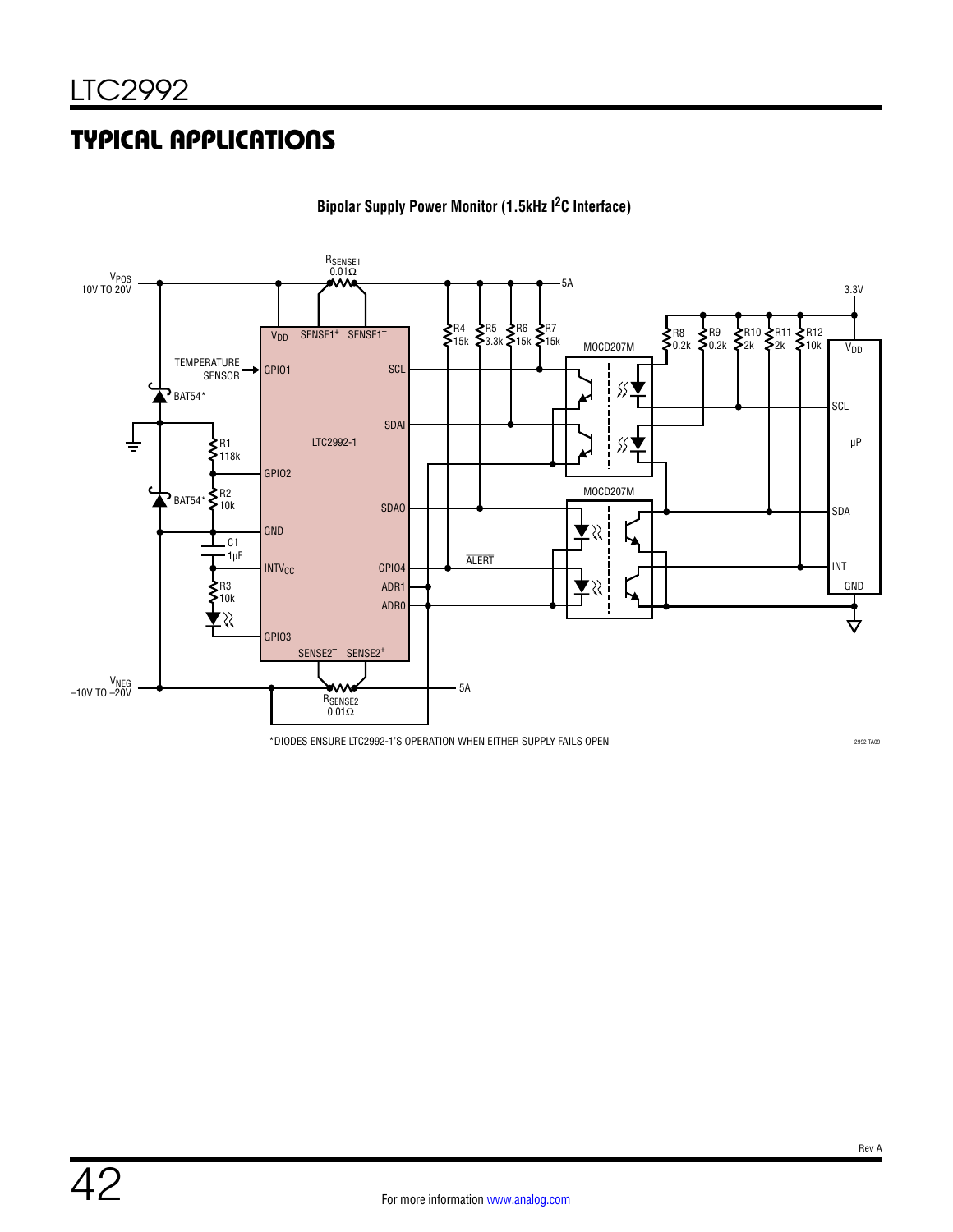#### PACKAGE DESCRIPTION

**Please refer to <http://www.linear.com/product/LTC2992#packaging>for the most recent package drawings.**



**DE Package**

5. EXPOSED PAD SHALL BE SOLDER PLATED 6. SHADED AREA IS ONLY A REFERENCE FOR PIN 1 LOCATION ON THE

TOP AND BOTTOM OF PACKAGE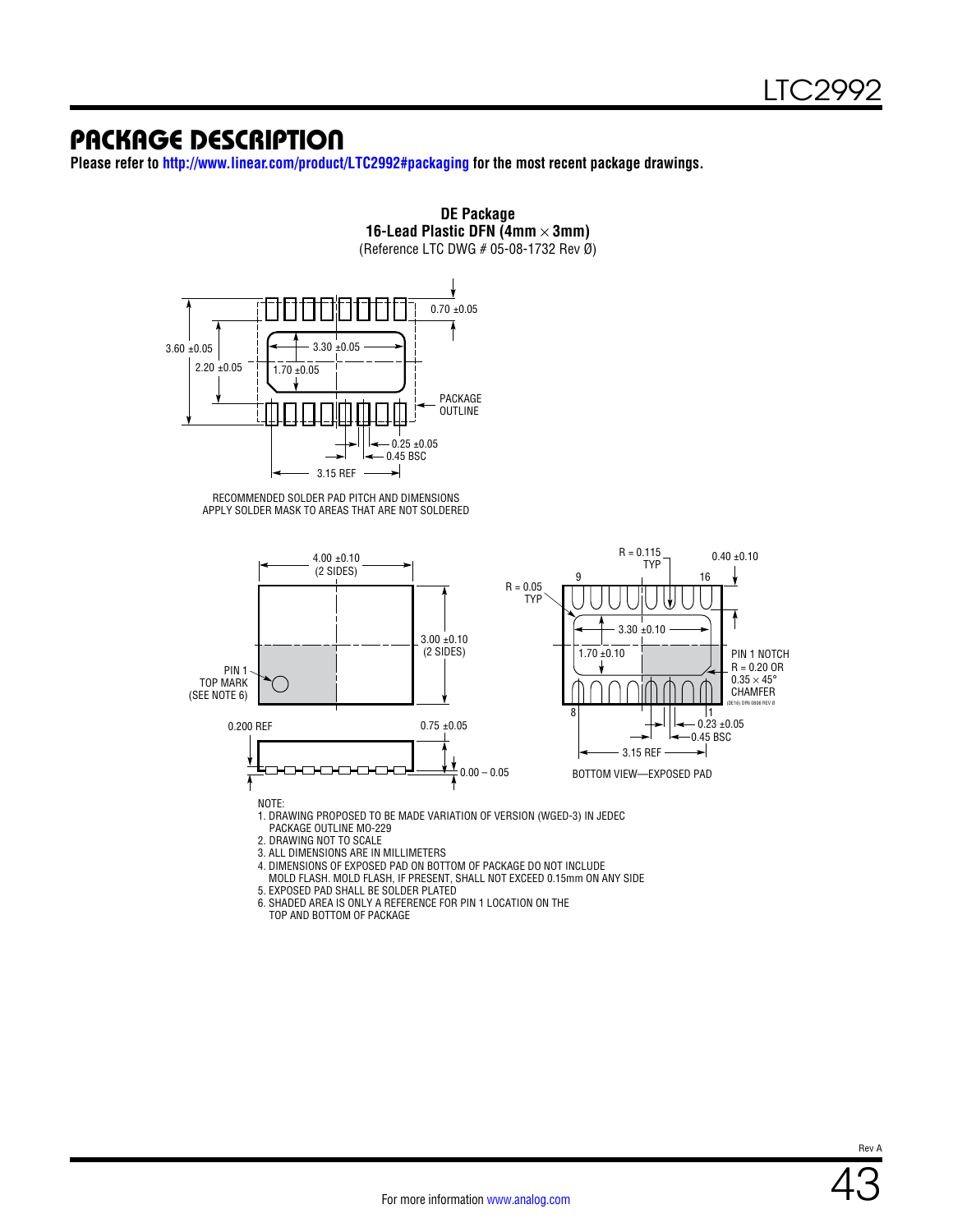### PACKAGE DESCRIPTION

**Please refer to<http://www.linear.com/product/LTC2992#packaging> for the most recent package drawings.**



MOLD FLASH, PROTRUSIONS OR GATE BURRS SHALL NOT EXCEED 0.152mm (.006") PER SIDE

4. DIMENSION DOES NOT INCLUDE INTERLEAD FLASH OR PROTRUSIONS.

INTERLEAD FLASH OR PROTRUSIONS SHALL NOT EXCEED 0.152mm (.006") PER SIDE

5. LEAD COPLANARITY (BOTTOM OF LEADS AFTER FORMING) SHALL BE 0.102mm (.004") MAX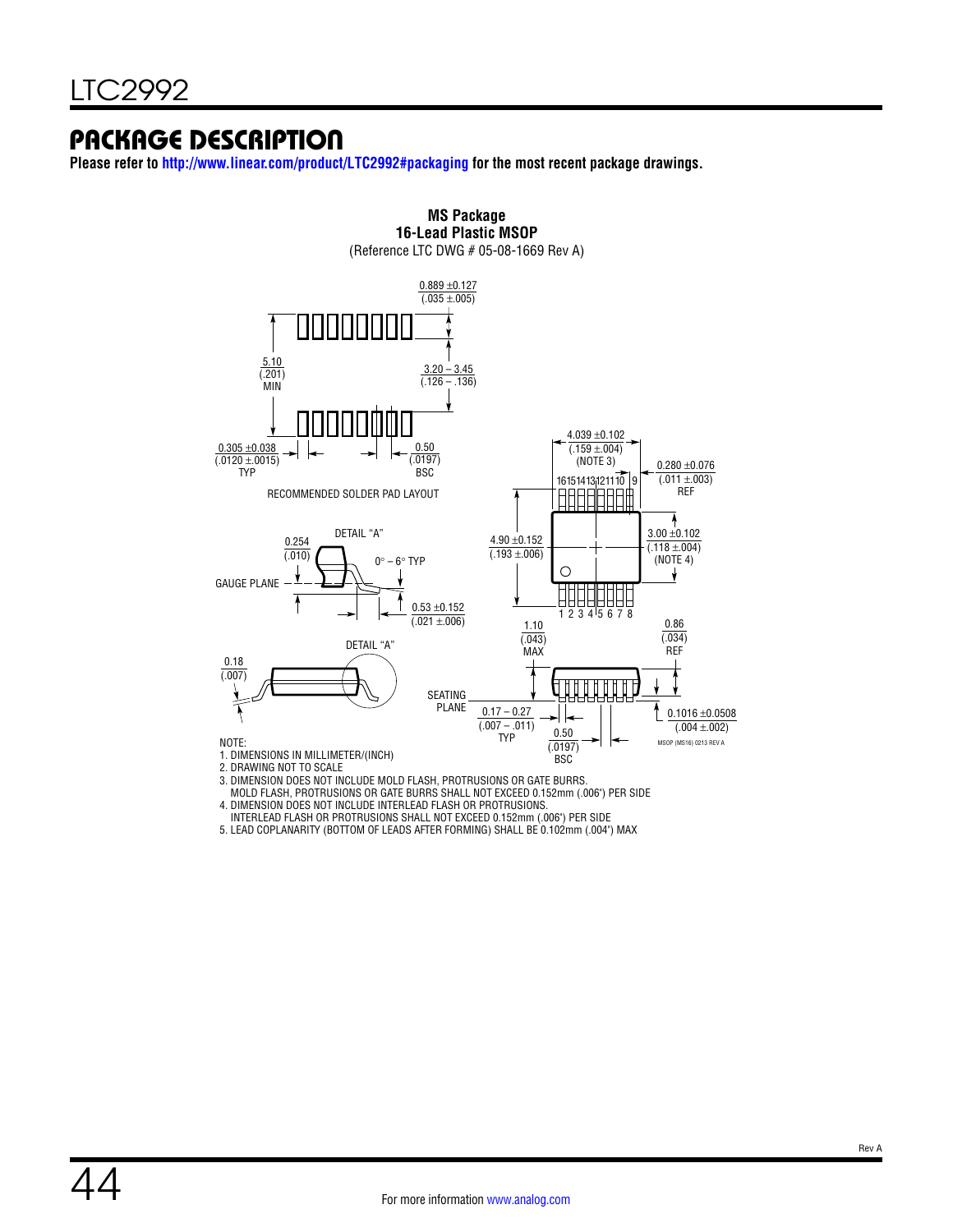### REVISION HISTORY

| <b>REV</b> | date  | DE.<br>TION                                    | : NUMBER<br><b>PAGF</b> |
|------------|-------|------------------------------------------------|-------------------------|
|            | 04/18 | DAIA<br>'orrected<br>Fiaure<br>Pointers<br>uui | ں ו                     |

45 Rev A